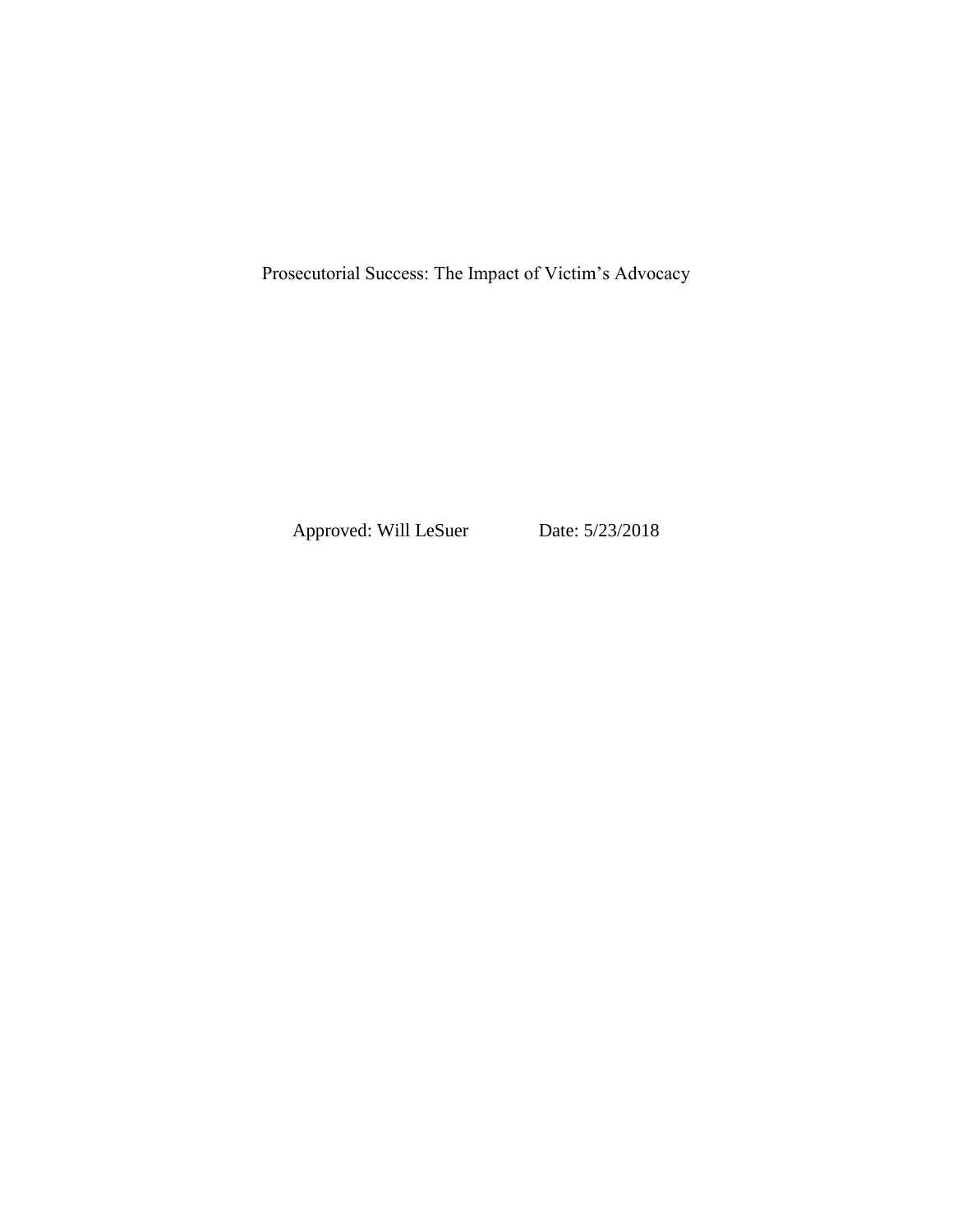Prosecutorial Success: The Impact of Victim's Advocacy

Seminar Paper Research – CRIMLJUS7920

University of Wisconsin - Platteville

Shelby Flynn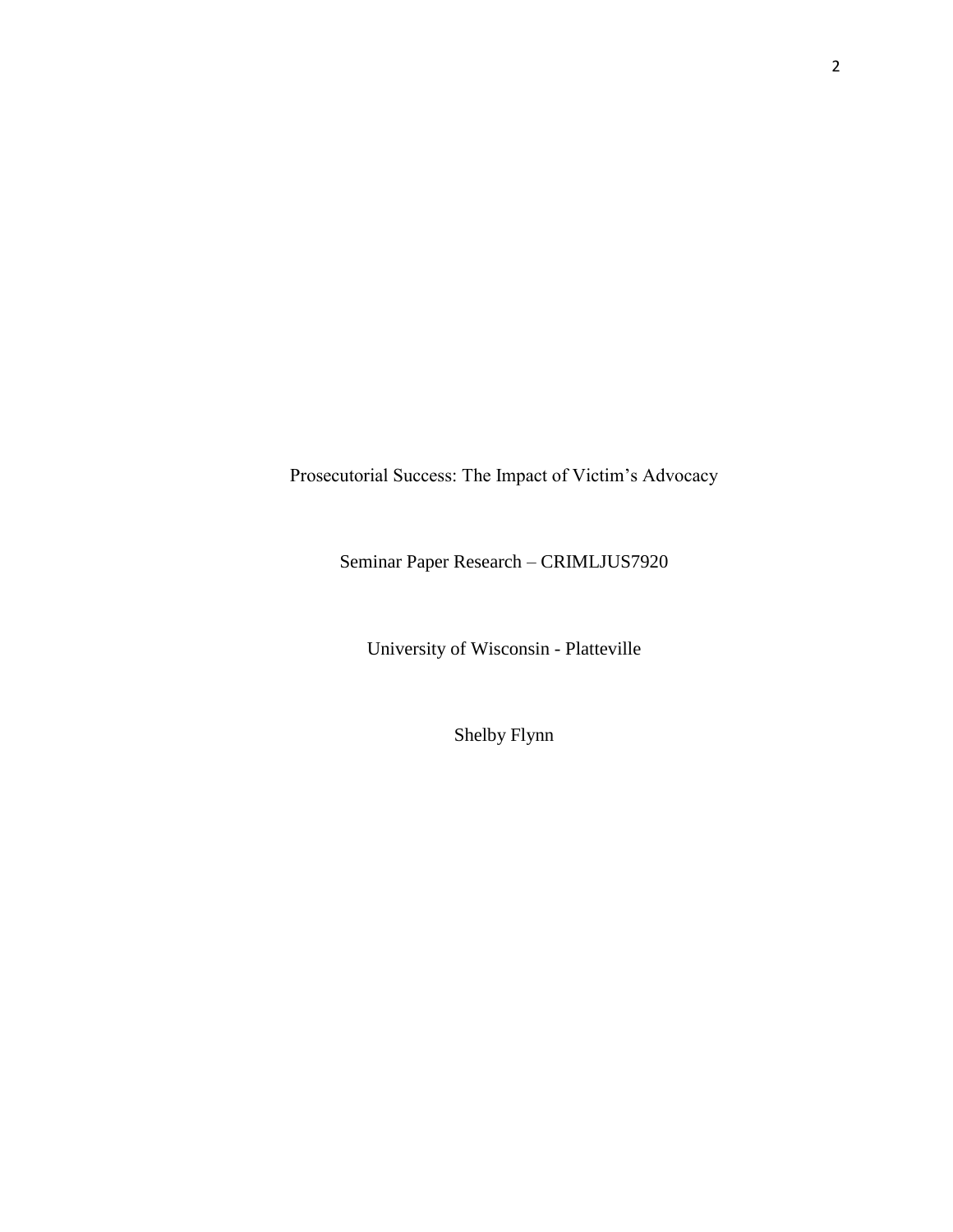#### **Section 1**

### **Introduction**

Every 98 seconds, someone in the United States is sexually assaulted (RAINN<sup>c</sup>, 2018). Every 8 minutes, that victim is a child ( $\text{RAINN}^c$ , 2018). This calculation estimates that roughly 570 people in the United States are sexually abused every single day ( $\text{RAINN}^c$ , 2018). Meanwhile, only 6 out of every 1,000 perpetrators will see legal reprimand (RAINN<sup>c</sup>, 2018). The process for which a criminal prosecution is able to function successfully relies on many different participants. These participants can include the law enforcement officers, whose jobs it is to meticulously investigate crimes. They include willing and able district or county prosecuting attorneys that possess the stamina and expertise to gather information on the case, charge the crime, collect witnesses, and argue in favor of personal and public safety during trial. They include defense attorneys with, again, the stamina and expertise to protect their clients from a wrongful conviction or cruel and unusual punishment. They include judges who are stern their impartial evaluation of the law to ensure these crimes can be tried fairly. They include the individuals accused of committing the crime. They include the jury of the defendant's peers, members of the community, to evaluate the facts and apply them to the law.

These participants make up a crucial part of a coordinated community response to combat violent crimes like sexual assault (Camacho & Alarid, 2008). This response, too, has a significant effect on survivor experience and therefore their willingness to participate in a criminal trial which contributes to prosecutorial success (Camacho & Alarid, 2008). It has been proven, in multiple studies, that when a diverse set of service providers are introduced to a victim, early after their victimization, their contribution to prosecutorial success increases (Camacho & Alarid, 2008) (Taylor – Dunn, 2015).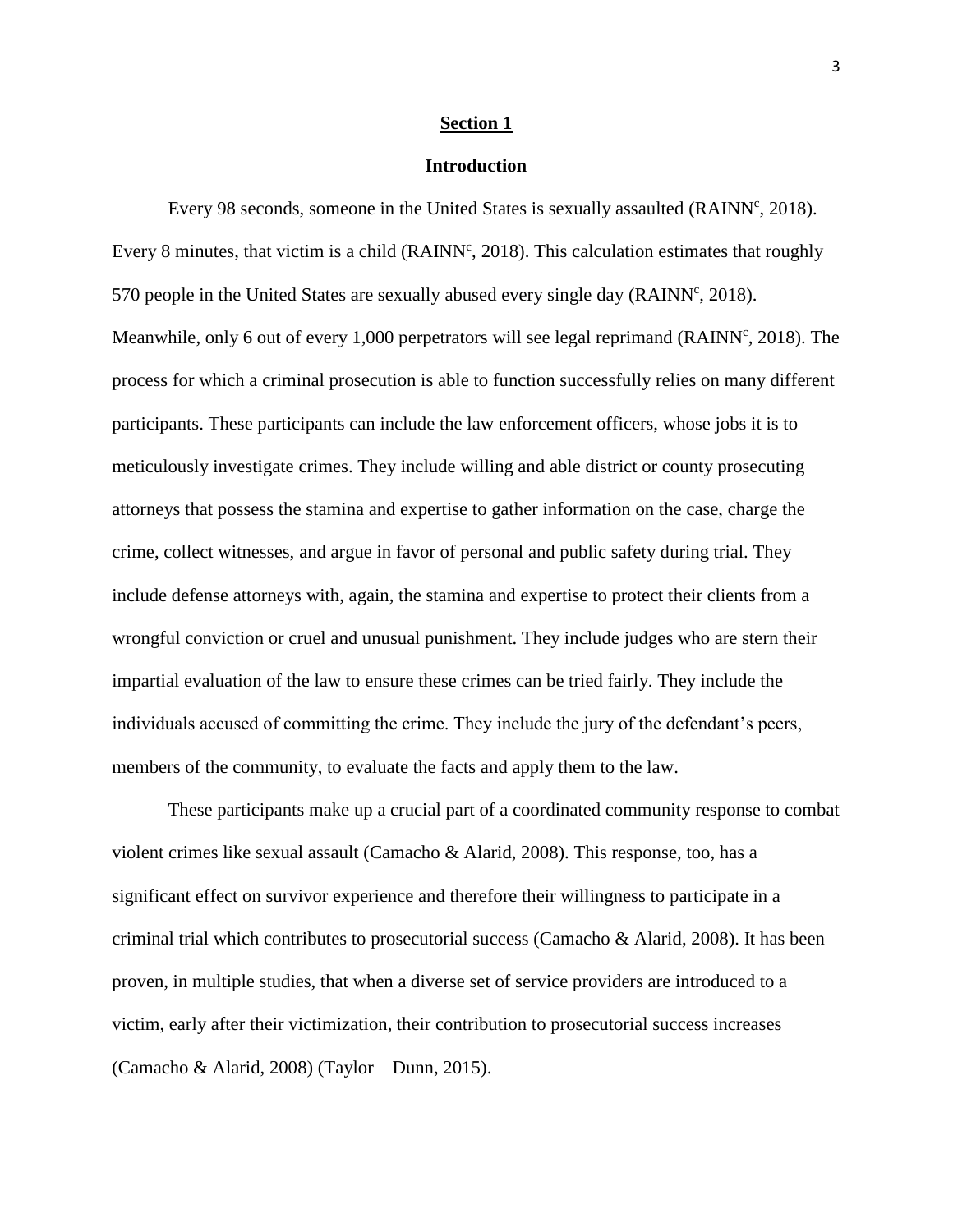A successful prosecution of a criminal case often relies on the role of a victim. Victim witness cooperation in the prosecution of sexual assault is crucial to a successful case (Taylor-Dunn, 2015). More recently, the influence of victim advocacy has also been noted as influential participants in the successful prosecution of criminal sexual assault cases (Taylor-Dunn, 2015). Due to the historical societal treatment and reactions to disclosure of sexual assault, victims often feel battered and blamed for coming forward (Ullman et al., 2017). Victims' advocates provide necessary emotional support for victims throughout their experience to combat the trauma related to these harmful reactions and narratives that have lived on for so long (Bennett, Goodman, & Dutton, 1999). Cooperation that takes place among advocates, police, and prosecuting attorneys have also improved the overall experience of the prosecutorial setting for victims (Bennett, Goodman, & Dutton, 1999).

Many prosecutions can and will proceed even with an unwilling victim witness, which has the possibility of contributing to the re-traumatization that a victim may experience, as well as the quality of case argued (Dawson et al., 2001). A growing intolerance for interpersonal violence, including sexual assault, has motivated prosecuting attorneys to charge these cases, with or without cooperation from the victims (Bennett, Goodman, & Dutton, 1999).

The role of advocacy will ensure the victim receives adequate care and support throughout a criminal proceeding will increase the likelihood for cooperation in the prosecution of these cases (Bennett, Goodman, & Dutton, 1999). Sexual violence is most frequently perpetrated by someone that the victim knows (Department of Justice, 2015). The Department of Justice (2015) notes that in adult cases of sexual assault, the victim knows their perpetrator in some capacity at least 70% of the time. Cases of sexual and domestic violence create a form of trauma that is so intimate in nature that a necessary level of care and support throughout every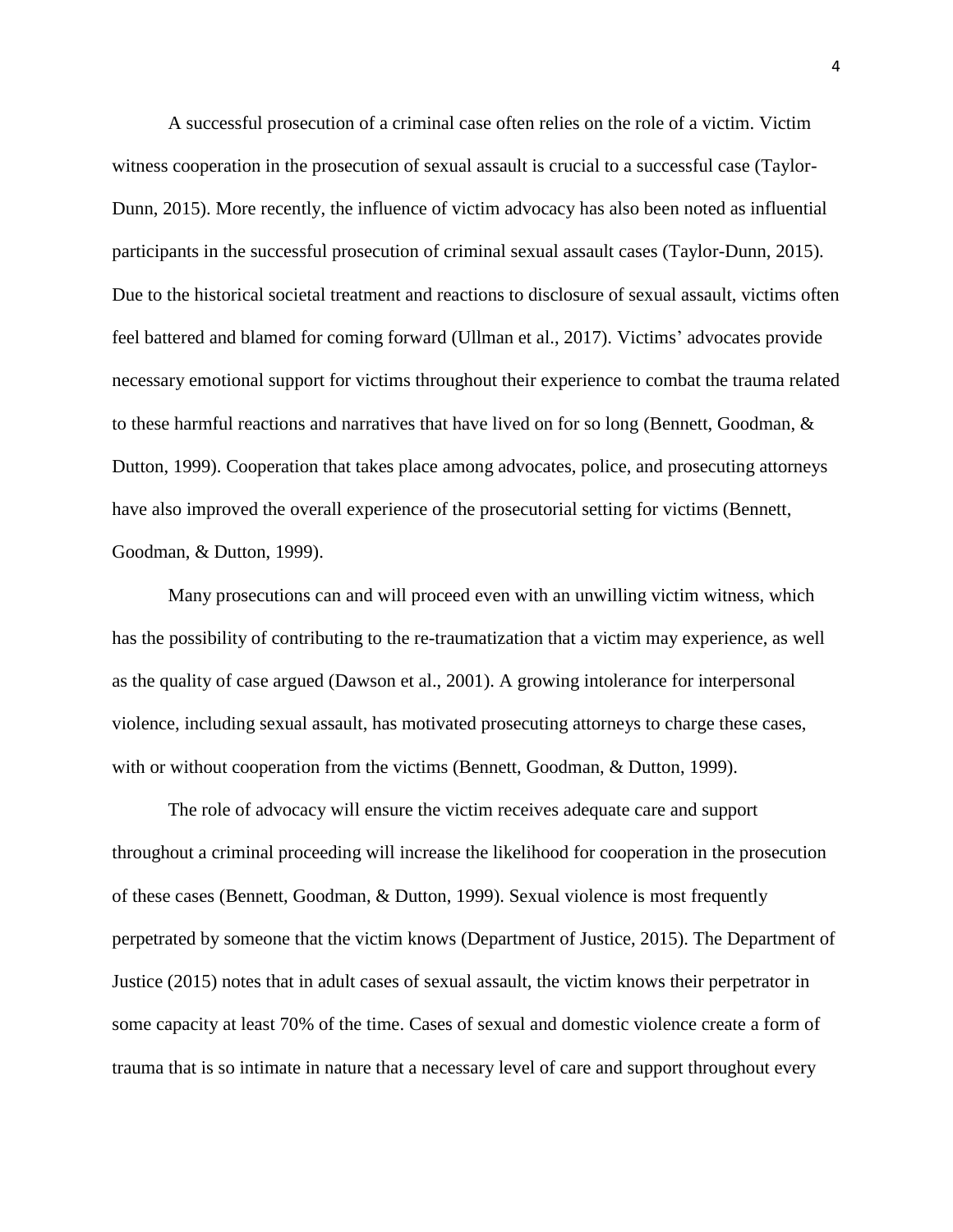proceeding is absolutely necessary for a victim's emotional recovery (Dawson et al., 2001). Research has indicated that the criminal justice system focuses so heavily on the prosecution of rightful offenders that its victims are at risk of falling through the cracks. This negligence contributes to the likelihood that victims are re-traumatized by the criminal justice process (Dawson et al., 2001). Therefore, the utilization of advocates throughout the criminal justice process will reduce this re-victimization that they may experience (Taylor-Dunn, 2015).

#### *Disclaimer:*

This research will tradeoff in the uses of the term *abuse* and *assault* when referring to sexual victimizations. This research will maintain the constant use of the term *victim*, as this is how individuals who have been sexually assaulted are referred to in the criminal justice setting. This label does not reflect the researcher's feelings or attitudes towards this population.

#### **Purpose/Intent of Research**

The purpose of this research is to evaluate the role of a sexual assault victim in the reporting and prosecution of sexual assault cases. This examination will include the initial disclosure, hospital presentation, police reports, the criminal trial process, and after care. Throughout this examination, this research will cite the legal codes that detail the charges of sexual assault crimes. It will also include the legal codes that outline the various rights that a victim of sexual assault has throughout the process and how these rights came to be. Specifically, a right that will be examined and discussed in detail is the right for a victim of sexual assault to have a victim's advocate present with them throughout the criminal justice process (Justia, 2011).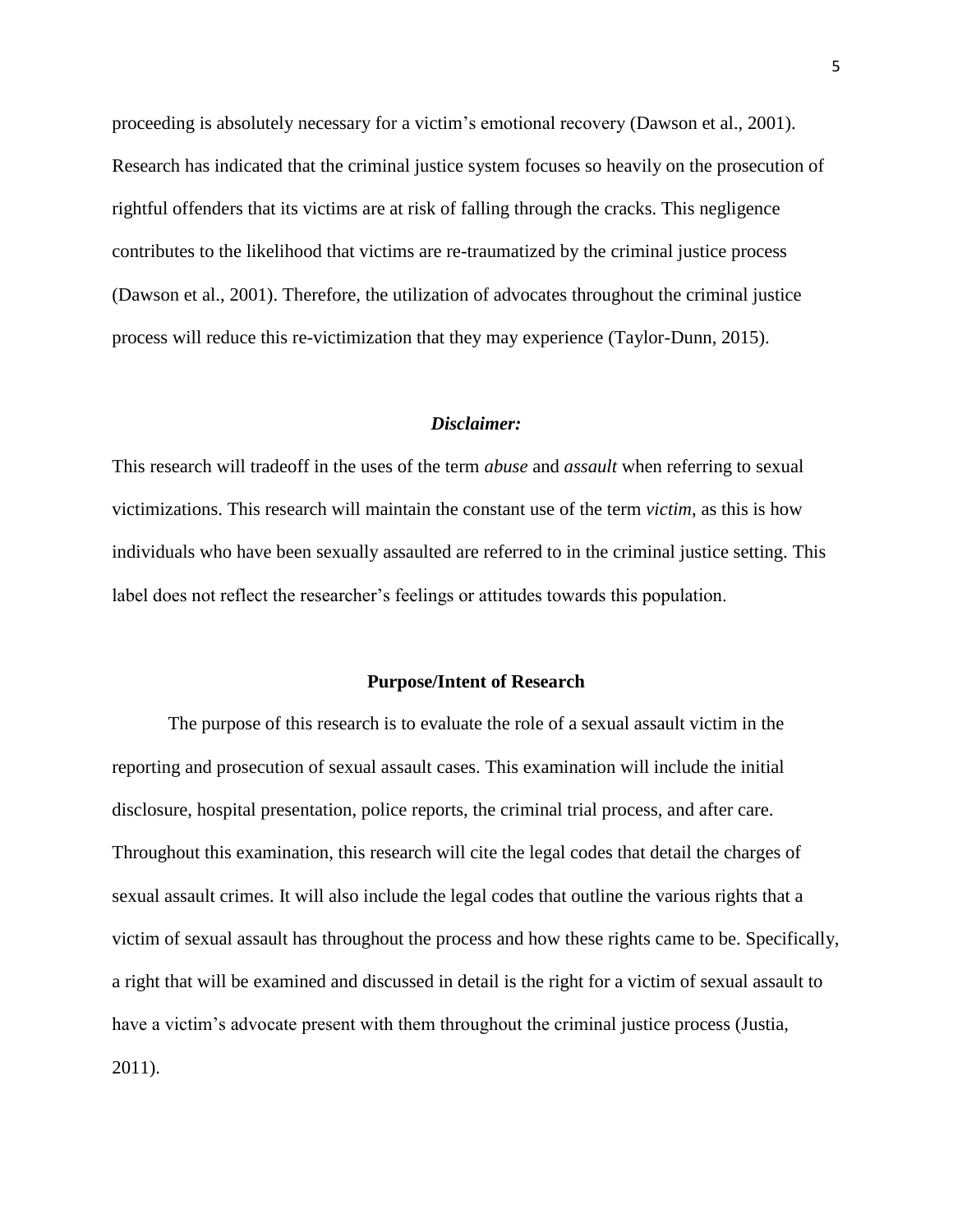This research will introduce literature on the benefits of victim advocacy services. In this examination, this research will discuss the history of advocacy, beginning with the grassroots organizations that started the victim service movement. This will lead to the discussion of the establishment of advocacy programs, how they earned their funding, training requirements, sustainability efforts, changes in federal and state laws and how each of these things have been impacted by various presidential administrations.

This research will examine secondary resources and statistics that are relevant to introduction and maintenance of advocacy. They will also provide a detailed summary of sexual assault prevalence, not only in the United States, but worldwide as well. This research will reiterate the influence of trauma on sexual assault victims. This research will use secondary resources to introduce literature on the role of sexual assault nurse examiners as well. Through this examination, historical reporting barriers will be discussed, as this point is the overarching theme of why victims' advocacy is necessary for a victim's emotional health and to ensure that a victim's rights are obeyed and protected as well.

This research will also address the implementation of coordinated community response and multidisciplinary teams. Sexual Assault Response Teams (SARTs) are an example of multidisciplinary teams that focus on the investigation, treatment, and services related to sexual assault (Burgess et al., 2006). In this research, the effectiveness of these teams will also be evaluated. This evaluation will address the improvements that SARTs make toward legal outcomes, victim help-services, medical treatment, and aftercare (Greeson et al., 2012). These improvements relate to the use of advocacy across all scopes of a victim's experience. This will also address the barriers that SARTs face as well. Some of these barriers include agency and organization participation, goals, confidentiality, and role confusion (Greeson et al., 2012).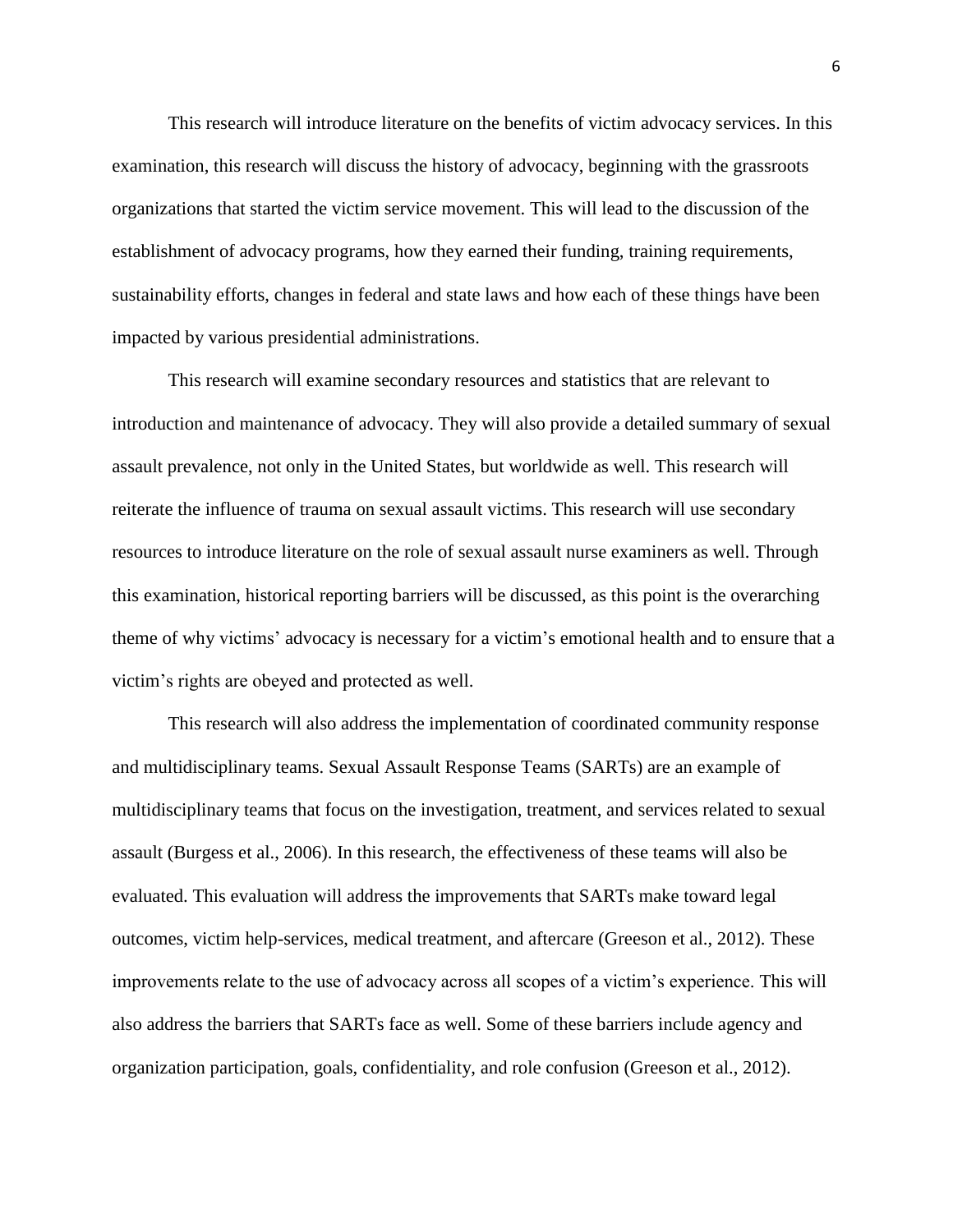This research will also examine the increased likelihood for victim cooperation when victim advocacy services are utilized. This research will also evaluate the utilization of advocacy throughout the criminal justice process and the methods in which advocates decrease revictimization. Throughout this research, the necessity of victim advocacy services in every community will be argued. Through this argument, this research will provide insight on the level of training advocates are required to have to work with victims in a criminal justice setting, as well as the impact the profession has on victim testimony and evidence collection from the very beginning. The significance of this research will be its appeal to communities and criminal justice systems that do not currently have an advocacy center in their community.

Overall, this research will move to improve the overall understanding of sexual assault based trauma. While trauma is a unique experience, in and of itself, trauma that results from sexual violence is especially unique and particularly harmful. This trauma creates difficulties, not only for the victim, but for the victim's family, friends, and peers. Through this understanding, this research also hopes to suggest the need for victims' advocacy to better improve victim experience, reduce re-traumatization or re-victimization, improve relationships and cooperation with victims, law enforcement, and prosecuting attorneys.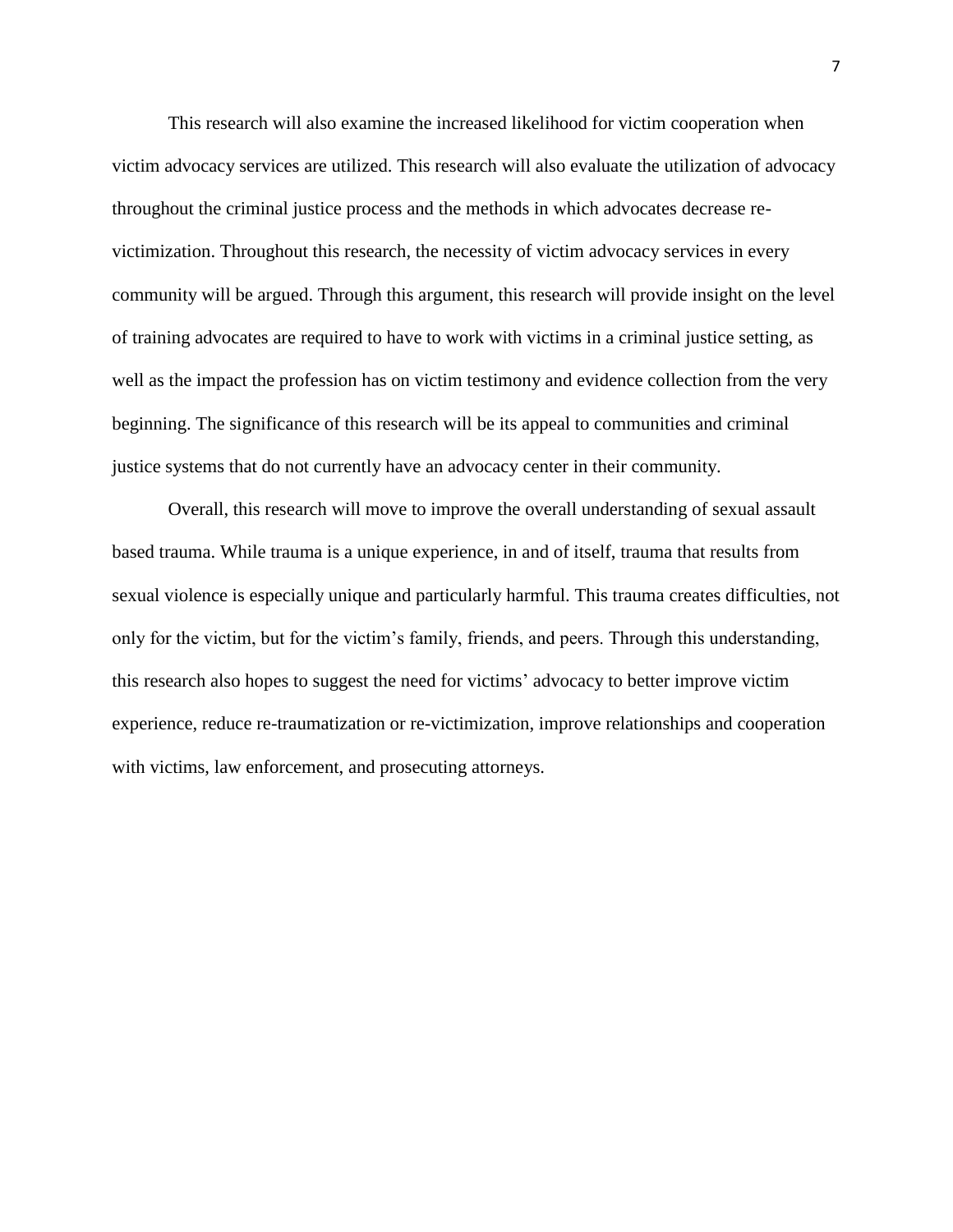#### **Section Two**

#### **Definitions**

Sexual assault, attempted sexual assault, rape, and attempted rape are several terms that will be discussed throughout this research in order to narrow the specific victimizations in which sexual assault victims' advocacy effects. All definitions, legal codes, criminal conduct, victims' rights, and confidentiality statutes will derive from the Iowa Legal Code. In order for this research to provide some perspective when evaluating a victim's experience, victims' advocacy services, and sexual assault prevalence, other state's legal code sections may be compared. In order to properly define general terms such as perpetrator, disclosure, advocacy, and grooming, this research will utilize resources like the dictionary while also comparing the internal definitions that advocacy agencies use. This comparison will provide significant perspective in contrasting general knowledge of these subjects to the intern understanding among victim service agencies. According to Iowa Code Section 709, there are several different forms of sexual abuse (referred to in this research as sexual assault) as well as several mitigating layers of similar crimes. For the purpose of this research, the definition for several of these crimes will be defined. The importance and significance of outlining the definitions associated with sexual assault and advocacy is this: these definitions widen the scope of what is typically misunderstood to be a very limited number of acts that are classified as sexual assault. This scope, typically, only includes rape or sodomy, when realistically, there are so many more that would trigger the right for victim's advocacy. For those reasons, an in-depth exploration of the codes associated with the act of sexual assault is necessary.

## *Sexual Abuse (also known as sexual assault)*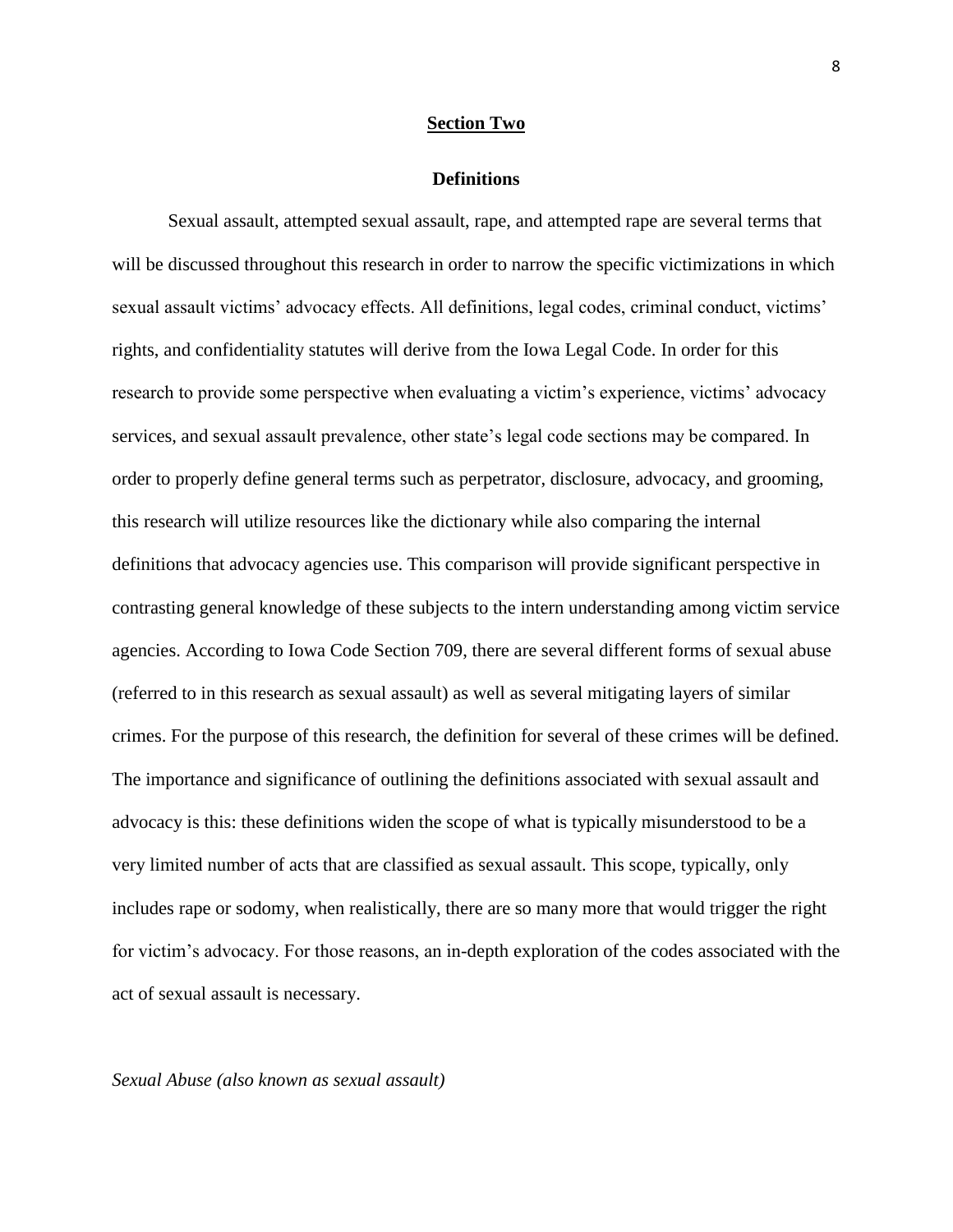Sexual abuse is defined under Iowa Code § 709.1 as

"Any sex act between persons is sexual abuse by either of the persons when the act is performed with the other person in any of the following circumstances:

1. The act is done by force or against the will of the other. If the consent or acquiescence of the other is procured by threats of violence toward any person or if the act is done while the other is under the influence of a drug inducing sleep or is otherwise in a state of unconsciousness, the act is done against the will of the other.

2. Such other person is suffering from a mental defect or incapacity which precludes giving consent, or lacks the mental capacity to know the right and wrong of conduct in sexual matters.

3. Such other person is a child."

This section of the code further defines the legal definition of incapacitation, which is broken down into three sections, mental incapacitation, physically helpless, and physically incapacitated (Iowa Code § 709.1A). Mental incapacitation is caused by influence of a narcotic, anesthetic, or intoxicating substance (Iowa Code § 709.1A). Physical helplessness is the inability to communicate unwillingness due to a person being unconscious, asleep, or otherwise physically limited (Iowa Code § 709.1A). Physical incapacitation is the bodily impairment or handicap that substantially limits the person's ability to resist or flee (Iowa Code § 709.1A).

Sexual abuse is broken down into three different codes, sexual abuse in the first degree, second degree, and third degree. Sexual Abuse in the first degree relates to a person who commits another serious injury while in a sexual abuse is committed. (Iowa Code § 709.2). Sexual abuse in the second degree references the committing of a sexual abuse while using a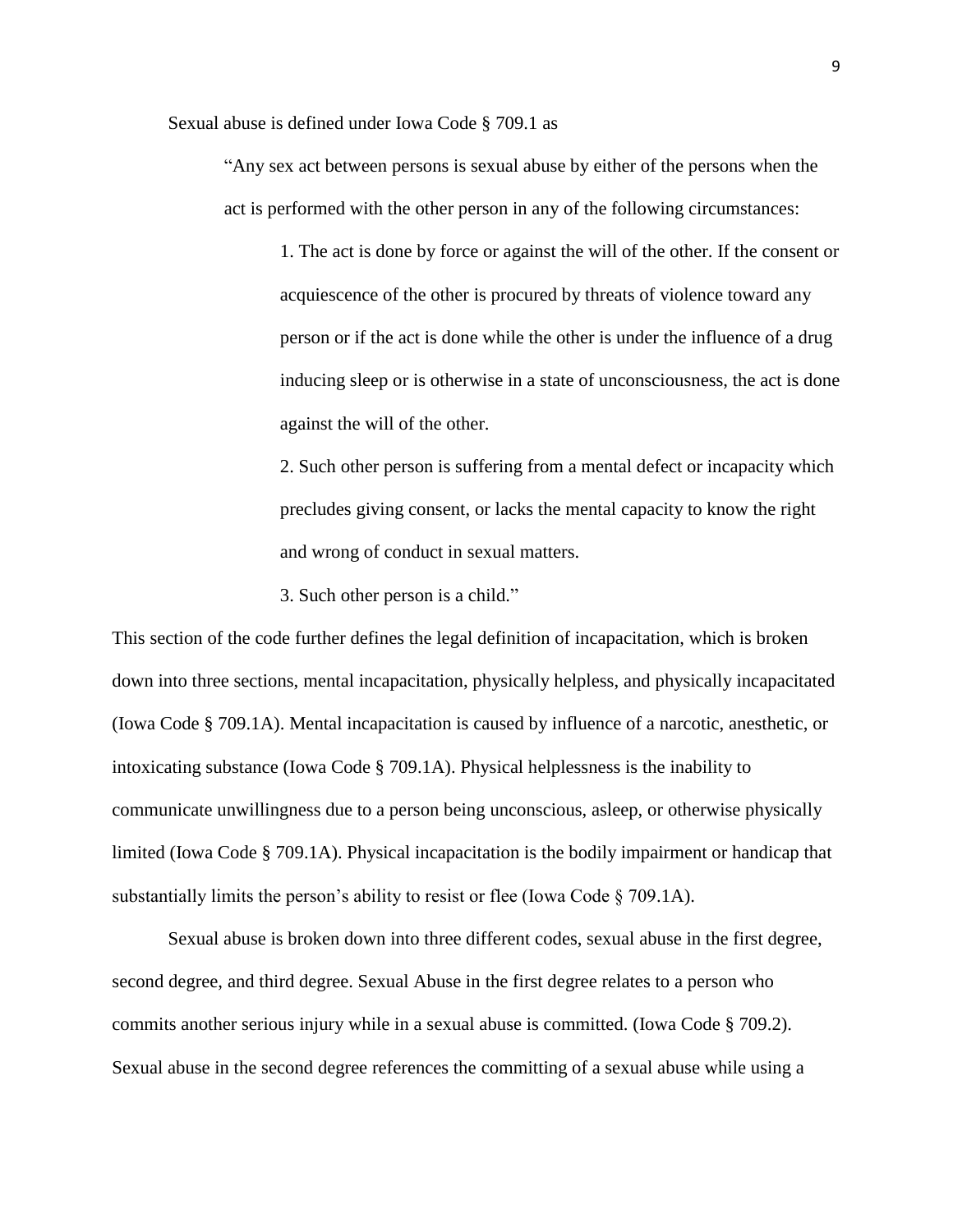weapon or substantial threat, the victim us under the age of twelve, or the person is aided or abetted by one or more persons while the sex act is committed (Iowa Code § 709.3). Sexual abuse in the third degree references all sexual abuse that is perpetrated by force between persons who are not married, the victim is a child or under the legal age of consent, the victim is intoxicated by a substance and the perpetrator is aware of that intoxication, or the victim is mental incapacitated, physically incapacitated, or physically helpless (Iowa Code § 709.4).

When referring to the position of sexual assault advocacy, this scope of crimes is the most frequently encountered is sexual assault (IACASA, 2017). The reason for this is because of the wide range of conduct that is included under this code. There are several degrees of sexual abuse in the state of Iowa, which allows a funnel of several different acts to be labeled as such (Iowa Code § 709.1).

## *Lascivious acts with a child*

Lascivious acts with a child is a subsection of sexual abuse (Iowa Code § 709.8). The code reads as follows:

"1. It is unlawful for any person sixteen years of age or older to perform any of the following acts with a child with or without the child's consent unless married to each other, for the purpose of arousing or satisfying the sexual desires of either of them:

a. Fondle or touch the pubes or genitals of a child.

b. Permit or cause a child to fondle or touch the person's genitals or pubes.

c. Cause the touching of the person's genitals to any part of the body of a child.

d. Solicit a child to engage in a sex act or solicit a person to arrange a sex act with a child.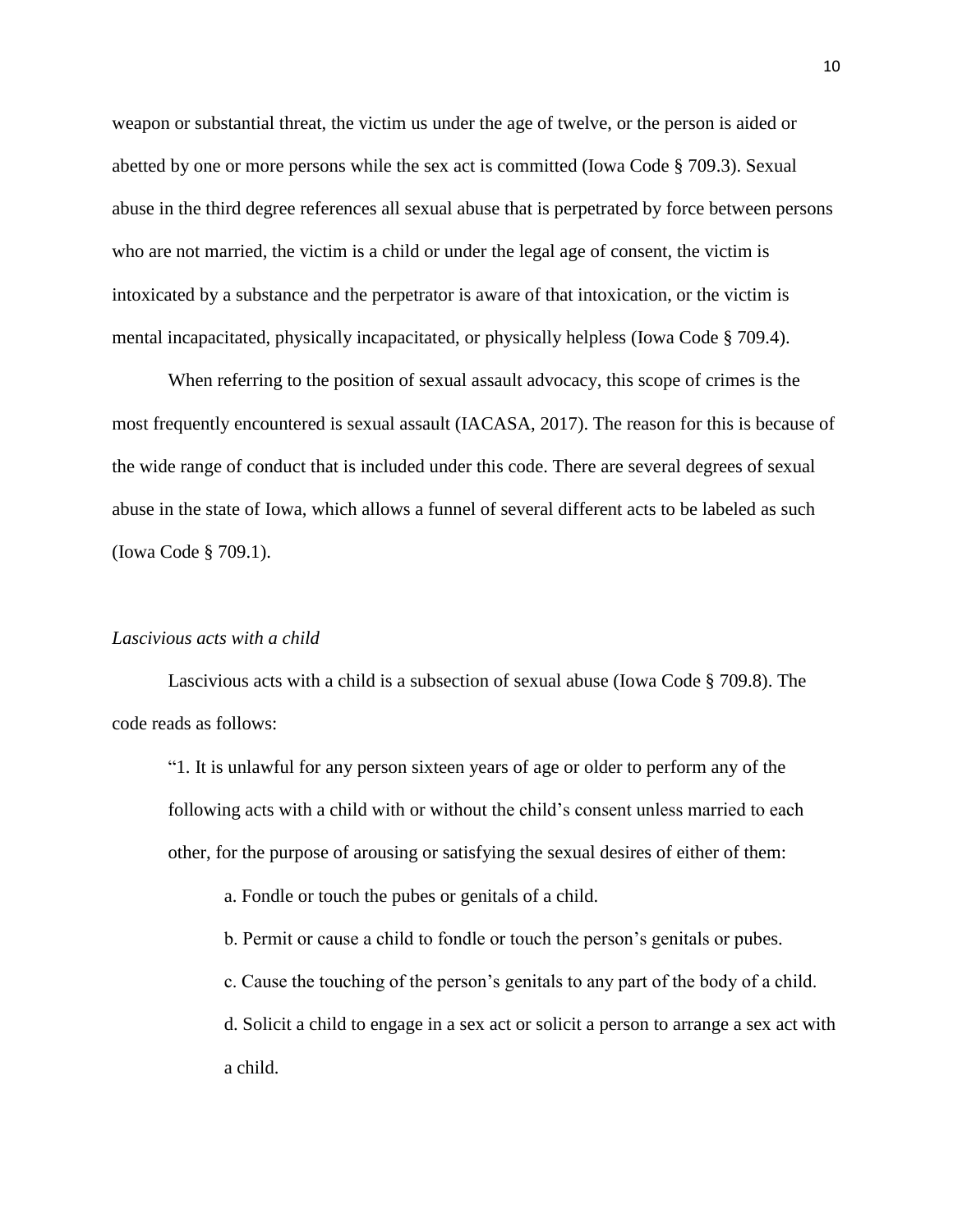e. Inflict pain or discomfort upon a child or permit a child to inflict pain or discomfort on the person," (Iowa Code § 709.8).

#### *Indecent exposure*

Indecent exposure is a subsection of sexual abuse (Iowa Code § 709.9). The code reads as follows:

"A person who exposes the person's genitals or pubes to another not the person's spouse, or who commits a sex act in the presence of or view of a third person, commits a serious misdemeanor, if:

1. The person does so to arouse or satisfy the sexual desires of either party; and 2. The person knows or reasonably should know that the act is offensive to the viewer."

## *Legacy Definition of Rape*

The major change to the "big picture" of sexual assault is the recent change of the federal definition of sexual assault and rape. In 2012, the Department of Justice announced a change to the definition of rape for the Uniform Crime Reporting (UCR) Program's Summary Reporting System (Summary) (FBI, 2014). This change updated the definition of rape from "the carnal knowledge of a female forcibly and against her will." (FBI, 2014). This definition created open, and often incorrect, interpretation from law enforcement agencies which excluded several sex offenses. These offenses include oral or anal penetration, penetration with objects, and rapes of males (FBI, 2014). The new definition from the Department of Justice defines rape as "penetration, no matter how slight, of the vagina or anus with any body part or object, or oral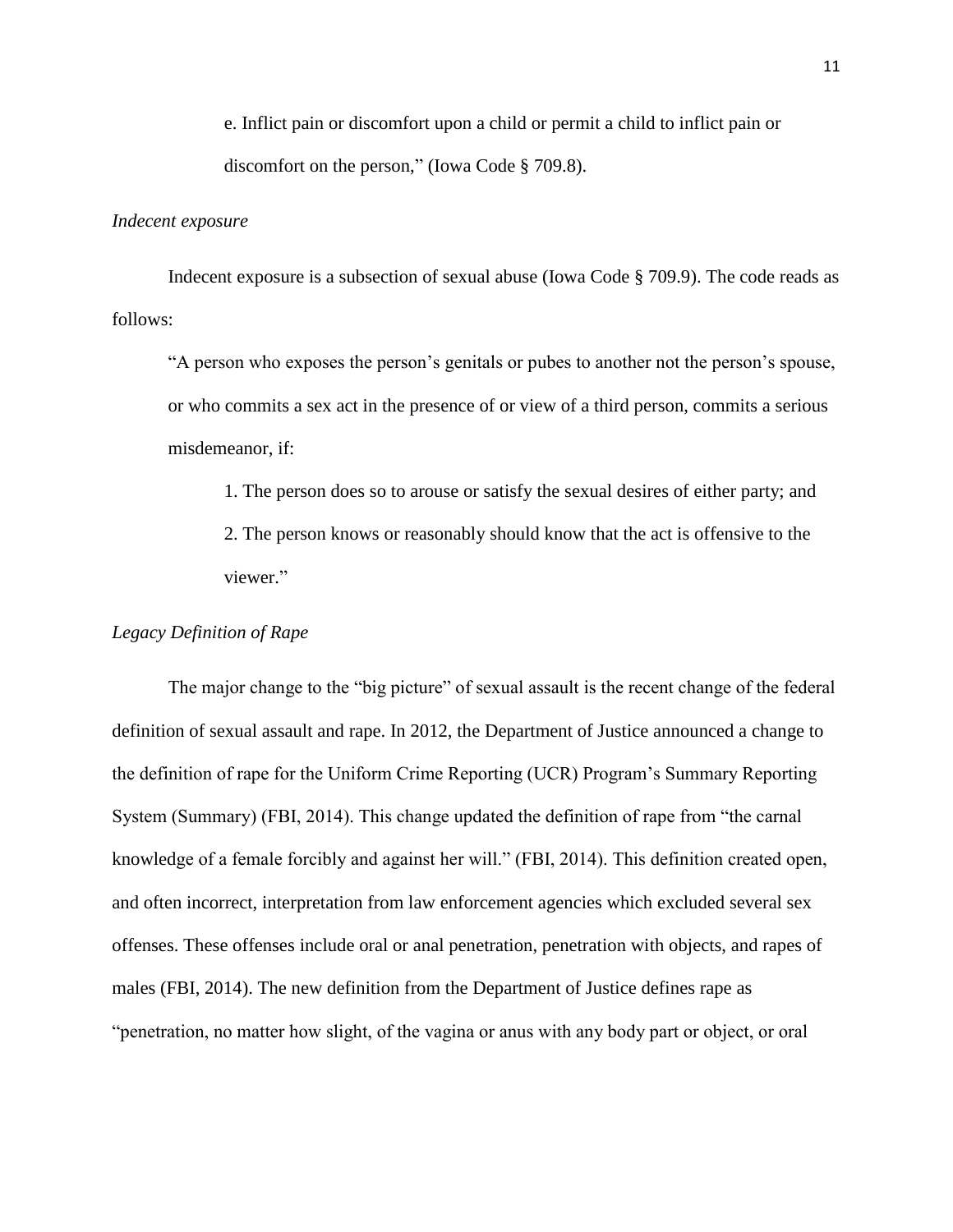penetration by a sex organ of another person, without the consent of the victim," (FBI, 2014). This definition became effective in January 2013.

While the definition has changed the Uniform Crime Reporting Summary, the definition of rape has only slightly changed in its effect of the National Incident-Based Reporting System (NIBRS) (FBI, 2014). NIBRS defines rape as the carnal knowledge of a *person*, without the consent of the victim, including instances where the victim is incapable of giving consent because of his/her age or because of his/her temporary or permanent mental or physical incapacity. NIBRS aggregate three sex offences into Rape in the Summary for publication to include rape, as defined above, as well as sodomy, defined as oral or anal sexual intercourse, and sexual assault with an object, the use of an object or instrument to penetrate the genital or anal opening of another person (FBI, 2014).

## *Rape (USDOJ)*

According to the United States Department of Justice and the Bureau of Justice Statistical report written by Rachel Morgan and Grace Kena (2017) *rape* is defined as:

"Coerced or forced sexual intercourse. Forced sexual intercourse means vaginal, anal, or oral penetration by the offender(s). This category could include incidents where the penetration was from a foreign object such as a bottle. Includes attempted rapes, male and female victims, and both heterosexual and same-sex rape. Attempted rape includes verbal threats of rape."

This particular definition earns its relevance later in the research.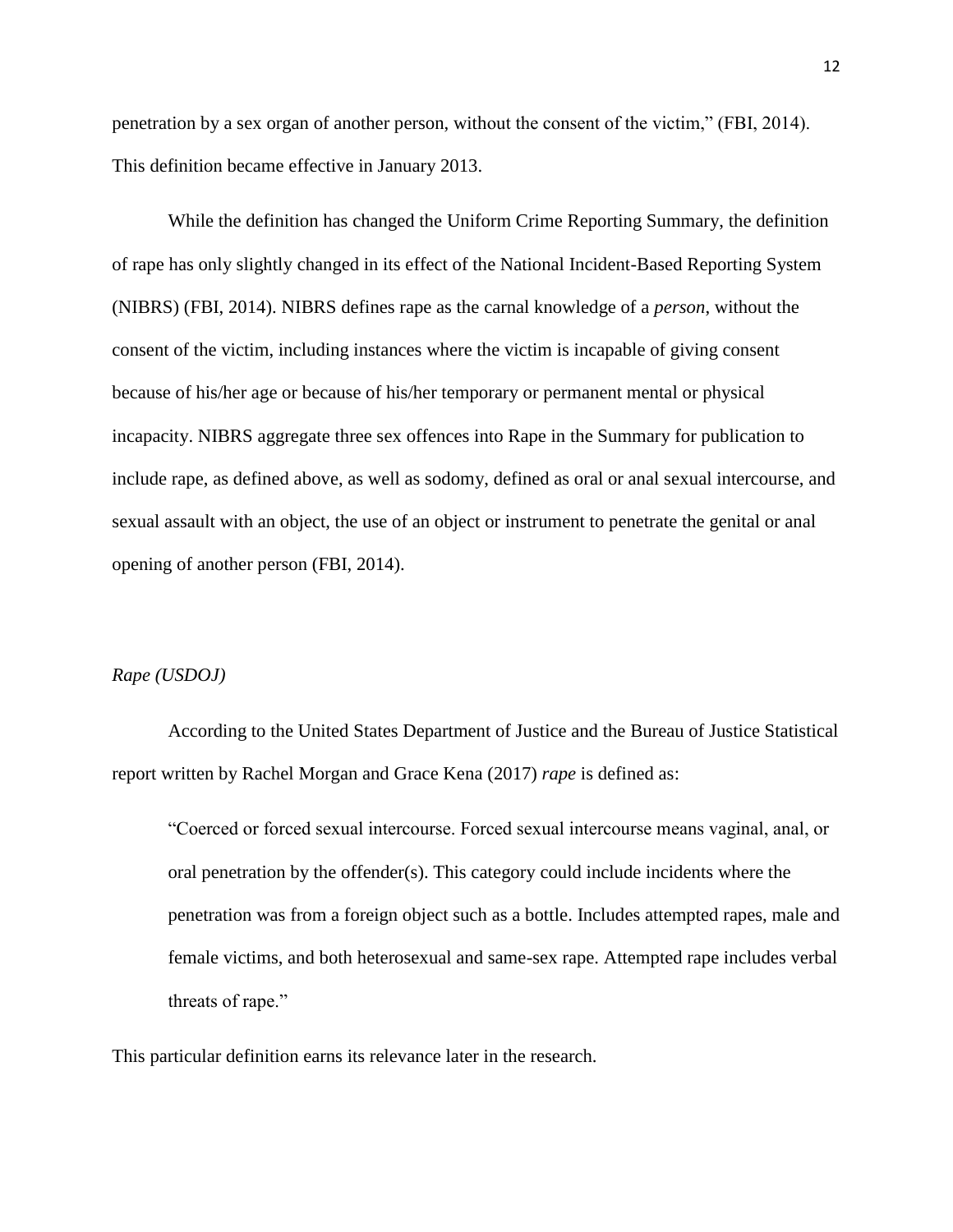## *Disclosure*

When a sexual assault disclosure is made, it is the process in which a victim of sexual assault makes their trauma known to another individual (Ullman et al., 2017). Disclosures can be impacted by a number of factors (Starzynski et al., 2007). Assault factors, such as age of victimization, relationship between the perpetrator and victim, the level of physical violence or threat of physical violence that was experienced during the assault all have significant impact on the disclosure process (Starzynski et al., 2007). Another factor that influences the disclosure of sexual assault is the trauma history that a victim has experienced (Starzynski et al., 2007). If an individual has experienced excessive and repeated forms of sexual assault, it will impact their likelihood to disclosure (Starzynski et al., 2007). Victims could become numb to the victimization and therefore do not find worth in disclosing a recent assault in attempts to seek support. (Starzynski et al., 2007).

Similarly, there are many post-assault factors that impact the disclosure of sexual abuse. If a victim begins to experience strong post-traumatic stress disorder characteristics, suicidal ideations, distrust in peers or family, or even medical or mental health diagnoses can either increase or decrease likelihood for disclosure of sexual abuse (Starzynski et al., 2007). A disclosure is much different than reporting. A disclosure is a statement to someone who would not necessarily be considered a reporting official. Reporting officials would be considered those individuals belonging to law enforcement agencies. Indirect reporting could be considered those disclosures made to mandatory reporting officials such as medical personnel and school officials.

These influential disclosure factors are extremely important because they speak to the large percentage of sexual assaults that go unreported. Over 60% of sexual assaults are not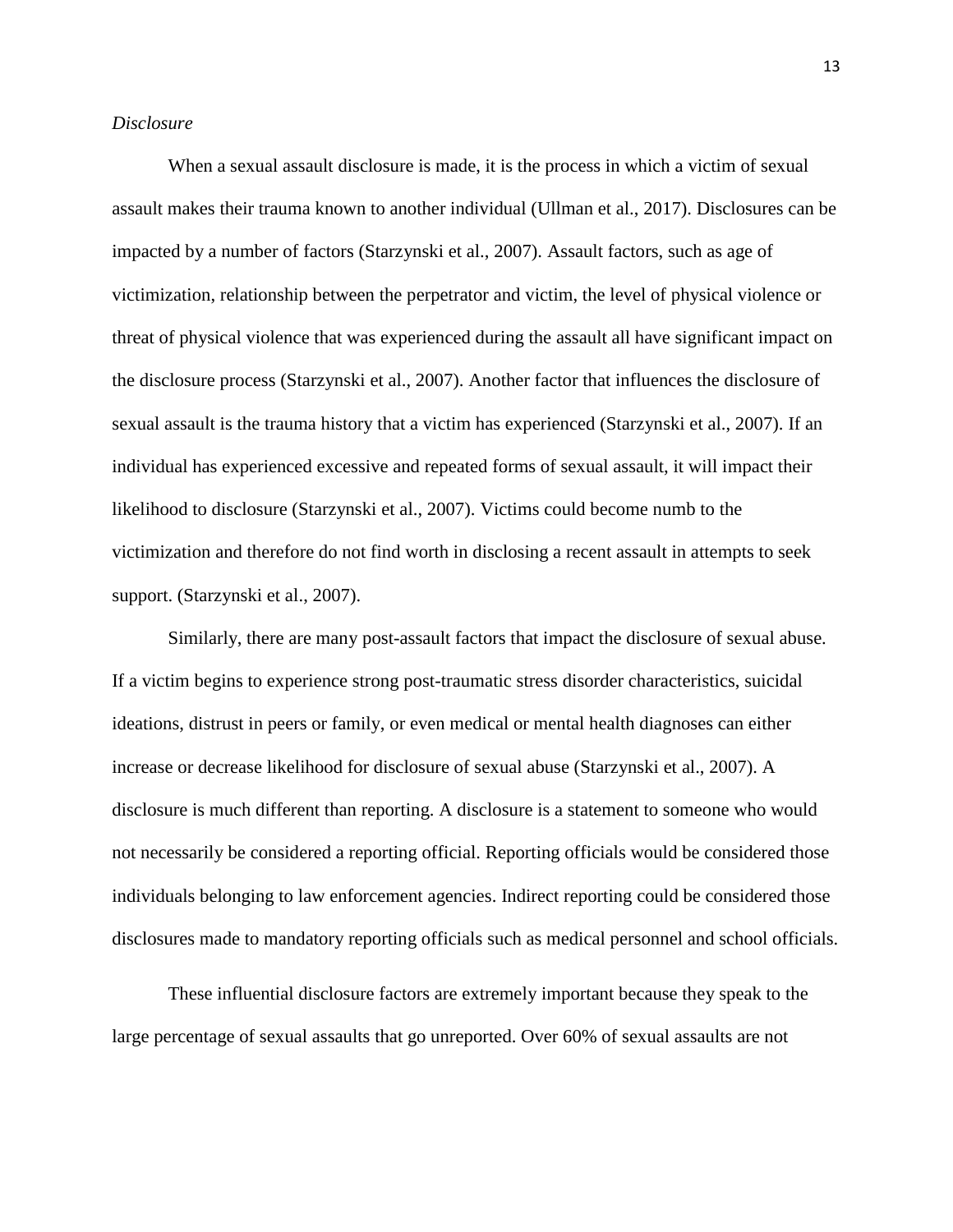reported (Department of Justice, 2015). The Department of Justice (2013) provided the following reasons that victims gave for not reporting their victimization to police:

- 20% feared retaliation
- 13% believed the police would not do anything to help
- 13% believed it was a personal matter
- 8% reported to a different official
- 8% believed it was not important enough to report
- 7% did not want to get the perpetrator in trouble
- 2% believed the police could not do anything to help
- 30% gave another reason, or did not cite one reason

This point moves to signify all of the factors, both personally and culturally, that effect the reporting of sexual assault. Many of these factors, with early intervention of sexual assault victims' advocacy can be addressed and rationalized (Camacho & Alarid, 2008). Advocate intervention and a coordinated community response can address fears such as belief that police would not or could not do anything to help, the belief that the incident was not important enough to report, the fear of retaliation, and the wish for the perpetrator to avoid reprimand.

By establishing a coordinated community response and implementing sexual assault response teams, the beliefs that the police could not or would not do anything can be addressed by a sexual assault victim's advocate. Victim's advocates work closely with law enforcement and can speak transparently to the victim about what their legal rights are and what the legal obligations of law enforcement are as well (IACASA, 2017) (NEIOWA SART, 2017). Similarly, this team, this response effort, and advocacy support can also address the fear of retaliation. This response can encourage a safety plan and safety provisions by other agencies to ensure survivor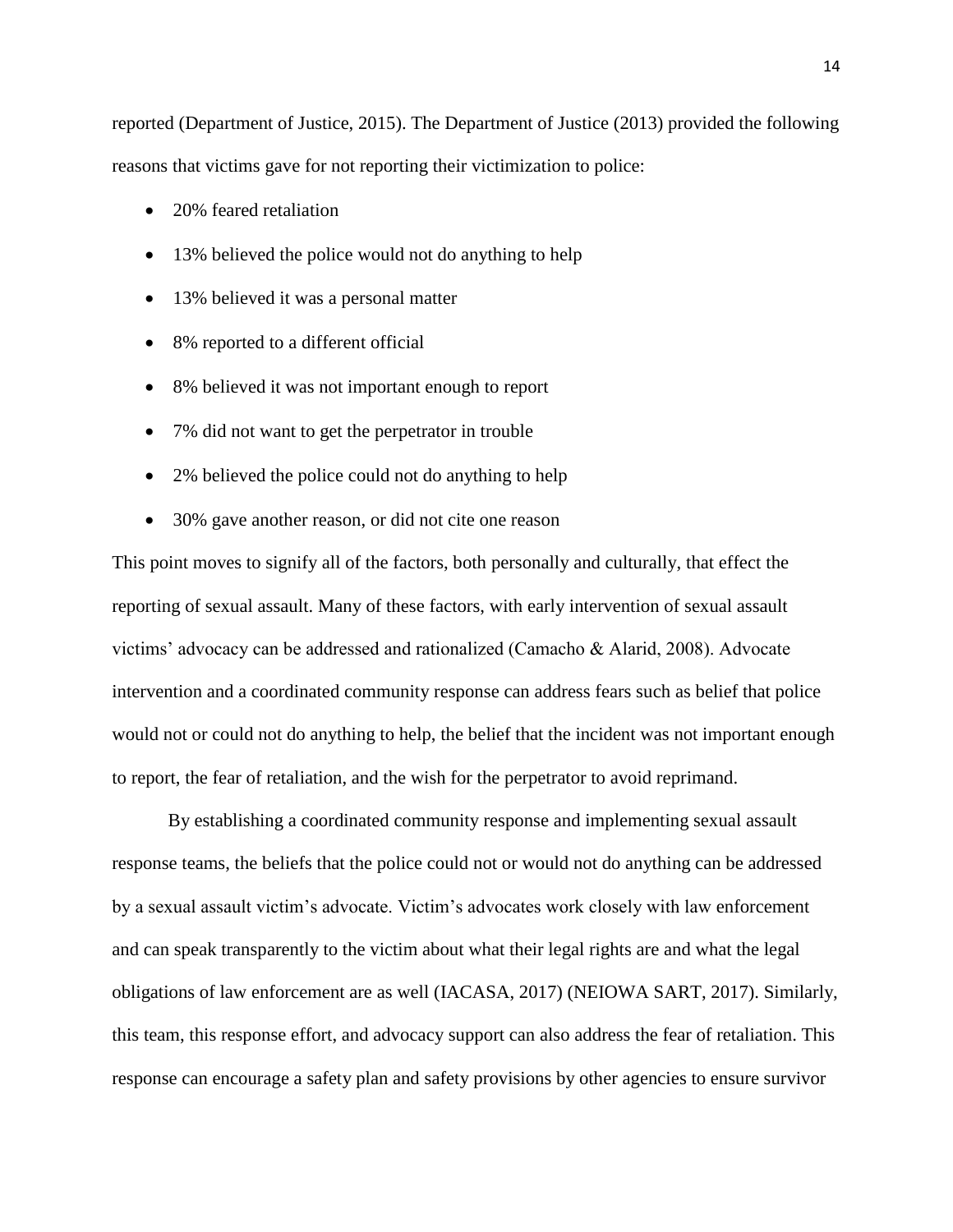safety. This safety planning can include a civil protective order, which would prohibit the perpetrator from having contact with the victim (The National Center for Victims of Crime, 2018). Finally, the implementation of advocacy contact and support can address the victim's wishes that are related to reprimand for their perpetrator as well as the importance of their experience. Advocates can facilitate counseling services or conduct peer-peer counseling for the victim to combat the false narratives that they themselves have thought of, or things their perpetrator has instilled in them (IACASA, 2017).

# *Victim vs. Survivor*

The term *victim* is used when referring to someone who has recently been affected by sexual assault or sexual violence  $(RAINN<sup>b</sup>, 2018)$ . The term victim is also typically used when describing the role of someone who has had a crime committed against them  $(RAINN<sup>b</sup>, 2018)$ . This term is also most commonly used by all criminal justice professionals (RAINN<sup>b</sup>, 2018). The term *survivor* is typically used when referring to someone whose experience is not recent  $(RAINN<sup>b</sup>, 2018)$ . This term describes someone who has recovered from their assault, either emotionally, psychologically, or physically (RAINN<sup>b</sup>, 2018). These terms can be interchanged dependent on the context of the discussion. For example, victim and survivor may be interchanged in the discussion of short or long term effects of sexual assault and sexual violence.

The use of these labels can be difficult for service providers and the people who have been affected by these crimes themselves (RAINN<sup>b</sup>, 2018). It is most important, when working with this population, to allow the individuals who have experienced a sexual assault to determine the label for themselves after these experiences ( $\text{RAINN}^b$ , 2018). For the purpose of this research, victim will be the label of choice. It is considerate and client-centered to allow the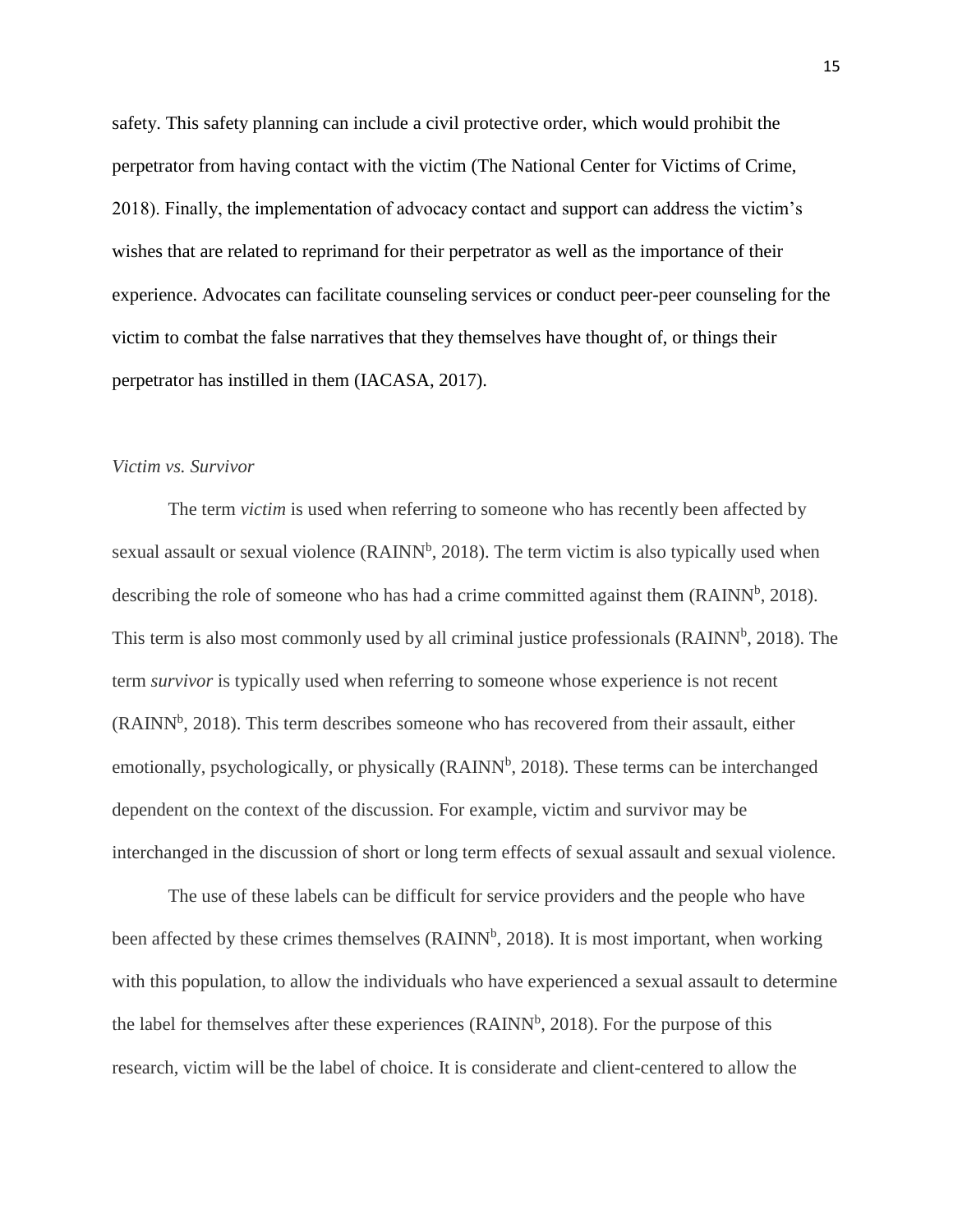victim or victim to choose which label they prefer, and adopt that label, as an advocate, when referring to them  $(RAINN^b, 2018)$ .

#### *Perpetrator*

The term perpetrator is a descriptor of a person who commits a crime (MNCASA, 2018). This term is often used as a reference for someone who commits a sexual act against another, unwilling individual (MNCASA, 2018). A perpetrator is responsible for the crime and the illegal action that has taken place (MNCASA, 2018)

### *Grooming*

Grooming is a process in which a perpetrator gains access to his or her victims (Welner, 2010). Typically these behaviors are utilized in cases of child sexual abuse (Welner, 2010). This access allows the perpetrator to more easily conduct a sexual relationship with a victim (Welner, 2010). It is important to define these behaviors, because they play a crucial role in an advocates work (Welner, 2010). When working with victims who have experienced grooming behaviors, their want to participate in the criminal justice system can be more strenuous, traumatizing, and difficult than others (Campbell, 2012). Early advocacy intervention has made considerable difference in the participation and prosecutorial success of sexual assault cases (Camacho & Alarid, 2008), but this is especially true in cases of perpetrator grooming because of the level of psychological manipulation and control that has taken place (Welner, 2010). Grooming behaviors take place in six general stages. According to Dr. Michael Welner (2010), the six stages of grooming are as follows: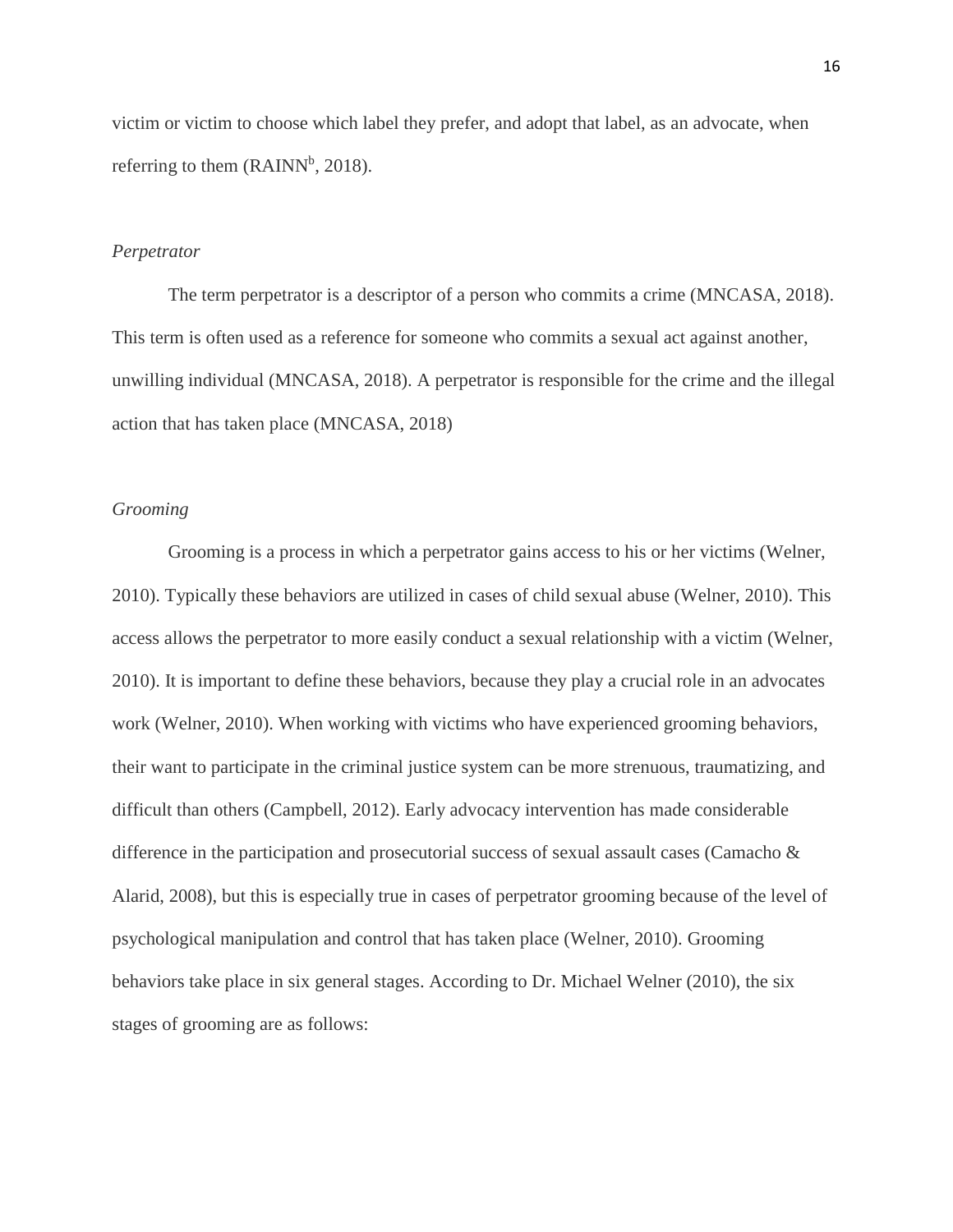### **Stage 1: Targeting the victim**

This stage describes the process in which a perpetrator identifies a victim and targets them based on the victim's state of vulnerability: emotional reliance, isolation, and lowered self-esteem (Welner, 2010).

## **Stage 2: Gaining the victim's trust**

Perpetrators observe their victims to gather information about the victim: what his or her needs are or who the victim identifies as support systems. The perpetrator's knowledge of the victim's life allows them to connect with the victim on a personal level (Welner, 2010). By observing a victim's support system, especially if the victim is a child, the perpetrator can mingle with those individuals to create an effortless and trusting relationship.

## **Stage 3: Filling a need**

After a perpetrator identifies all of the needs that their victim has, the perpetrator then begins to fill those needs (Welner, 2010). This tactic forces the victim to identify the perpetrator as increasingly important. This point is especially true if the perpetrator provides the victim with gifts, extra attention, and increased affection. These factors should act as warning signs for parents (Welner, 2010).

## **Stage 4: Isolating the child**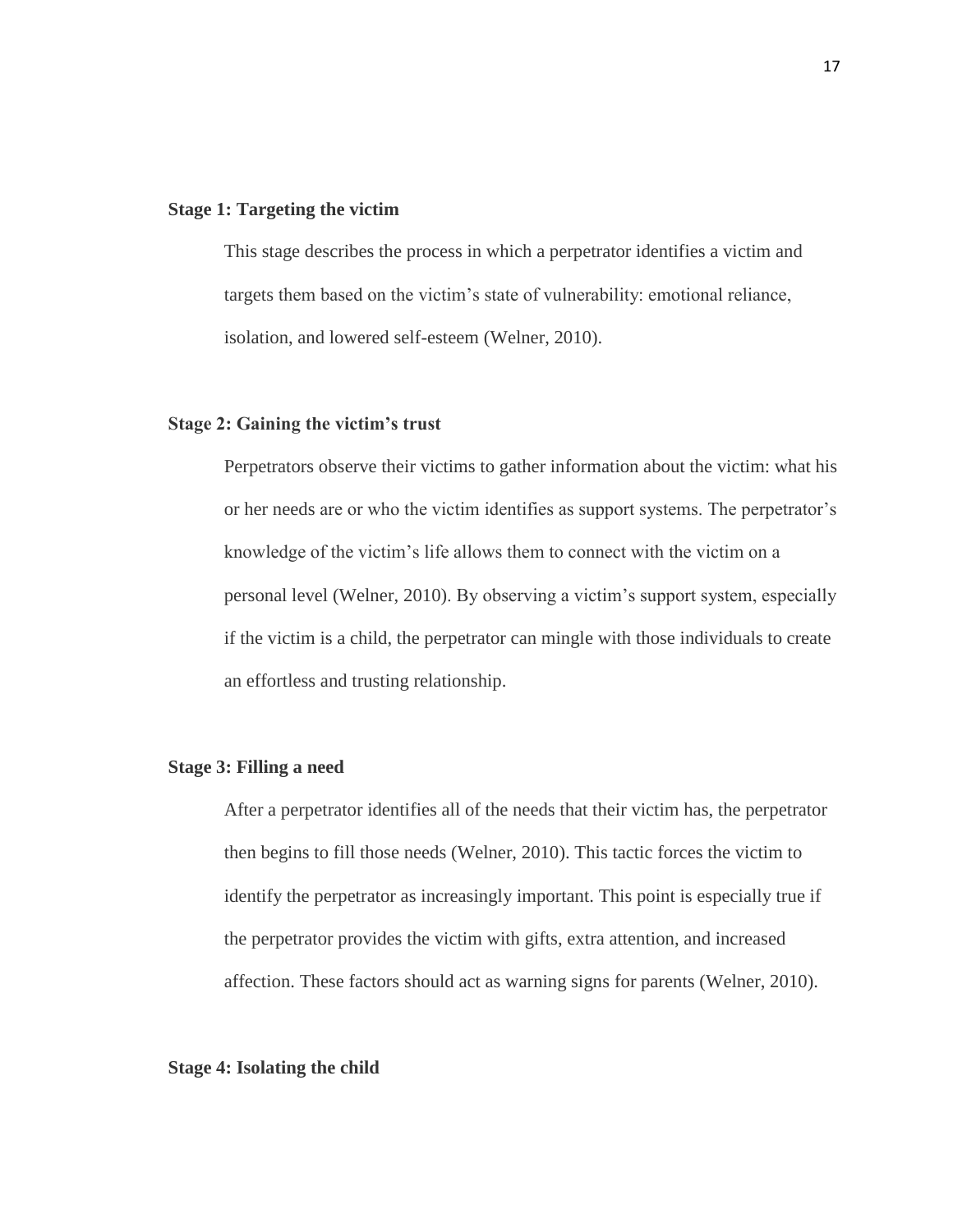After a perpetrator is able to gain access and trust from a victim and their support systems, the perpetrator is able to begin isolating the victim (Welner, 2010). The perpetrator has built a "special" relationship with the victim and is able to create circumstances where the perpetrator and victim are alone together. This isolation furthers their "special connection" (Welner, 2010).

## **Stage 5: Sexualizing the relationship**

After a sufficient emotional dependence has been established and the perpetrator has gained a large amount of trust from the victim, the perpetrator is able to progressively sexualize the relationship (Welner, 2010). The perpetrator does this by desensitizing that relationship by taking photos, talking about it, or even creating circumstances for which both the perpetrator and victim are naked. When grooming the victim, the perpetrator is able to mold the victim's sexual preferences (Welner, 2010).

## **Stage 6: Maintaining control**

After the sexual abuse is occurring, the perpetrator maintains that contact through the use of "secrecy and blame" (Welner, 2010) to maintain the relationship and ensure the victim's silence. If a victim begins to question the entanglement of this relationship, perpetrators will revoke the material offerings and sever the emotional support (Welner, 2010).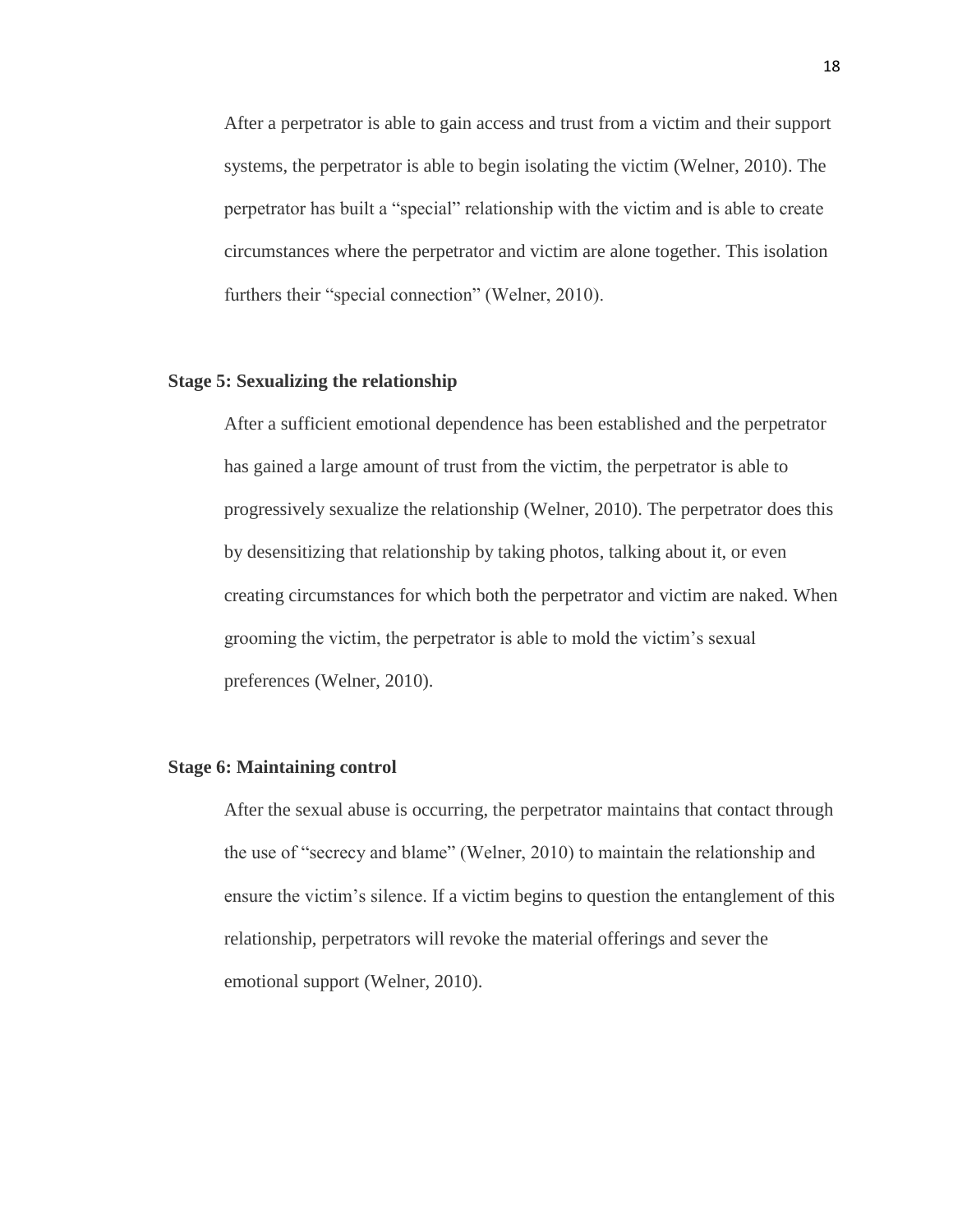Finally, this process for which a perpetrator maintains access to their victim creates difficulty for the victim as it leaves them with loss and social severance if they address the abuse and try to leave (Welner, 2010).

#### *Advocacy*

Sexual assault victims' advocates are trained, in the State of Iowa, as victim's counselor. This training and title allows victims' advocates to be granted absolute privilege, also known as victims' counselor privilege, that is promised under Iowa Code 915.20. According to the Iowa Coalition Against Sexual Assault (IowaCASA):

"Advocates are professionals trained by IowaCASA to support victims of sexual violence. They offer information, emotional support, and help to find resources within victims' communities. Advocates may also help victims fill out important paperwork, or talk through experiences that may be triggering or cause flashbacks. Advocates will even attend court proceedings or service provider appointments with victims."

Advocacy is a position for which advocates and victims' counselors fulfill in order to serve victims of all forms of sexual assault.

## *S.A.R.T.*

According to the Northeast Iowa SART website (2018),

"**Sexual Assault Response Teams (SARTs)** are coalitions of agencies that serve sexual assault victims. Core membership for SARTs typically includes victim advocates, law enforcement officers, forensic medical examiners, forensic scientists, and prosecutors. Multidisciplinary SARTs work together to formalize interagency guidelines that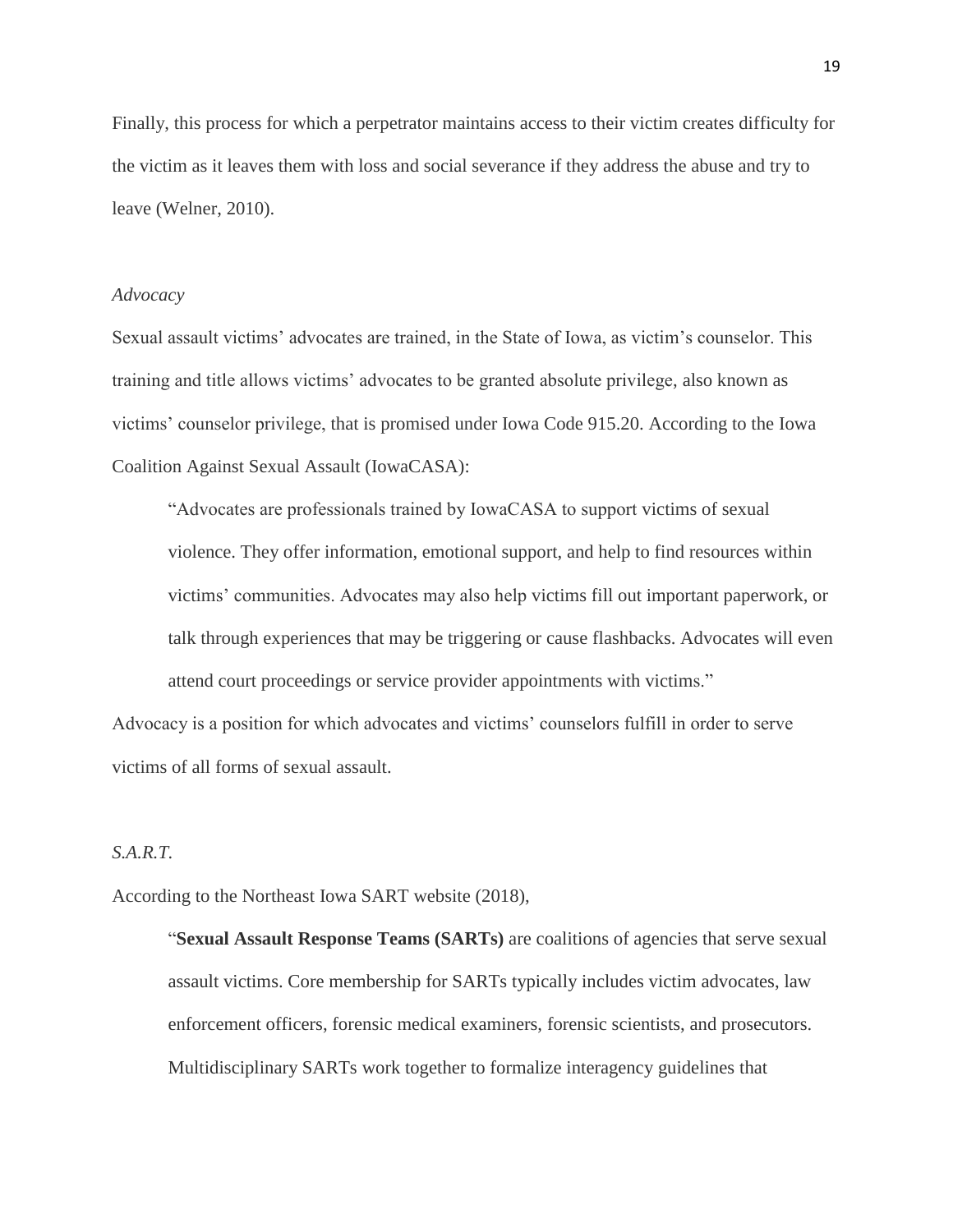prioritize victims' needs, hold offenders accountable, and promote public safety. SART models range from informal, cooperative partnerships to more formalized, coordinated, and multidisciplinary responses on local, regional, state, tribal, or territory levels. In general, SARTs are committed to victims' rights and needs, organize their service delivery to enhance evidence collection, and educate the community about services available for the intervention and prevention of sexual assault."

Sexual assault response teams are considered multidisciplinary teams. The Northeast Iowa SART is the team that I, as a sexual assault advocate, belong to. The identity of each member is described, as stated on the Northeast Iowa SART website (2018), below:

"**Sexual Assault Response Team (SART) Coordinator:** Provides leadership for the development and activities of county-specific Sexual Assault Response Teams. Responsibilities include training, supporting and enhancing existing and developing SART programs in Northeast Iowa. The SART Coordinator continuously works to build infrastructure and alliances with appropriate local, state, healthcare, county attorney's offices, and law enforcement agencies to promote consistent, professional and trauma informed coordinated response to victims of sexual assault," (NEIOWASART, 2018).

**"Sexual Assault Nurse Examiners (SANE):** Sexual Assault Nurse Examiners (SANE): A registered nurse (RN) with highly specialized training to provide a forensic evidentiary examination and medical support. When children are involved, the medical examination is done by specialized pediatric examiners at a Child Protection Center (CPC), who have training as Doctors, Physician Assistants, Nurse Practitioners and/or Registered Nurses to provide the examination and collect evidence from children," (NEIOWASART, 2018).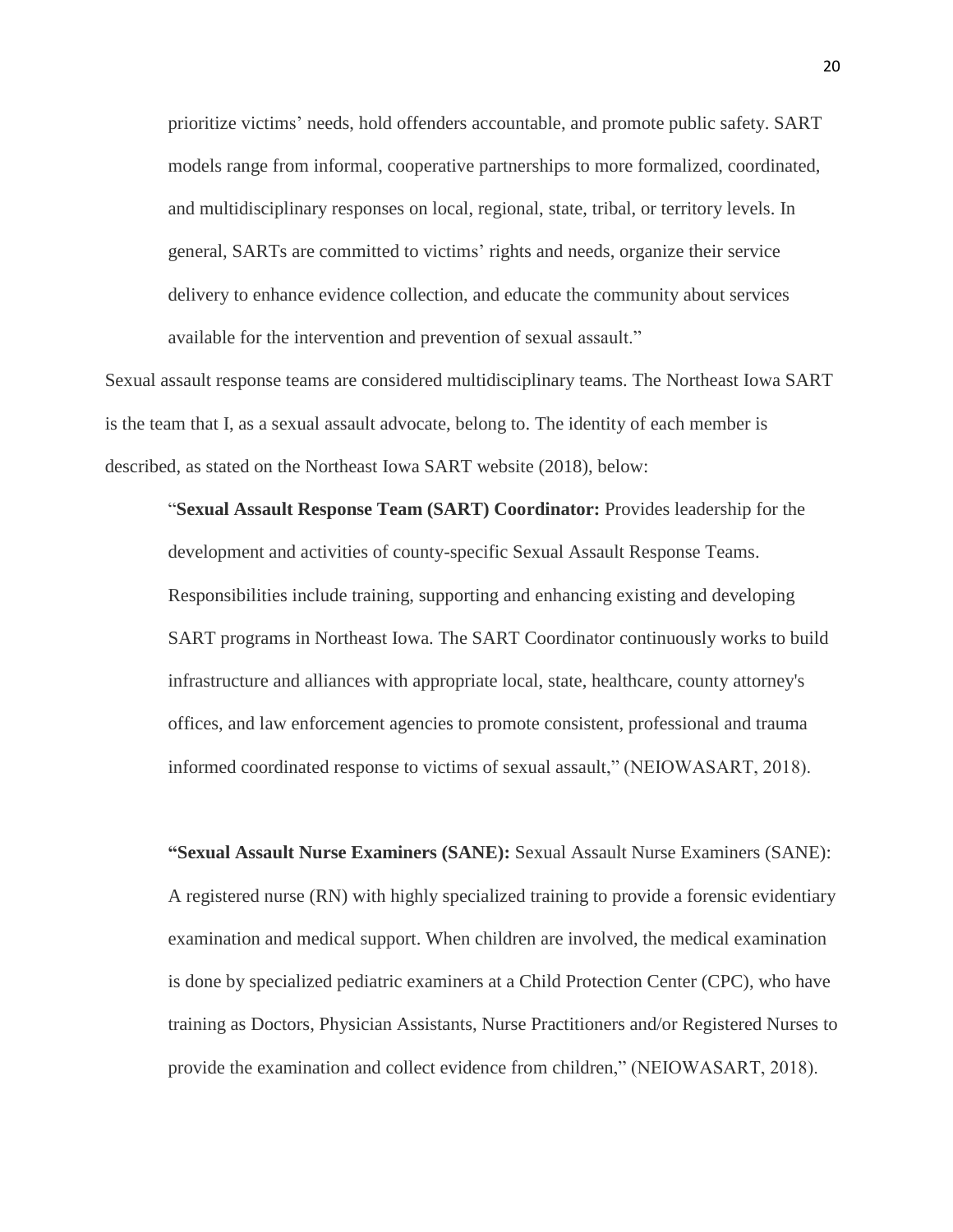**"Sexual Assault Advocate**: Are present to mediate interactions between the victim, emergency room personnel, and law enforcement. Advocates concentrate on the best interests of the victim, including listening to their needs rather than asking questions and directing her/his behavior. To best serve sexual assault victims, advocates provide replacement clothing, and information regarding the Sexual Assault Examination Kit procedures, STD testing/treatment and other medical choices. The advocate also serves as a liaison between the victim and the criminal justice system to ensure that the victim's rights are protected if the victim wishes to proceed with the criminal justice system. The advocate can accompany a victim to a police interview, assist with orders of protection, provide case updates, and attend all meetings and court proceedings with law enforcement and the prosecuting attorney's office with, or on behalf of, the victim," (NEIOWASART, 2018).

**"Victim Witness Coordinator:** Crime Victim/Witness Coordinators provide services, support, and education to victims and witnesses of crimes. They ensures victims and witnesses are treated with fairness and respect and receive information and assistance for relevant services, including notification of significant court events, referrals to appropriate support services, reasonable protection from the accused, help in determining and requesting restitution and the return of property and information concerning the conviction, sentencing, imprisonment and release of an offender," (NEIOWASART, 2018).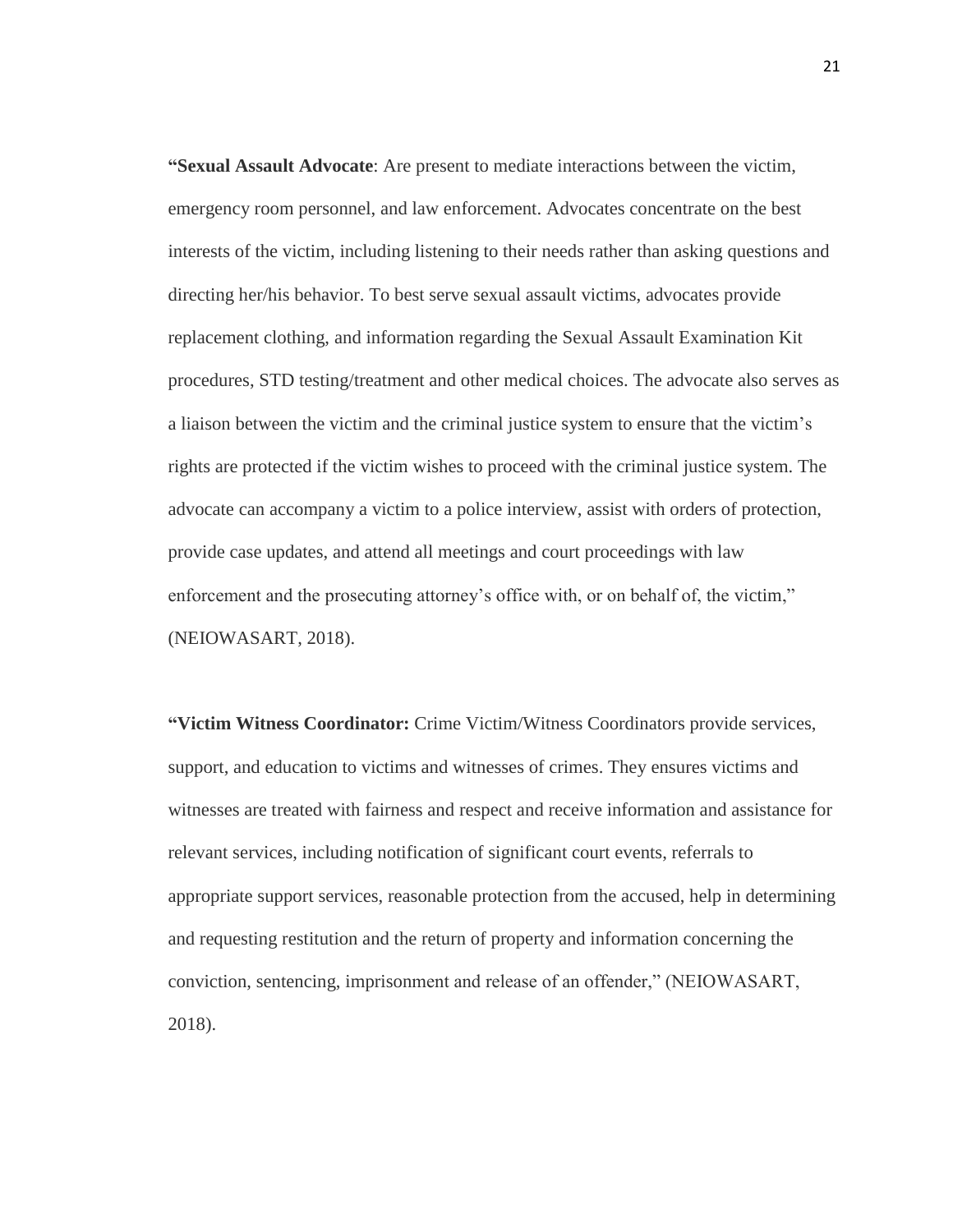**"Law Enforcement**: Specially trained to listen to the victim's story and ask detailed questions that may lead to the prosecution of the perpetrator. They ensure the victim is able to return back to a safe environment and may make referrals to appropriate support services. Law Enforcement on the Sexual Assault Response Team are dedicated to victim-centered care and justice," (NEIOWASART, 2018).

**"Community Partners**: Individuals and organizations providing additional supports and resources to a victim's needs," (NEIOWASART, 2018).

### **Section Three**

### **History**

Sexual violence is as old as man. History has shown, even exclaimed in biblical verses, that "we should have seen this coming" when speaking about the epidemic that is sexual violence and rape. It is important, for the purpose of this scholarly research, to outline the reason that advocacy for victims of sexual assault has become a necessity in the first place. Many of the themes associated with the historical recognition of sexual assault and rape as a crime is also plagued with harmful narratives, ideations, and laws that effect the disclosure and prosecution of sexual assaults. This historical recap will include the history of sexual violence ranging from the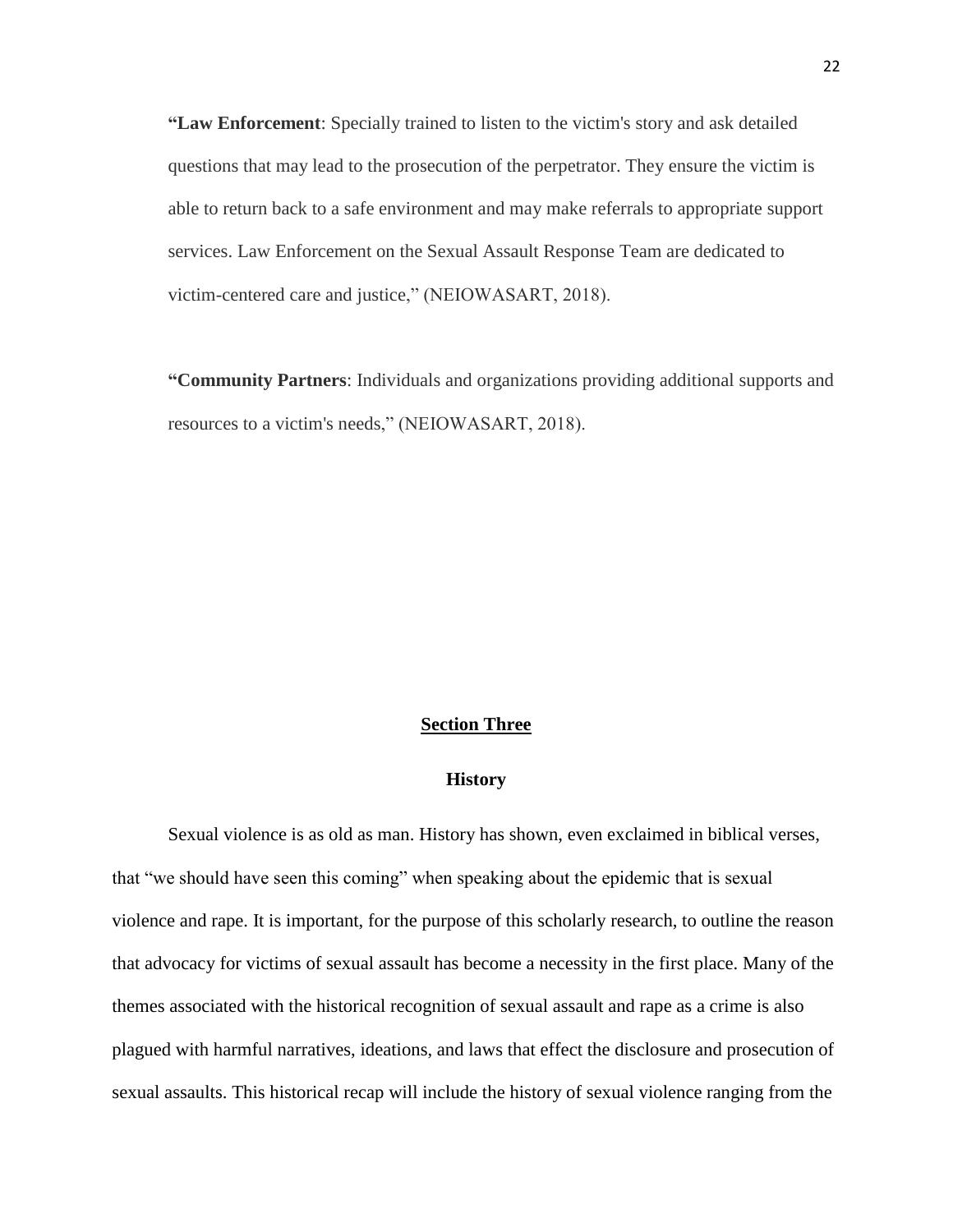biblical era, to the exploration of Christopher Columbus, through the Roman Empire, to Medieval England, toward Colonial America all the way to the modern historical influence on sexual violence (Conti, 2016). This historical recap will also include the evolution of laws and statutes that have moved to correct the historical influence on sexual violence.

Sexual violence stems from many different problematic societal beliefs. One of the most harmful beliefs that contributes to sexual violence is the opinion or point of view that persons that are perceived to be "weaker" are considered objects, property, and items easily to control  $(RAINN<sup>c</sup>, 2018)$ . This ideation is what so determinately effects women, children, and transgender individuals (RAINN  $\degree$  2018). The influence and impact that these harmful beliefs and ideations have made on the entire institution of victim reporting statistics only perpetuates the need for victim advocacy, to attempt to change these ideas and these beliefs (IACASA, 2017). This is no small feat, these beliefs are as old as time. Biblical references have contributed to much of this detrimental issue. Biblical verse by Exodus, chapter 20 verse 17 (King James Version) says:

"Thou shalt not covet thy neighbor's house, thou shalt not covet thy neighbor's wife, nor his manservant, nor his maidservant, nor his ox, nor his ass, nor any thing that is thy neighbor's."

It is in this biblical verse where a man's wife is just as valuable as a servant, ox, ass, and other property. Should a woman be "coveted" by a man's neighbor, even if it occurred forcibly, the woman was not the victim; her husband was. This is the tip of the iceberg that influenced the minimization of victim's trauma. This minimization cab be seen as a driving force for the victim rights movement.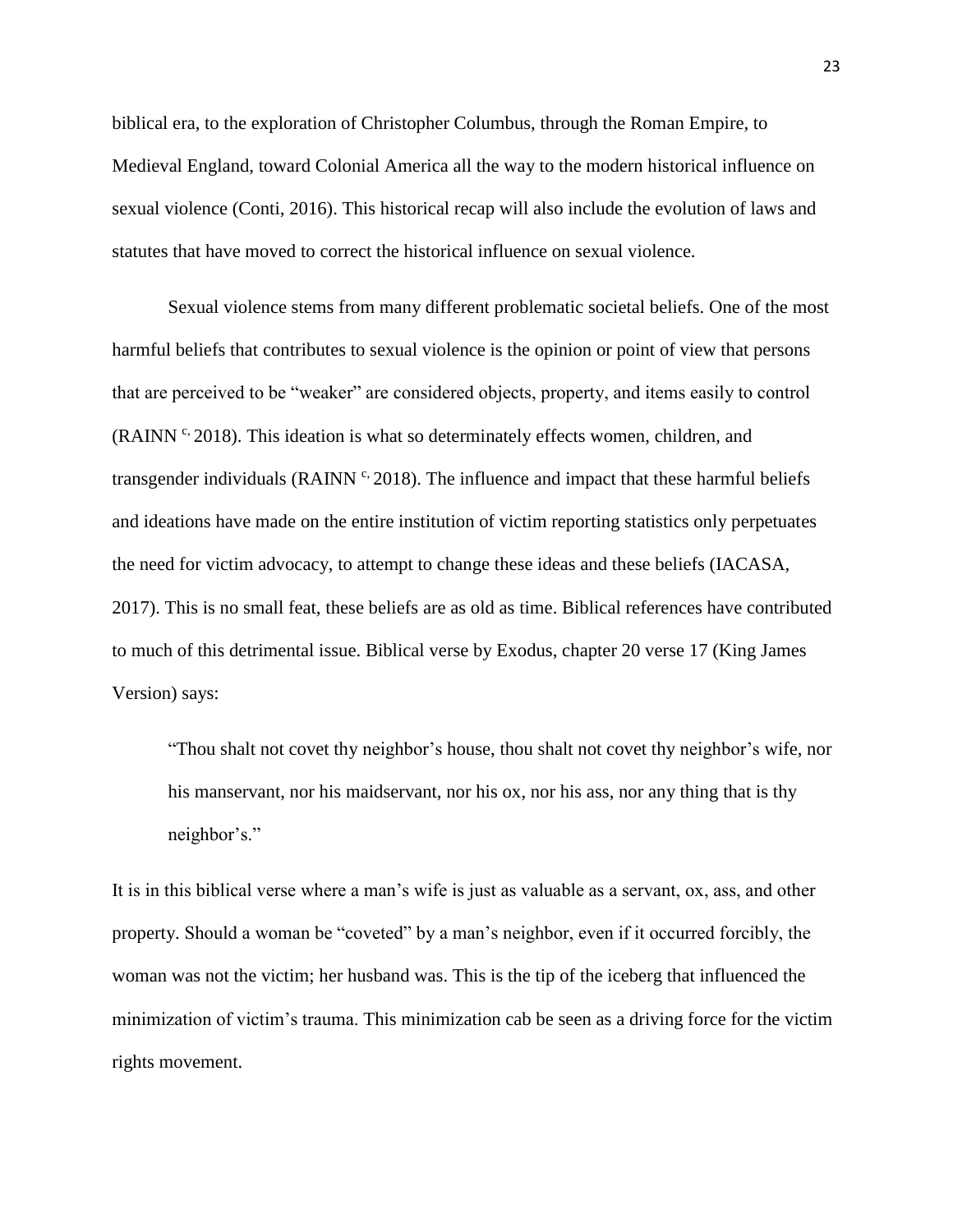Fast forward a few hundred years to pre-Columbus America. Women were considered to be safer than their biblical counterparts (Conti, 2016). The reason for this is because, in Native American culture, women were seen as essential parts of their indigenous culture. If someone were to harm a member of their own circle, it was seen as harming themselves and their society (Conti, 2016). If a case of violence would have occurred, Native Americans had a swift and precise way of dealing with it (Conti, 2016). This process would also allow the victim to decide what punishment that they find to be appropriate (Conti, 2016).

Many years were spent, across the world, through the Roman Empire era and much of Medieval England, where rape was not considered a crime (Conti, 2016). In Colonial America, the word rape was not even referred to until the  $19<sup>th</sup>$  century (Conti, 2016). Unfortunately, at this time, the word rape or rapist was not used in order to prevent the crime or help convict perpetrators for the benefit of the victim, it was about race (Conti, 2016). The word rapist, at that time, was almost always used in conjunction with the n-word. At that time, it was exponentially easier to convict black men of crimes than it was to convict white men because they were tried in slave courts that did not require unanimous decisions from jurors (Conti, 2016).

Early America gained much of it ideas and concepts from British common law (Anderson, 2002). British common law and, American common law, required prosecutors to prove three elements to convict a defendant of rape: "vaginal intercourse, force, and lack of consent" (Capers, 2013). However, prosecutors were also required to prove that the victim had done all that he or she could to resist and prevent the rape (Sweeny & Slack, 2017). In their defense, defendants could bring in evidence of a victim's prior loose sexual conduct because courts often found that it was "more probable that an unchaste woman would assent to such [a sexual] act (People v. Collins, 1962). Therefore, while it was common for most jurisdictions to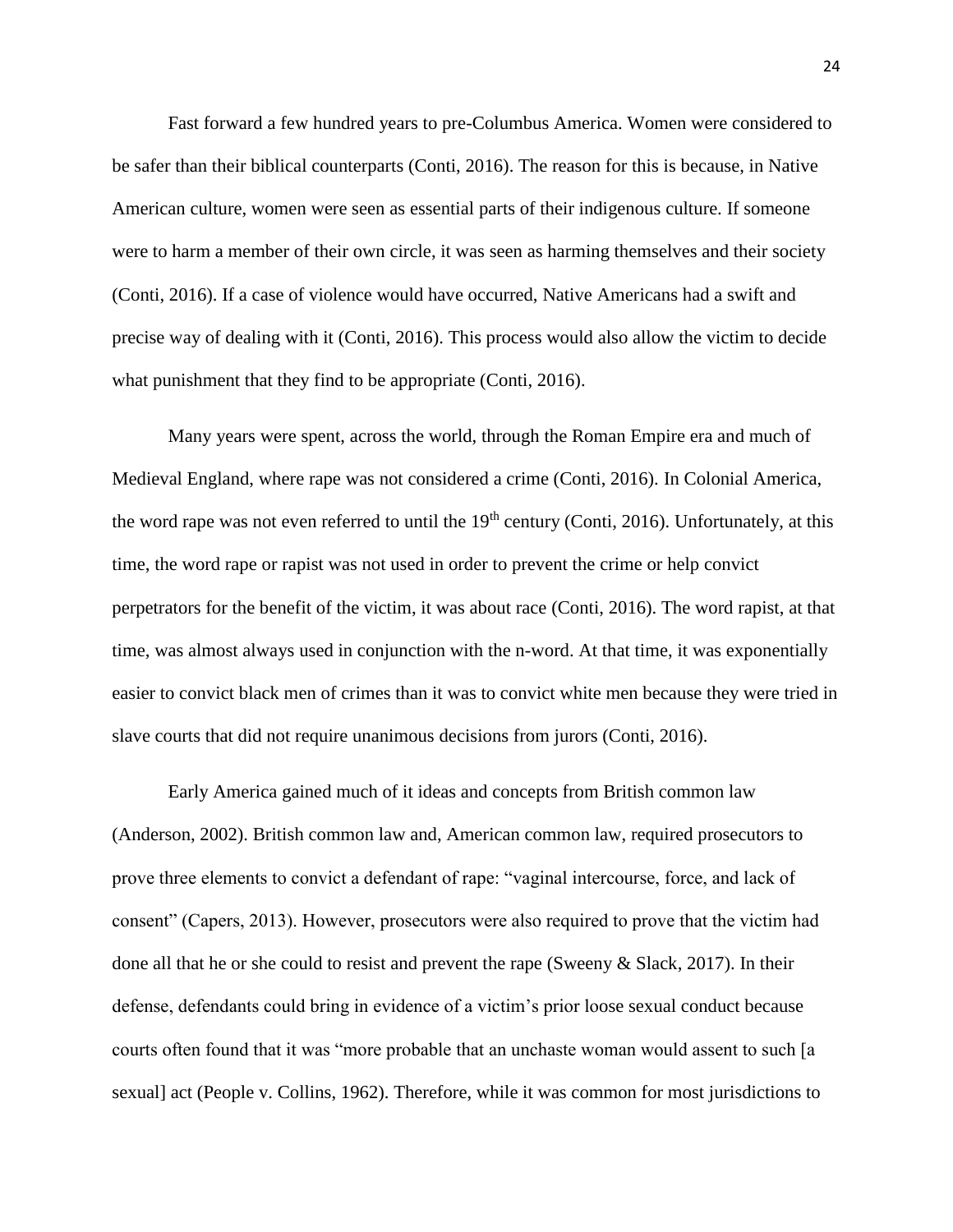prevent evidence of a victim's prior sexual behavior there was also a general exception to this common law rule for rape cases (Galvin, 1986).

By the early  $20<sup>th</sup>$  century, American law finally began to recognize a woman's right be protected from sexual predation (Siegel, 2003). It was at this time that the notion and idea of consent became common language in some criminal law across America (Siegel, 2003). The decade before the Civil War, the rise of the Woman's rights movement became known (Siegel, 2003). It was during this time that many people became more vocal about the socioeconomic conditions that made women susceptible to sexual violence (Siegel, 2003). It was portrayed that sexual coercion as a normal behavior rather than a "deviant condition of heterosexual relations," (Siegel, 2003, pg 6). However, despite the outspoken pleas for women's "vulnerability," socioeconomic influence struck again. With the restriction on women's labor participation and the depression of their wages, women became dependent on men for economic support which allowed men to extract sexual compliance in exchange for that support (Siegel, 2003).

The namely thing that these eras all had in common is this: lack of support, service, preventative measures, law, and belief for those who have experienced sexual violence. This was a commonality for much of threshold of early America and even beyond. There was a need that was not being satisfied, a population still unheard, and laws still unwritten.

Women in the early feminist movement were never able to organize a sustainable effort that acknowledges the practices that are defined, now, as sexual violence and sexual harassment (Siegel, 2003). However, they did pave the way for modern women to address and argue women's rights and launch an active campaign against the acceptance for sexual violence in the 1970s movement (Siegel, 2003). The 1970s was a time for women to speak out about their experiences as women. This time began to recognize gender based harm and what a sore it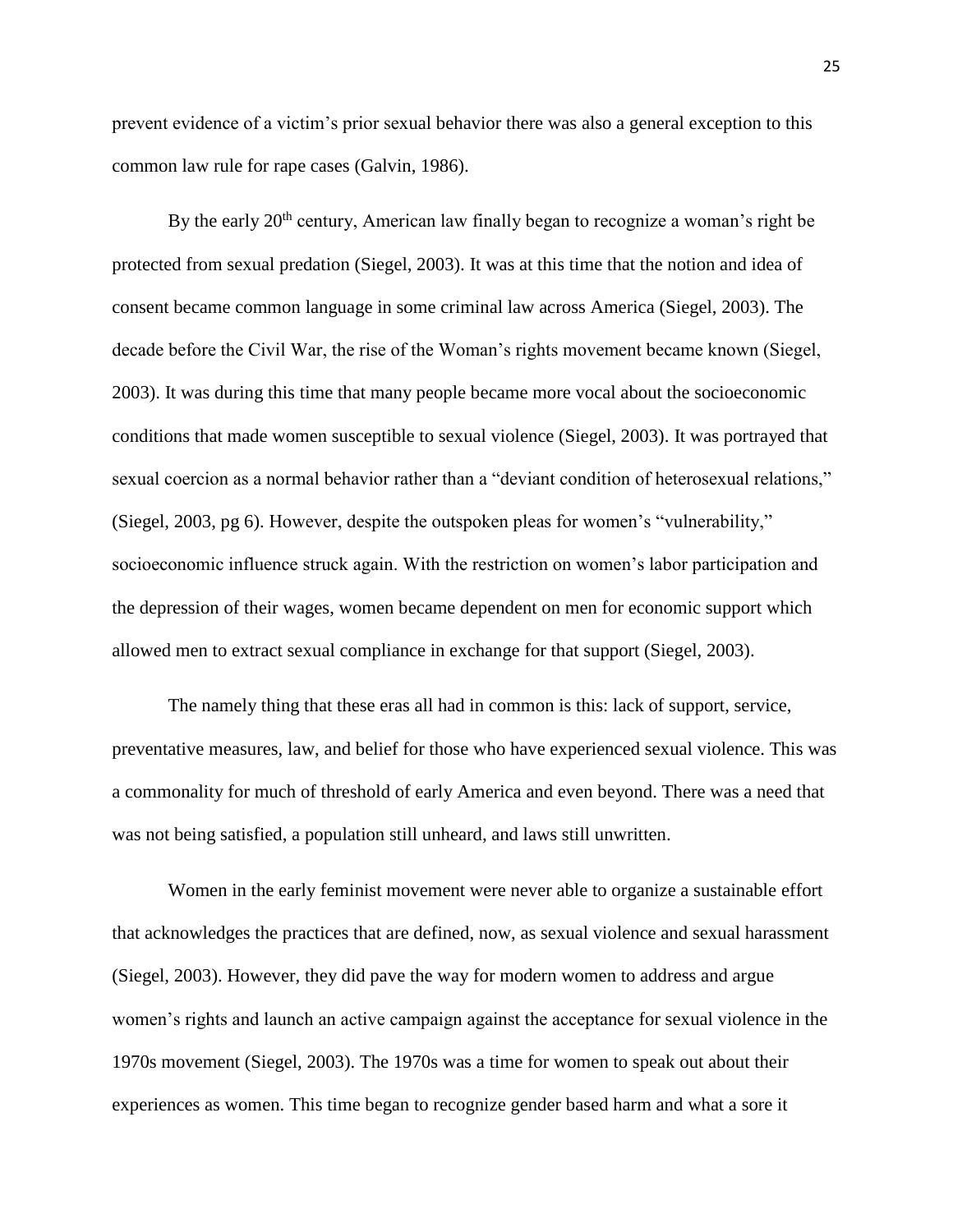created on the American legal system (Siegel 2003). Women began to realize the powerlessness of being a woman in male dominated educational, social, political, and economic institutions (Brownmiller, 1975). For many, this time became known as the "anti-rape movement," (Brownmiller, 1975).

Early feminists were hardly recognized for their efforts in the fight against this form of gender based violence. According to Susan Schecter (1982), the Chicago Women Against Rape's 1970's statement of purpose was written as follows:

"Rape violently reflects the sexism in a society where power is unequally distributed between women and men, black and white, poor and rich…In rape, the woman is not a sexual being but a vulnerable piece of public property; the man does not violate society's norms so much as take them to a logical conclusion."

Women, for decades, felt unheard, unwanted, and under-cared for as members of society (Schecter, 1982). The 1970s was a time for that to change.

Countless speak outs were held, where women bravely spoke against their perpetrators, told of their victimization, and shared the barriers that stood in their way (Schecter, 1982). These women spoke of not being able to leave their abuser, not having anyone to talk to about the violence, not feeling comfortable enough to receive medical care because of the humiliation related to their injuries and their origins, ignored. These women also disclosed never even considering the thought of going to police, for these same reasons (Schecter, 1982). Women began to recognize the few provisions that were put in place to protect victims of sexual violence; and they took action. Victims of sexual violence became victims, and victims became activists (Poskin, 2006).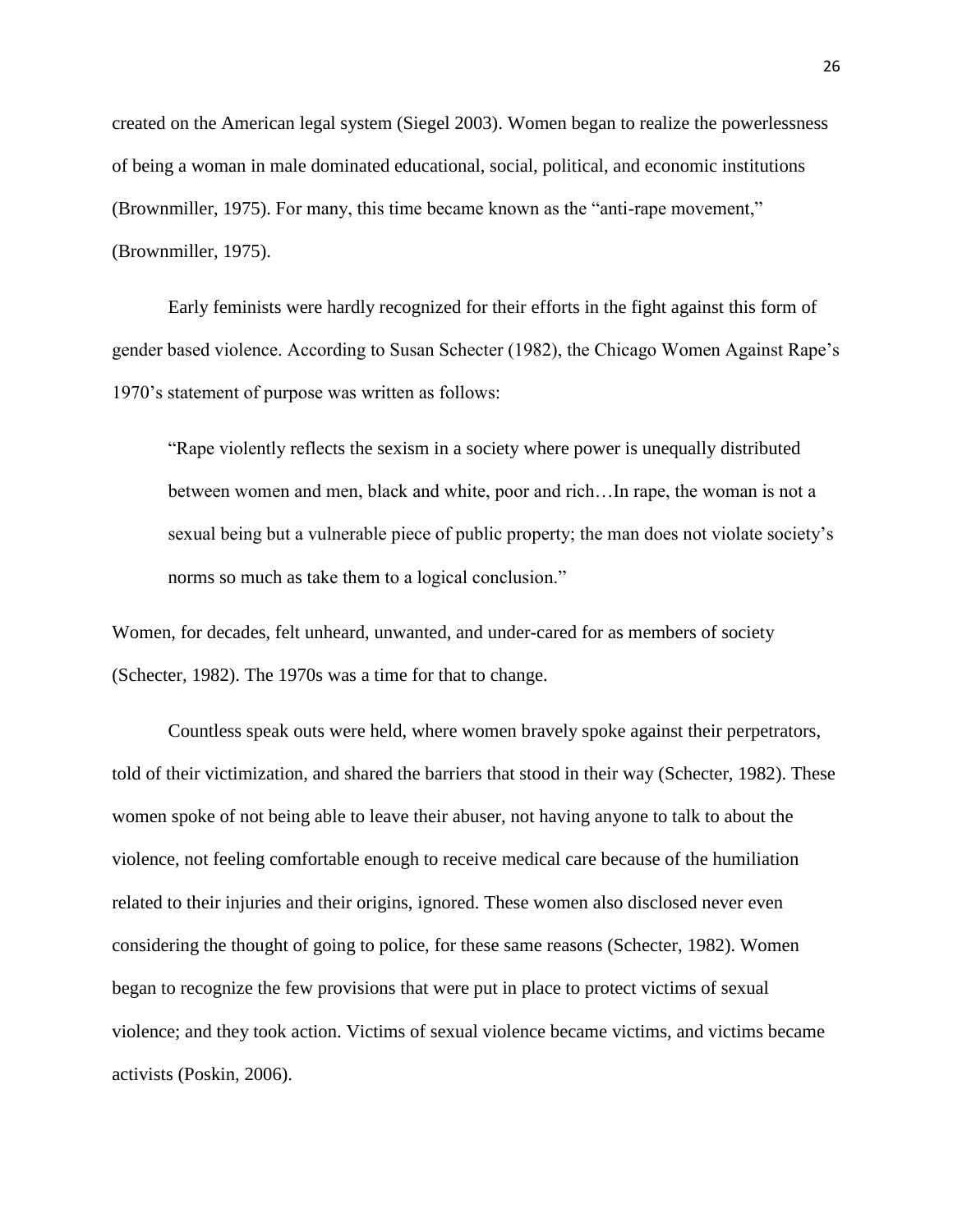Their needs became the push for creation. This grass-roots movement became resources for future victims of sexual violence. These women created the very thing they wished had been available for them during their time of need (Poskin, 2006). These included a telephone service, where someone would answer in the middle of the night to help turn away someone's nightmares (Poskin, 2006). They began talking with nurses and doctors on how to effectively treat victims of sexual assault, as they as patients are so much different than any other emergency room patient (Poskin, 2006). These women spoke to their communities on how to prevent sexual violence and sexual assault (Poskin, 2006). These women tough police officers how to respond to a victim of sexual violence and how to interview them differently than other victims of crime (Poskin, 2006). Finally, these women wanted their communities, their legislators, and their law makers to know what a serious crime rape and sexual assault was in hopes for change. There were no degrees in how to halt an intimate crime epidemic. Change and action against rape, sexual assault, and perpetrators came from the victims' own experiences (Poskin, 2006).

In the years follow, victims and advocate began opening rape crisis centers to fill the needs of victims of sexual assault. These centers had the purpose of providing mental health care for victims as well as maintaining a victim receive all the other appropriate treatment and care they need. With this advocacy and the relentless action on behalf of the victims and their allies came legislative victories (Poskin, 2006). Laws were created in order to standardize sexual assault medical exams and the evidence collection process following a sexual assault (Poskin, 2006). Rape Shield Laws were introduced, protecting victim's sexual history during a trial (Poskin, 2006). Victim service funding were authorized by individualized states and Congress (Poskin, 2006).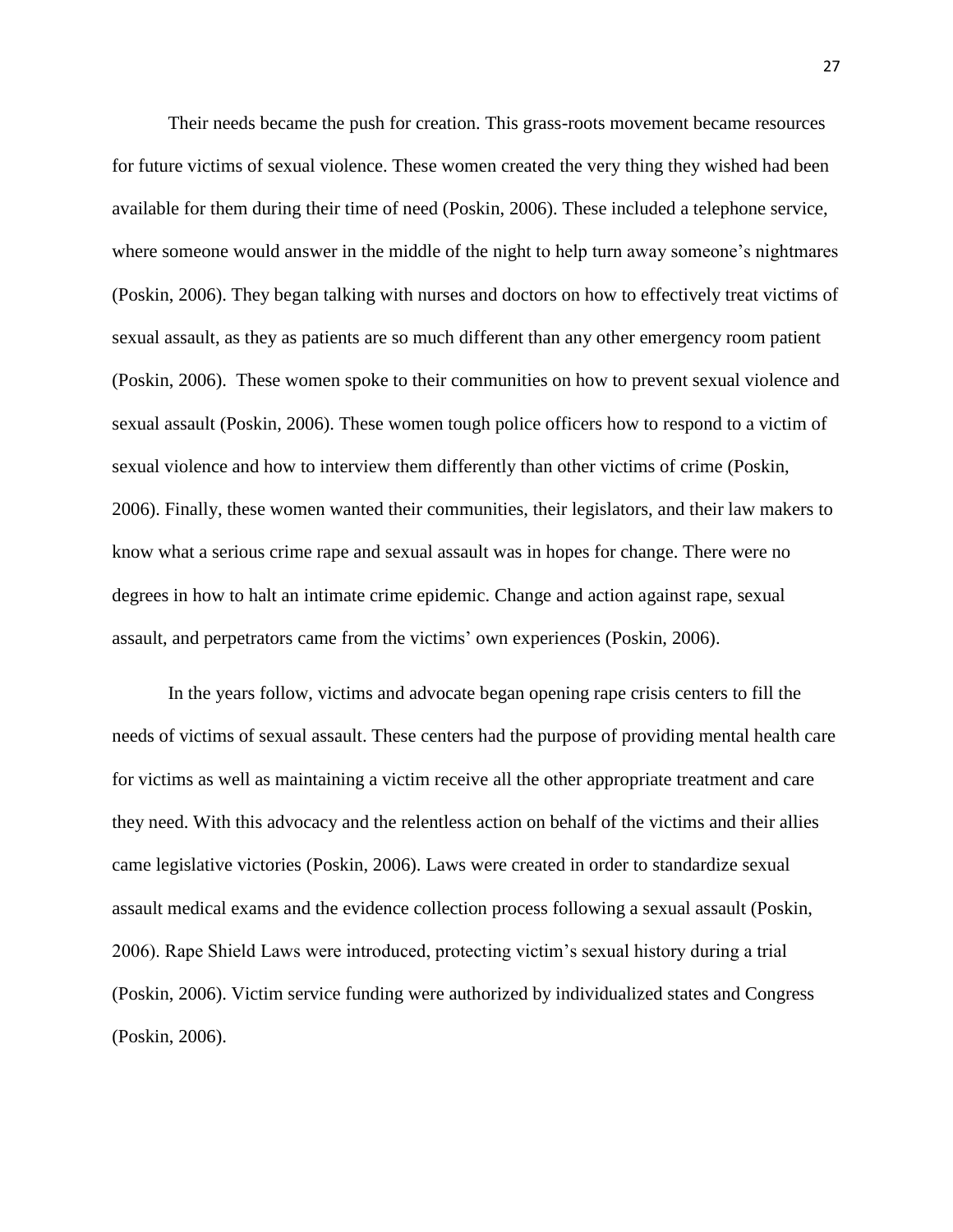It was also during this time that the Victims of Crime act of 1985 and the Violence Against Women Act of 1994 drastically changed the culture surrounding victim services in the United States (Poskin, 2006). These acts cemented more agencies to compensate for the number of victims and also created more funding opportunities for them as well (Poksin, 2006). This meant more advocates to serve an unfortunately growing population. Similarly, the visibility and awareness of sexual violence as a serious crime became well-known and the viability of rape crisis centers increased tremendously (Poskin, 2006). This viability as well as the transparency around the crime itself provided much hope to survivors who felt lost in the legal system that was meant to protect them (Poskin, 2006). Advocates gained traction in the criminal justice system, which aided in the protection of victims, the maintenance of their rights, and the success of perpetrator prosecution (Poskin, 2006).

The first federal money allocation for sexual assault and rape prevention and rape crisis services was distributed to sexual assault centers in 1982 through the Preventive Health and Health Services Block Grant (Polksin, 2006). Congress introduced the Violence Against Women Act (VAWA) that created new penalties for gender related violence and henceforth established the Rape Prevention Education (RPE) Program that is administered by the Centers for Disease Control and Prevention (CDC) (Poskin, 2006). VAWA Also established S.T.O.P. grant funds that are administered by the Department of Justice (Poskin, 2006). The act was enhanced and reauthorized in 2000 and 2006 (Poskin, 2006).

These movements have influenced, not only the transparency of the crime of sexual assault and the perpetuation of victims' rights, but also the establishment of many awareness events and prevention tactics. Take Back the Night, Clothesline Project, "What were you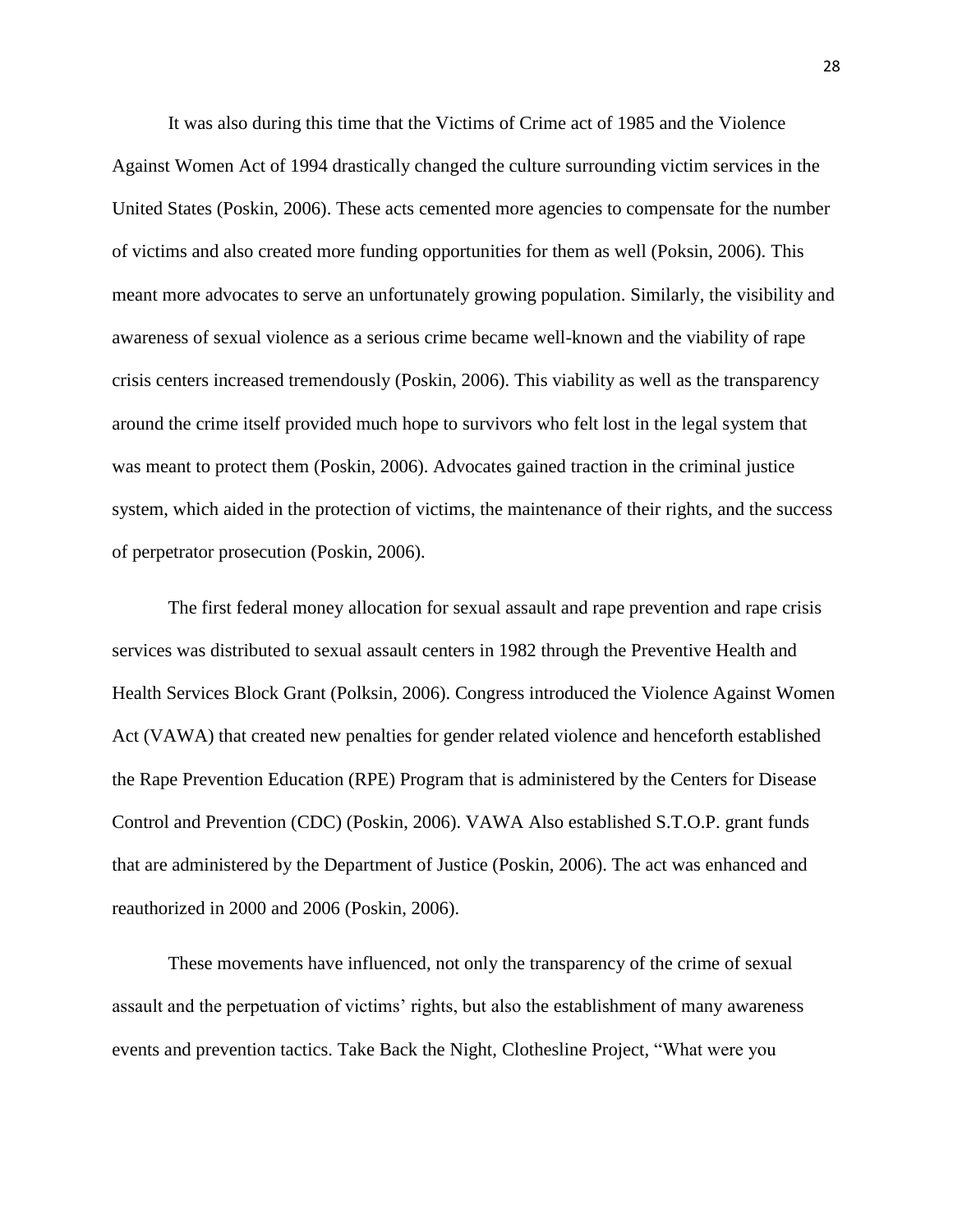wearing," The Vagina Monologues, and Denim Day are all awareness and prevention events that are centered on sexual assault and rape.

Take Back the Night is a speak out and, often time, protesting, event where victims come to share their stories of sexual violence and stand in solidarity with all of those who have had similar experiences (Gibson, 2011). This event began in the 1970s as a way for women to come together to protest the injustices related to being a victim of sexual assault (Gibson, 2011). This crime also allowed these individuals to tell this story to a crowd of individuals who could relate despite belonging to a society that did not care (Gibson, 2011). This event is an opportunity for these individuals to stand together in reflection and resistance of the crimes of sexual violence that have occurred (Gibson, 2011).

The clothesline project allowed victims to "decorate" a t-shirt with whatever they felt represented their experience. This decoration could be a quote, a mural, a phrase, or even a name. All the victims then hang the shirt on a clothesline as a large representation of their experiences as well as the crime of sexual assault and rape in general. For many, this experience is one that offers a cathartic closing to these experiences as victims are able to "turn their backs" on these memories by hanging the shirt with the "decoration" facing the opposite way.

The "what were you wearing" campaign challenges the stereotype that the only reason someone is sexually assaulted is because of the provocation of what they were wearing e.g. a little black dress, short skirt, tight shirt, swimsuit, etc. (The University of Kansas, 2018). When, in reality, many times this project shows that victims were wearing things like hooded sweatshirts and sweat pants, pajamas, t-shirts, jeans, etc. (The University of Kansas, 2018). This project dispels the myth that victims have a first hand in causing their assault (The University of Kansas, 2018).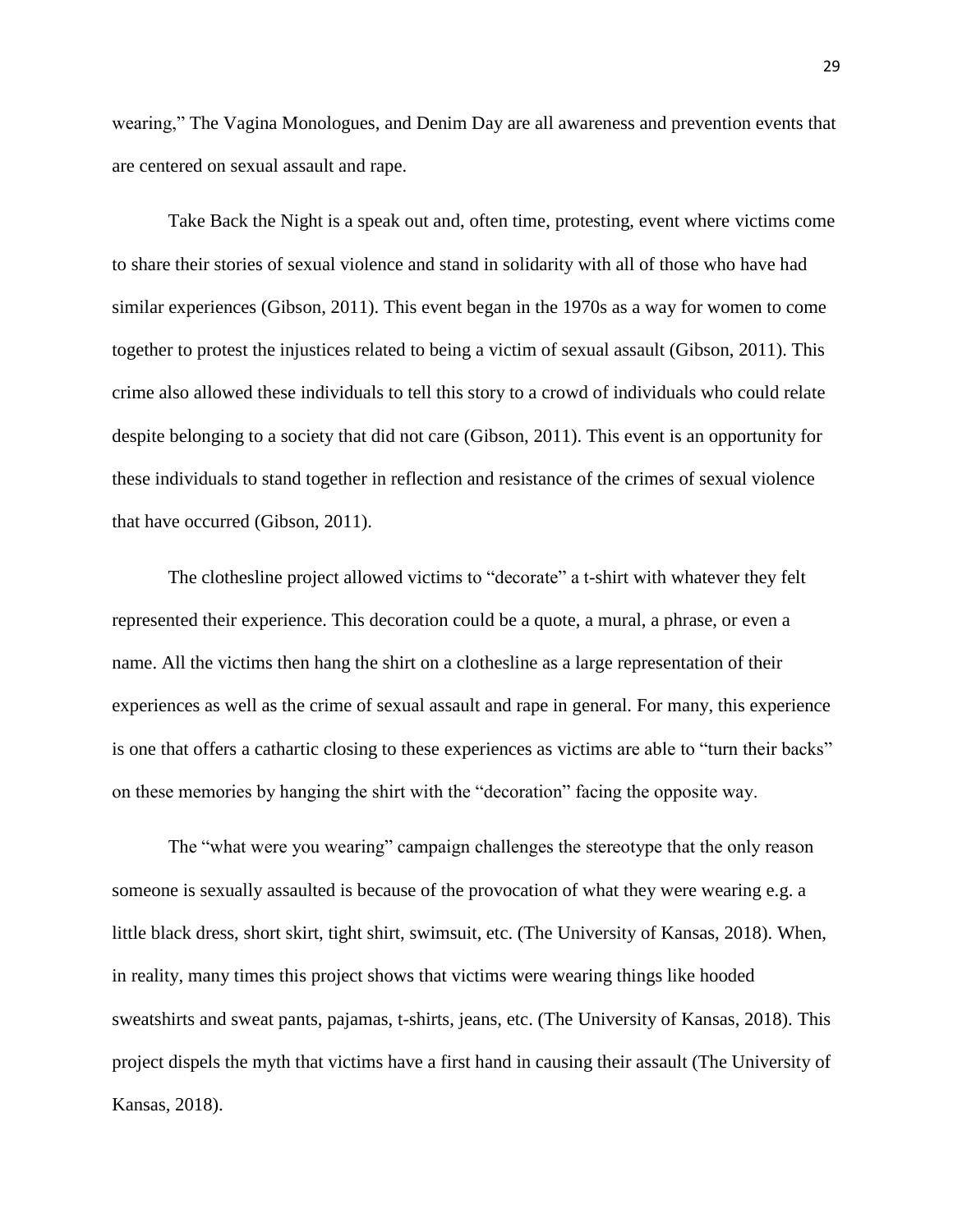The Vagina Monologues is a play that outlines consensual and nonconsensual sexual experiences, body image, genital mutilation, and other topics from the perception of a woman. One of the monologues called *My Vagina Was My Villiage* outlines a story of a Bosnian woman that was subjected to rape camps (Ensler, 1996).

Denim day (USA) is an awareness campaign that takes place during the month of April, which is Sexual Assault Awareness Month (POV, 2018). The campaign has been active for over 19 years. The campaign was originally triggered by case that had come out of Italy in the 1990s. An 18-year old girl was picked up by her driving instructor for her first driving lesson. Her driving instructor was a 45-year old married man. During their lesson, the driver took her to an isolated road, takes her from the car, wrestles her out of one leg of her jeans, and rapes her (POV, 2018). After the assault, her assailant threatens to kill her if she tells anyone about what happened and makes her drive the car home. Later that night, the young girl tells her parents about what happened to her, the report it to police, her perpetrator is arrested and convicted of rape (POV, 2018). He appealed.

During his appeals process, his case is sent to the Italian Supreme Court (POV, 2018). In just a few short days, the Supreme Court overturns the ruling, dismisses the charges, and the perpetrator is released from jail (POV, 2018). In a statement by the Chief Judge, he argued that "because the victim wore very, very tight jeans, she had to help him remove them, and by removing the jeans it was no longer rape but consensual sex," (POV, 2018). The following day, women in the Italian Parliament came to work wearing jeans in solidarity with the victim (POV, 2018). Denim day is a symbol of protest against the misplaced ideas surrounding sexual assault and the attitudes related to victim blaming (POV, 2018). One day in April, community members,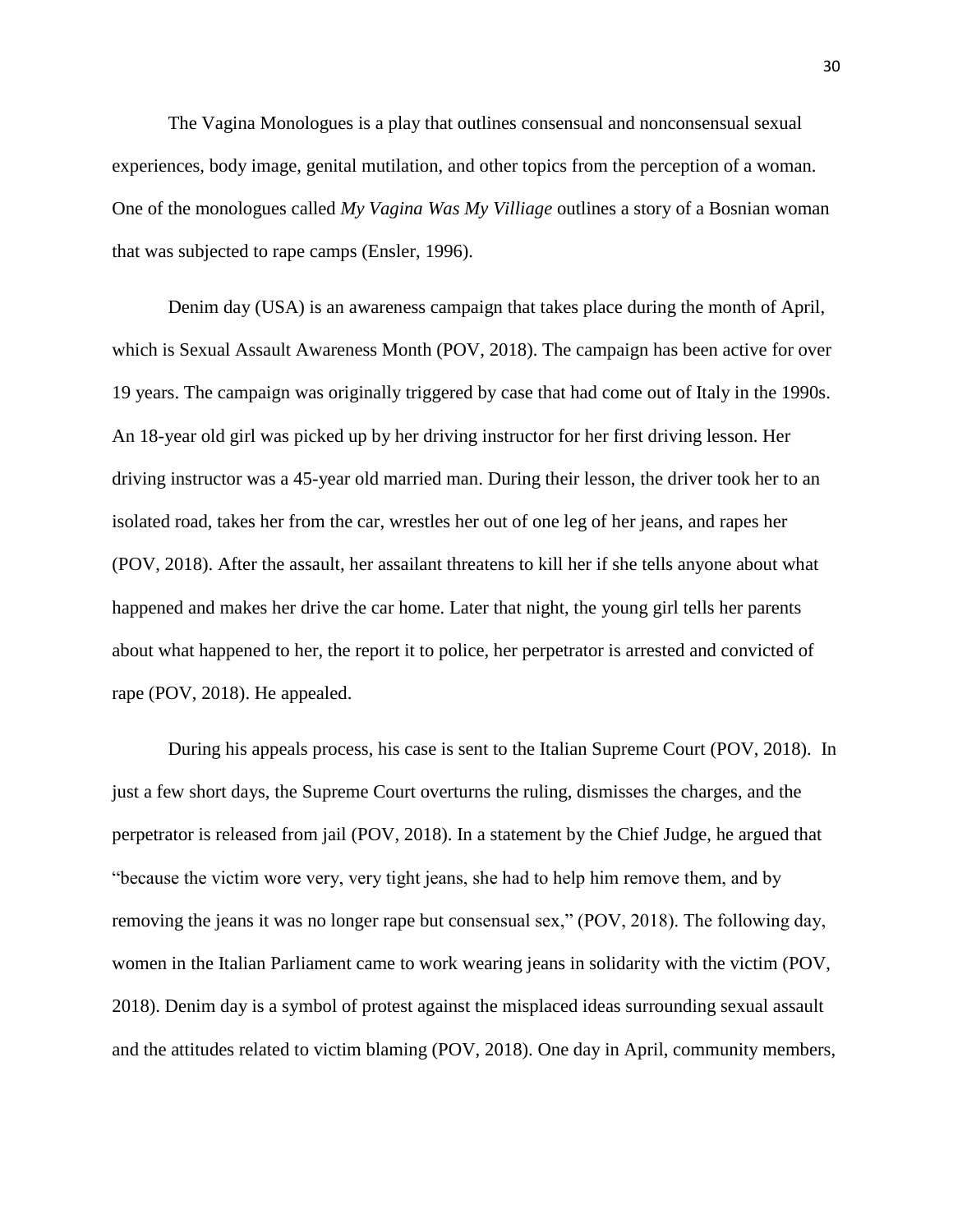elected officials, business, and students make a statement by wearing jeans as a visible means of protest against victim blaming and harmful ideations surrounding sexual assault (POV, 2018).

The final wave of this historical fight against sexual violence is one that is happening right now. New tools like Title IX and Clery complaints are giving victims on college campuses more resources to fight against their perpetrators. Social media has also provided a voice and a forum for those who may have otherwise gone without. The #MeToo campaign has provided the most recent wave of awareness over the subject of sexual violence. In 2006, Tarana Burke founded the Me Too. Movement. She created the movement to help victims of sexual violence, in particular, she wanted to help young women of color from impoverished communities find ways to heal (Burke, 2018). She utilized the idea of "empowerment through empathy," (Burke 2018). The Me Too. Movement was created to inform victims and to assure them, that "they are not alone in their journey," (Burke, 2018). Within the last 2 years, the #metoo movement has created a world of awareness and acknowledgement to sexual violence and has created a new and unique platform for victims to tell their stories (Burke, 2018).

## **Laws**

There are many statutes, laws, and precedent that have been introduced and passed throughout history in relation to sexual assault. For the purpose of this research, it is important to note the various laws and statutes associated with sexual assault, sexual violence, and rape and the changes associated with this criminal act. Some of these changes reflect the various movements that have been associated with the feminist movement, victims' rights reform, and even the emergence of advocacy centers.

## *Sexual Assault Victims' Rights*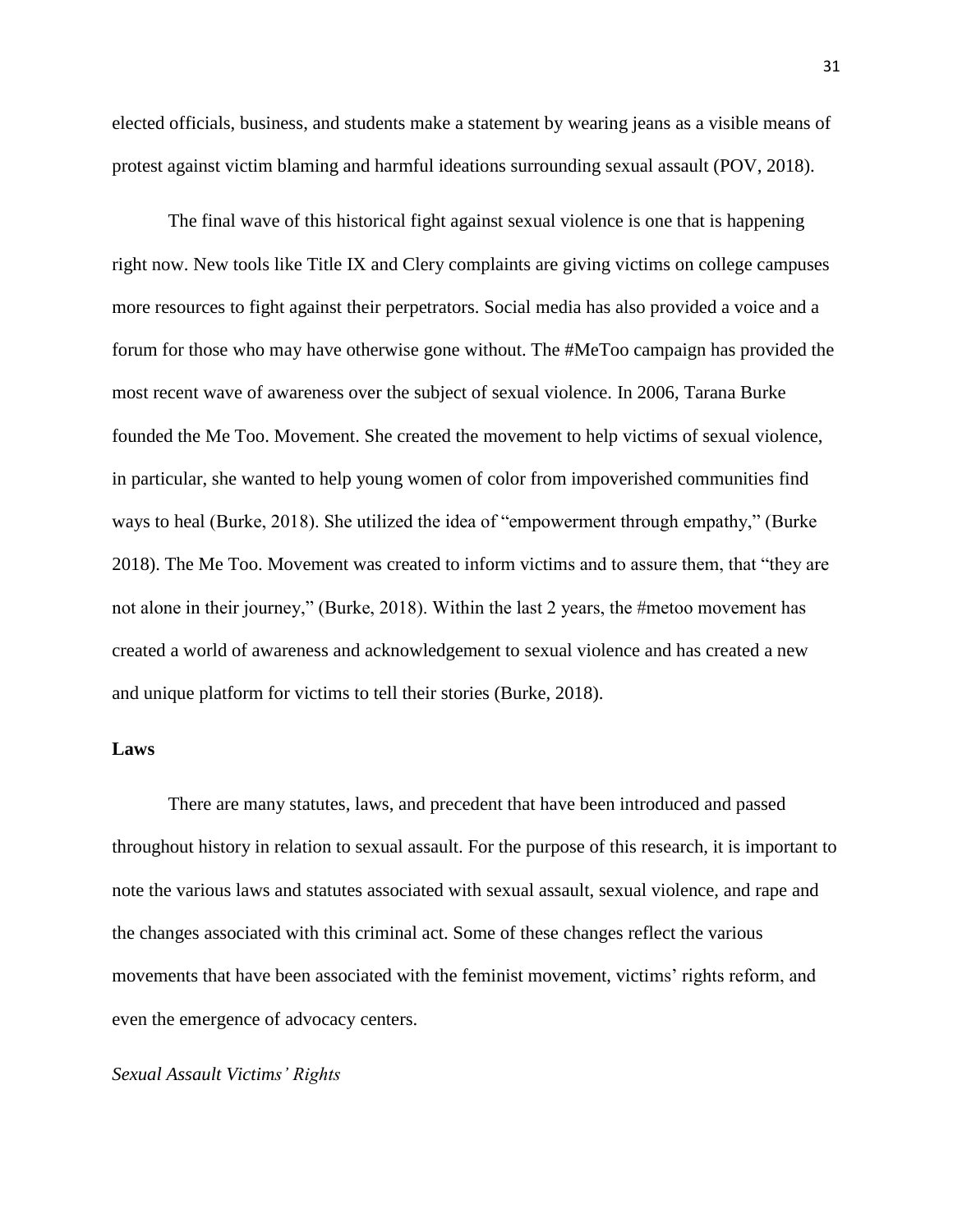In 2016, the United States Legal Code added an amendment to Title 18, crimes and criminal procedure (USC § 3772) which cemented the importance of victim focus throughout criminal justice proceedings. This code reads as follows:

- **"(a)** RIGHTS OF SEXUAL ASSAULT VICTIMS—In addition to those rights provided in section 3771, a sexual assault victim has the following rights:
	- **(1)** The right not to be prevented from, or charged for, receiving a medical forensic examination.
	- **(2)** The right to—
		- **(A)** subject to paragraph (3), have a sexual assault evidence collection kit or its probative contents preserved, without charge, for the duration of the maximum applicable statute of limitations or 20 years, whichever is shorter;
		- **(B)** be informed of any result of a sexual assault evidence collection kit, including a DNA profile match, toxicology report, or other information collected as part of a medical forensic examination, if such disclosure would not impede or compromise an ongoing investigation; and
		- **(C)** be informed in writing of policies governing the collection and preservation of a sexual assault evidence collection kit.
	- **(3)** The right to—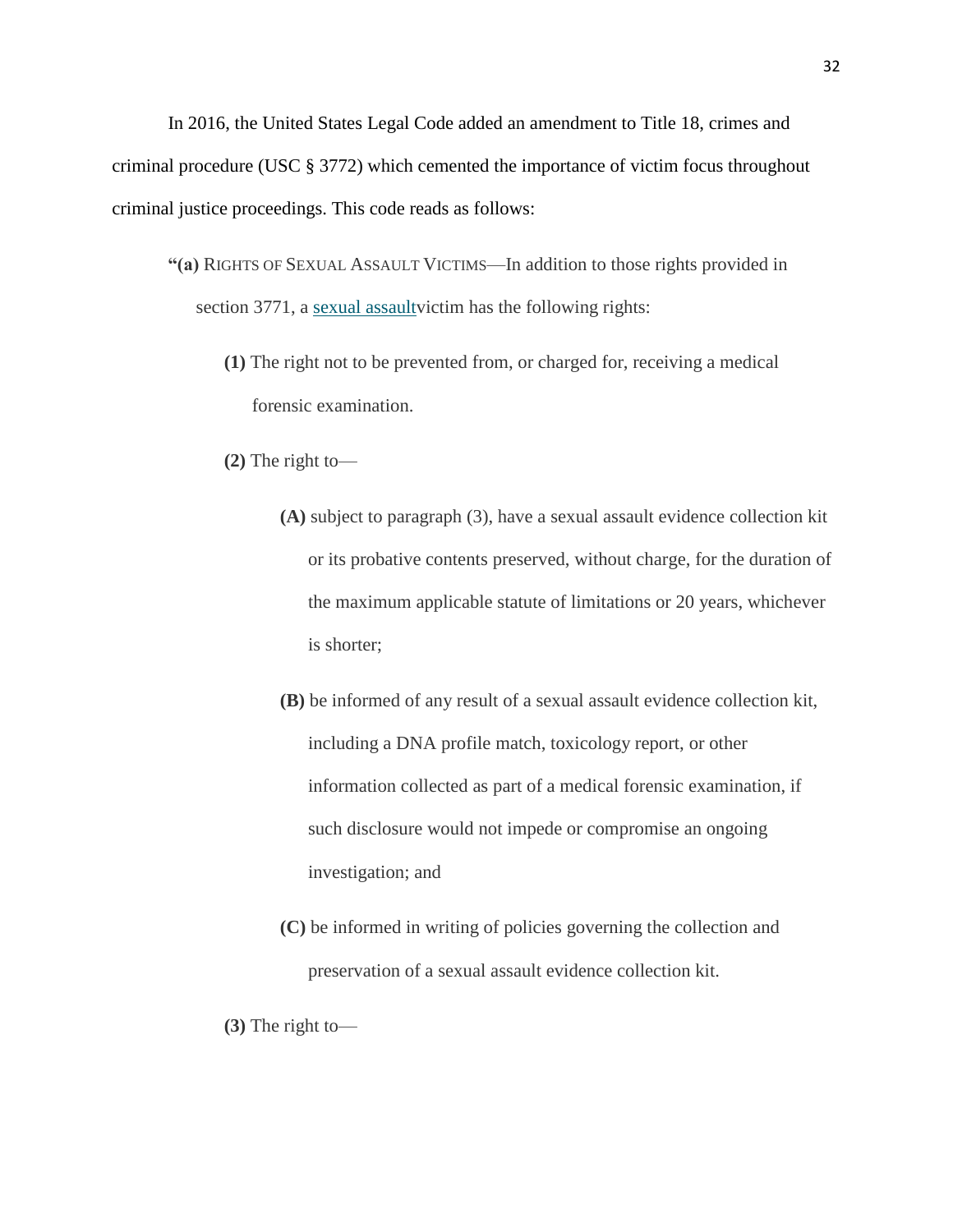- **(A)** upon written request, receive written notification from the appropriate official with custody not later than 60 days before the date of the intended destruction or disposal; and
- **(B)** upon written request, be granted further preservation of the kit or its probative contents.
- **(4)** The right to be informed of the rights under this subsection.
- **(b)** APPLICABILITY **—** Subsections (b) through (f) of [section 3771](https://www.law.cornell.edu/uscode/text/18/3771) shall apply to sexual assault victims."

#### *Victims' Counselor Privilege*

To further the protection of sexual assault victims, the introduction and maintenance of privacy continued. In 1980, California became the first state in the nation to provide "confidential privilege" to victims communicating with counselors (Arabian, 2009, pg. 13). Since then, and since the publication of Armand's article, 29 states have adopted this language or similar statutes that protect the communications between victims and their sexual assault counselors. They include Alabama, Alaska, California, Colorado, Connecticut, Florida, Hawaii, Illinois, Indiana, Iowa, Kentucky, Louisiana, Maine, Massachusetts, Michigan, Minnesota, Montana, Nevada, New Hampshire, New Jersey, New Mexico, New York, North Carolina, Pennsylvania, Utah, Vermont, Washington, Wisconsin, and Wyoming (Arabian, 2009). There remain twenty-one states that lack this protection for victims to date, including Arizona, Arkansas, Delaware, Georgia, Idaho, Kansas, Maryland, Mississippi, Missouri, North Dakota,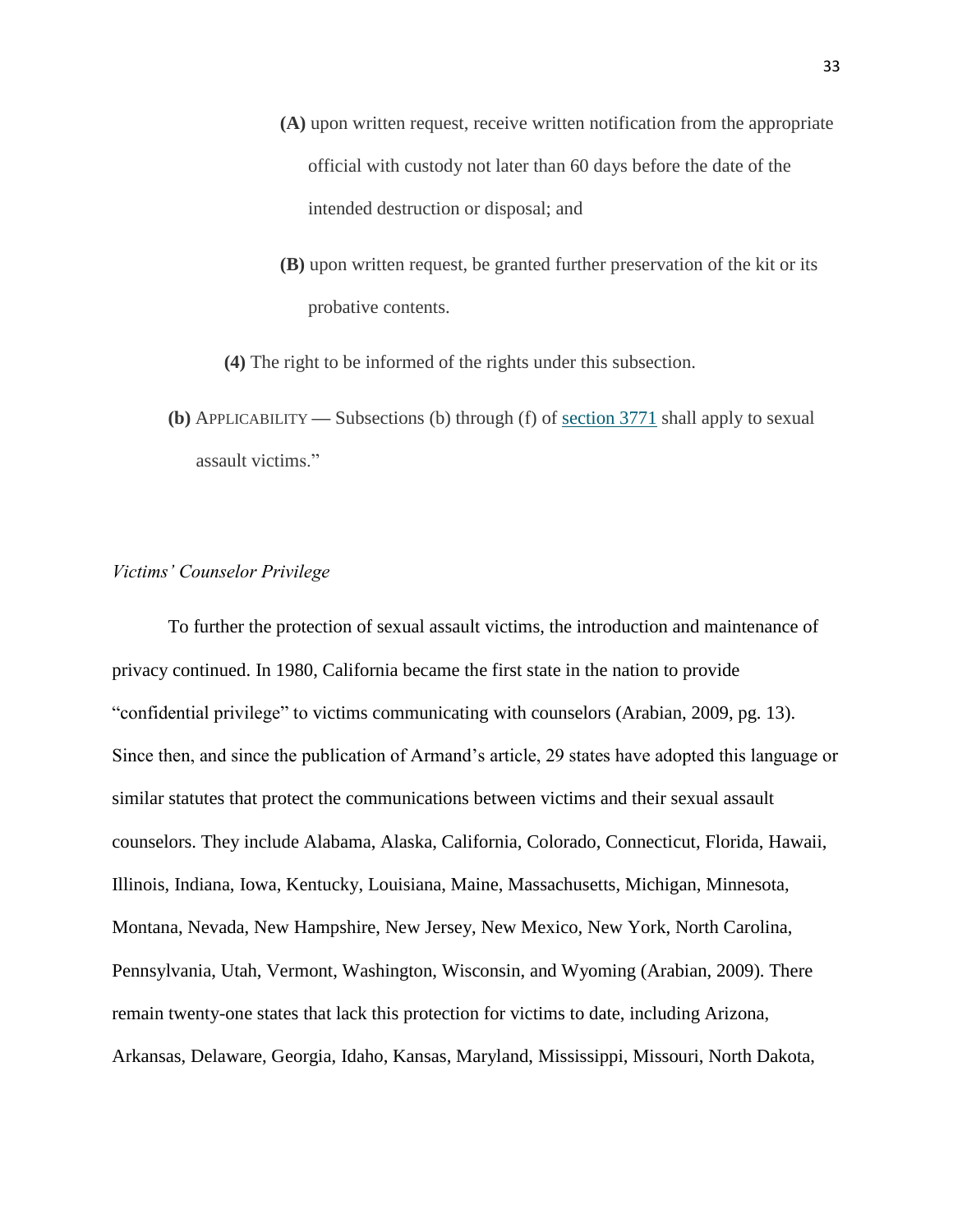Nebraska, Ohio, Oklahoma, Oregon, Rhode Island, South Carolina, South Dakota, Tennessee, Texas, Virginia, and West Virginia.

The California codes that paved the way for this protection reads as follows (Arabian, 2009, pg. 14).

"California § 1035.8. Sexual assault counselor privilege

A victim of a sexual assault, whether or not a party, has a privilege to refuse to disclose, and to prevent another from disclosing, a confidential communication between the victim and a sexual assault counselor if the privilege is claimed by any of the following:

(a) The holder of the privilege;

(b) A person who is authorized to claim the privilege by the holder of the privilege; or (c) The person who was the sexual assault counselor at the time of the confidential communication, but that person may not claim the privilege if there is no holder of the privilege in existence or if he or she is otherwise instructed by a person authorized to permit disclosure."

Considering that much if this research has evaluated Iowa law and advocacy in Iowa, it is also relevant to include the Iowa code section that describes sexual assault counselor privilege in the state. Iowa code section 915.20A describes this privilege as "victim counselor privilege,"

"1a. Confidential communication" means information shared between a crime victim and a victim counselor within the counseling relationship, and includes all information received by the counselor and any advice, report, or working paper given to or prepared by the counselor in the course of the counseling relationship with the victim. "Confidential information" is confidential information which, so far as the victim is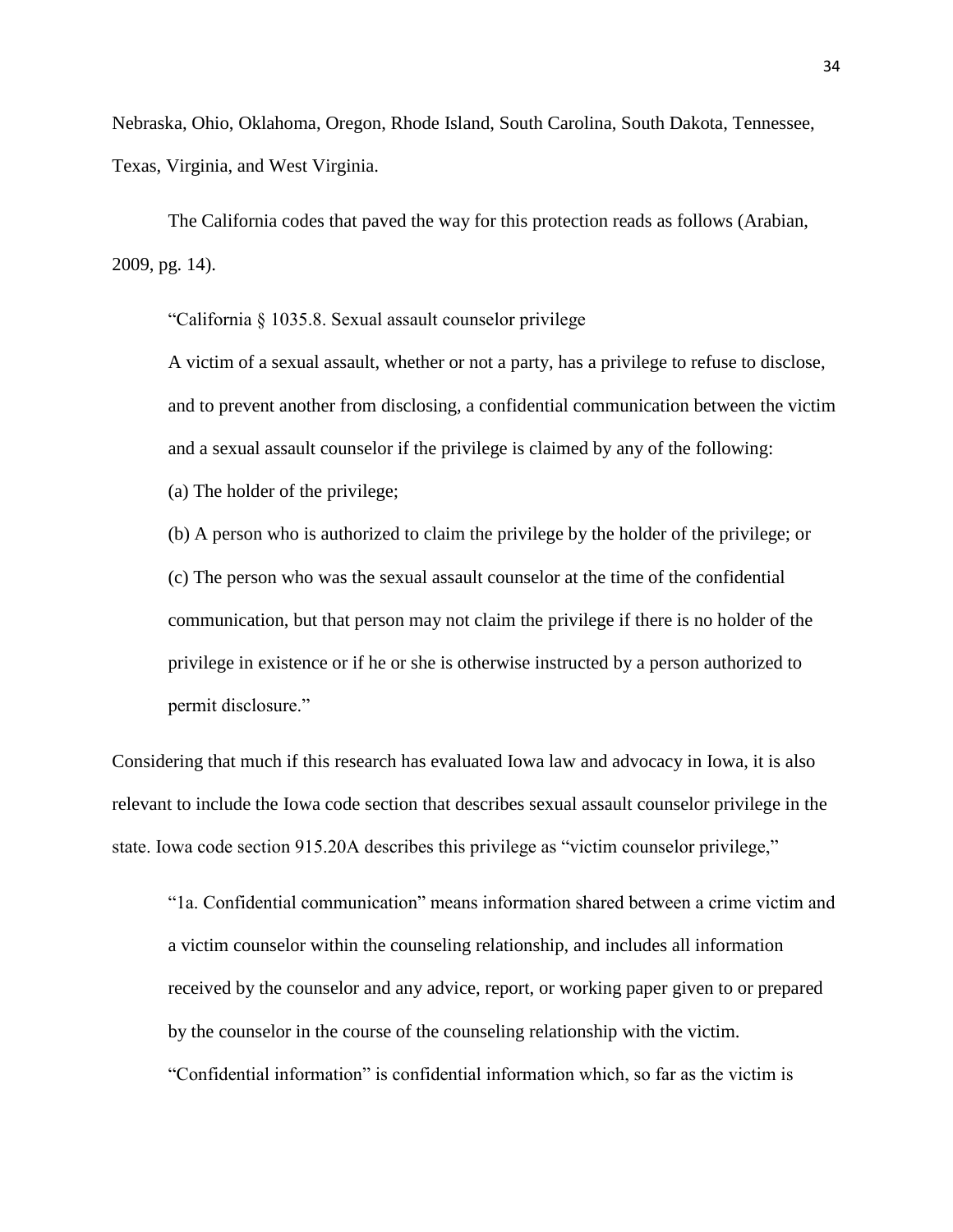aware, is not disclosed to a third party with the exception of a person present in the consultation for the purpose of furthering the interest of the victim, a person to whom disclosure is reasonably necessary for the transmission of the information, or a person with whom disclosure is necessary for accomplishment of the purpose for which the counselor is consulted by the victim."

"2. A victim counselor shall not be examined or required to give evidence in any civil or criminal proceeding as to any confidential communication made by a victim to the counselor, nor shall a clerk, secretary, stenographer, or any other employee who types or otherwise prepares or manages the confidential reports or working papers of a victim counselor be required to produce evidence of any such confidential communication, unless the victim waives this privilege in writing or disclosure of the information is compelled by a court pursuant to subsection 7. Under no circumstances shall the location of a crime victim center or the identity of the victim counselor be disclosed in any civil or criminal proceeding."

This protection allows the victim to have an unadulterated communication with a trusted official when discussing services for coping and resolving the negative effects associated with sexual assault.

#### *Rape Shield Laws*

One of the more commonly known laws associated with sexual assault and rape are "rape shield" laws. These laws are designed to protect victims of sexual assault (NOLO, 2013). These laws apply during the criminal justice process, which, with little exception, prevent the introduction of a victim's sexual history, behaviors, or reputation (NOLO, 2013). Before the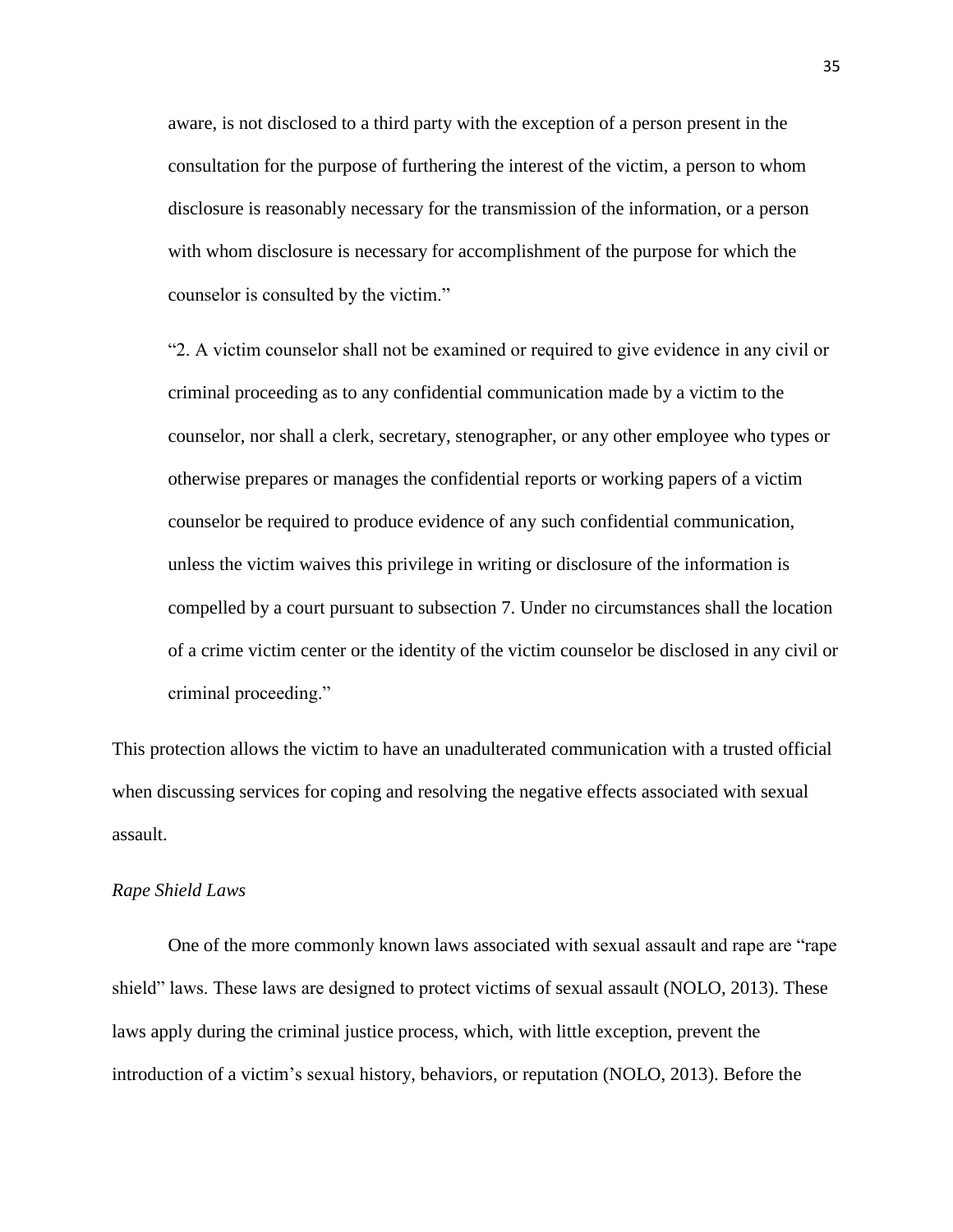introduction of these laws, defendants could present evidence pertinent to the victim's sexual activity during their criminal trial (NOLO, 2013). This character attacked portrayed the victim as unchaste, immoral, and therefore at fault for their assault (NOLO, 2013). It was during the late 1970s into the 1980s that states began to protect victims of sexual assault during their criminal trials (NOLO, 2013). It was recognized that victims already experienced humiliation and embarrassment when they reported their victimization. They recognized that the character of a sexual history of a victim was largely irrelevant to the criminal trial against their perpetrator (NOLO, 2013).

According to the federal rule of evidence level code 412, as it relates to criminal sex crimes cases,

- **(a) Prohibited Uses.** The following evidence is not admissible in a civil or criminal proceeding involving alleged sexual misconduct:
	- **(1)** evidence offered to prove that a victim engaged in other sexual behavior; or
	- **(2)** evidence offered to prove a victim's sexual predisposition.
- **(b) Exceptions.**
	- **(1)** *Criminal Cases***.** The court may admit the following evidence in a criminal case:
		- **(A)** evidence of specific instances of a victim's sexual behavior, if offered to prove that someone other than the defendant was the source of semen, injury, or other physical evidence;
		- **(B)** evidence of specific instances of a victim's sexual behavior with respect to the person accused of the sexual misconduct, if offered by the defendant to prove consent or if offered by the prosecutor; and
		- **(C)** evidence whose exclusion would violate the defendant's constitutional rights.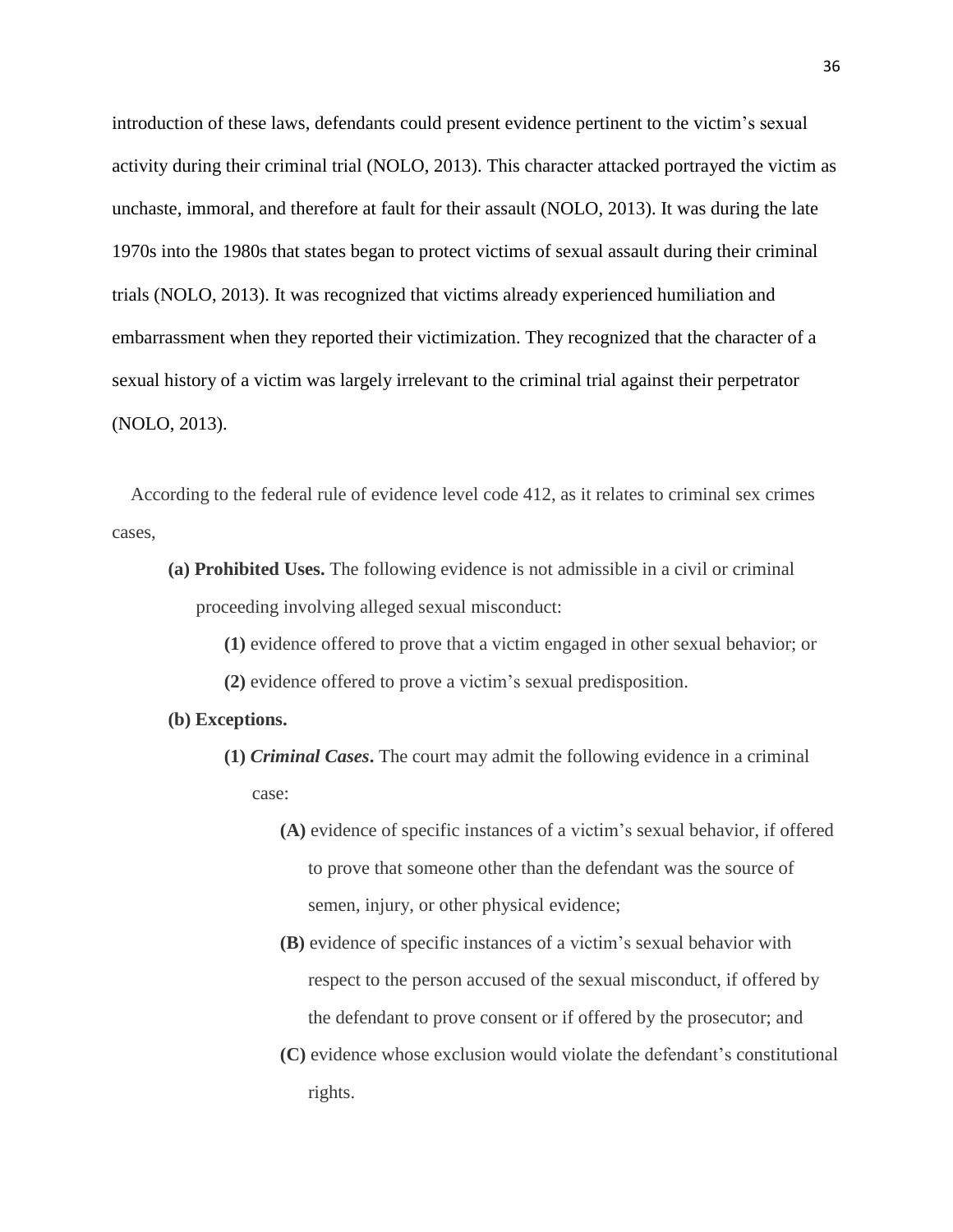Rape shield laws are designed to protect victims of sex crimes during criminal proceedings. These laws prevent defendants from introducing evidence of victims' sexual behavior, history, or reputation with very little exception (NOLO, 2013). This evidence, historically, painted victims of sexual assaults as unchaste, therefore minimizing the belief in them as survivors of sexual assault or rape (NOLO, 2013). Exceptions to this rule can be made on a case by case basis. Many rape shield laws allow defendants to present evidence of the victim's sexual reputation to the court prior to trial so that the judge may decide whether to admit it (NOLO, 2013).

#### *Title IX & Clery Act*

Title IX of the Education Amendments of 1972 is a federal law that prohibits discrimination on the basis of sex by any federally funded educational program or activity (USC § 1681). This federal mandate discourages the use and spending of federal money to support sexual discrimination and sexual violence in educational programs (USC § 1681). This regulation provides opportunity for justice and protection for victims of sexual violence on a college campus (USC § 1681). Each federally funded organization has investigators and coordinators that are obligated to provide intervention and information on sexual misconduct on campuses in the United States (USC § 1681). This intervention means offering accommodations for a complainant to be provided with safer housing on campus or for that individual's perpetrator to be removed from any shared space that the two may have (USC § 1681). This intervention also means that these individuals are responsible for investigating and mitigating any problematic behaviors related to sexual misconduct on a college campus (USC § 1681).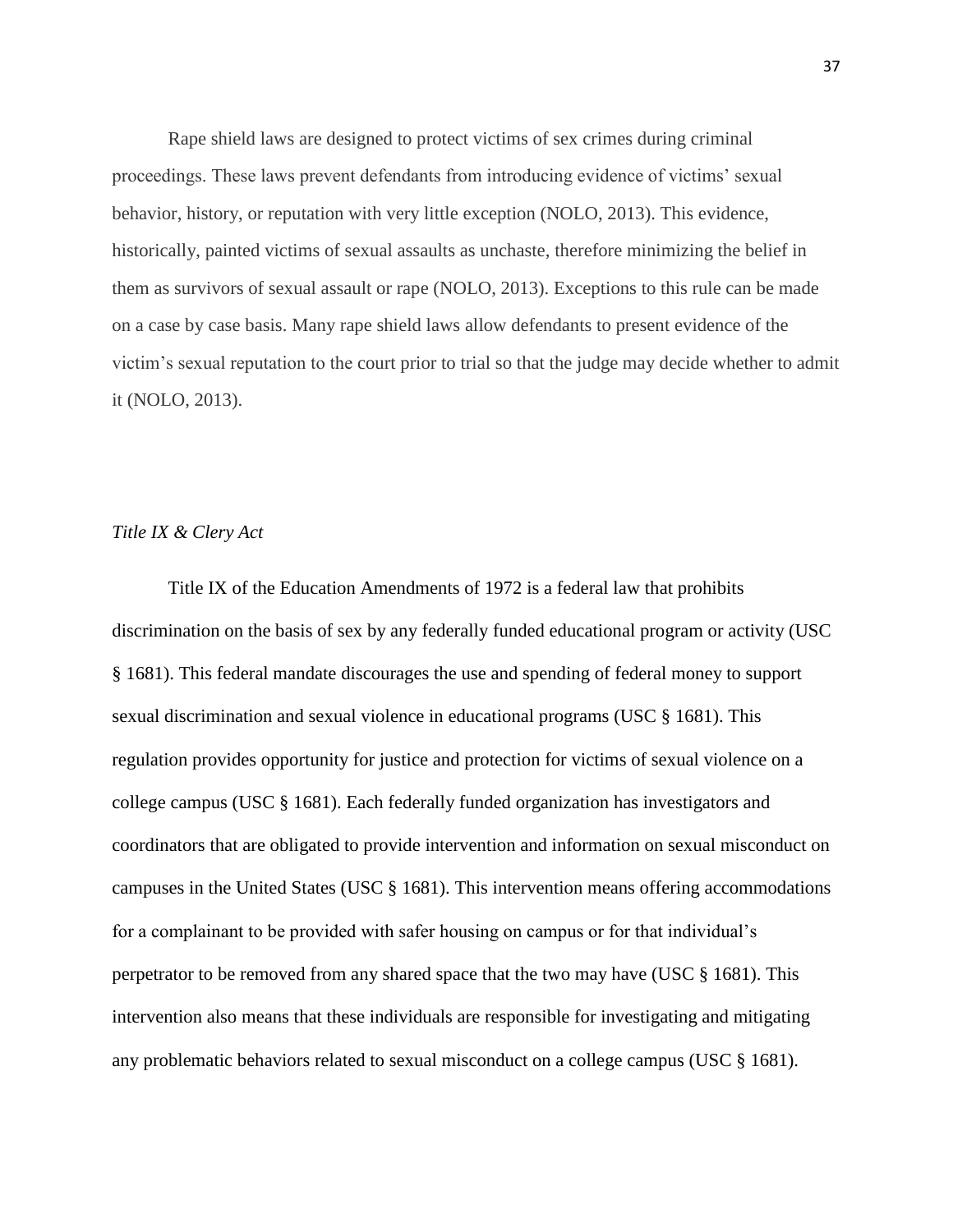The Clery Act of 1992 is a protection law that aims to provide transparency around campus crime policy and statistics related to violence on all college campuses (The Clery Center, 2018). The Clery Act requires colleges and universities that receive federal funding to publish and disperse a public annual security report (ASR) to employees and students every year (The Clery Center, 2018). This security report must include "statistics of campus crime for the preceding 3 calendar years, plus details about efforts taken to improve campus safety," (The Clery Center, 2018). According to The Clery Center (2018) the security reports must also include:

"policy statements regarding (but not limited to) crime reporting, campus facility security and access, law enforcement authority, incidence of alcohol and drug use, and the prevention of/response to sexual assault, domestic or dating violence, and stalking."

The Clery Act earned its name and its significance in an unfortunate way. The murder of Jeanne Clery occurred in 1986, in Bethlehem, Pennsylvania at Lehigh University, where she was a student (The Clery Center, 2018). Clery, was killed in her campus dormitory. Following her their daughter's death, Clery's parents, who believed the University had failed to share information with its students regarding campus safety, campaigned for legislative reform for several years (The Clery Center, 2018). Their efforts ultimately resulted in the passage of the Clery Act (The Clery Center, 2018).

## **Section Four**

#### **Advocacy 101**

The basis of this research is to better understand a victim's experience in the criminal justice setting and what factors play into improving that experience. This piece not only moves to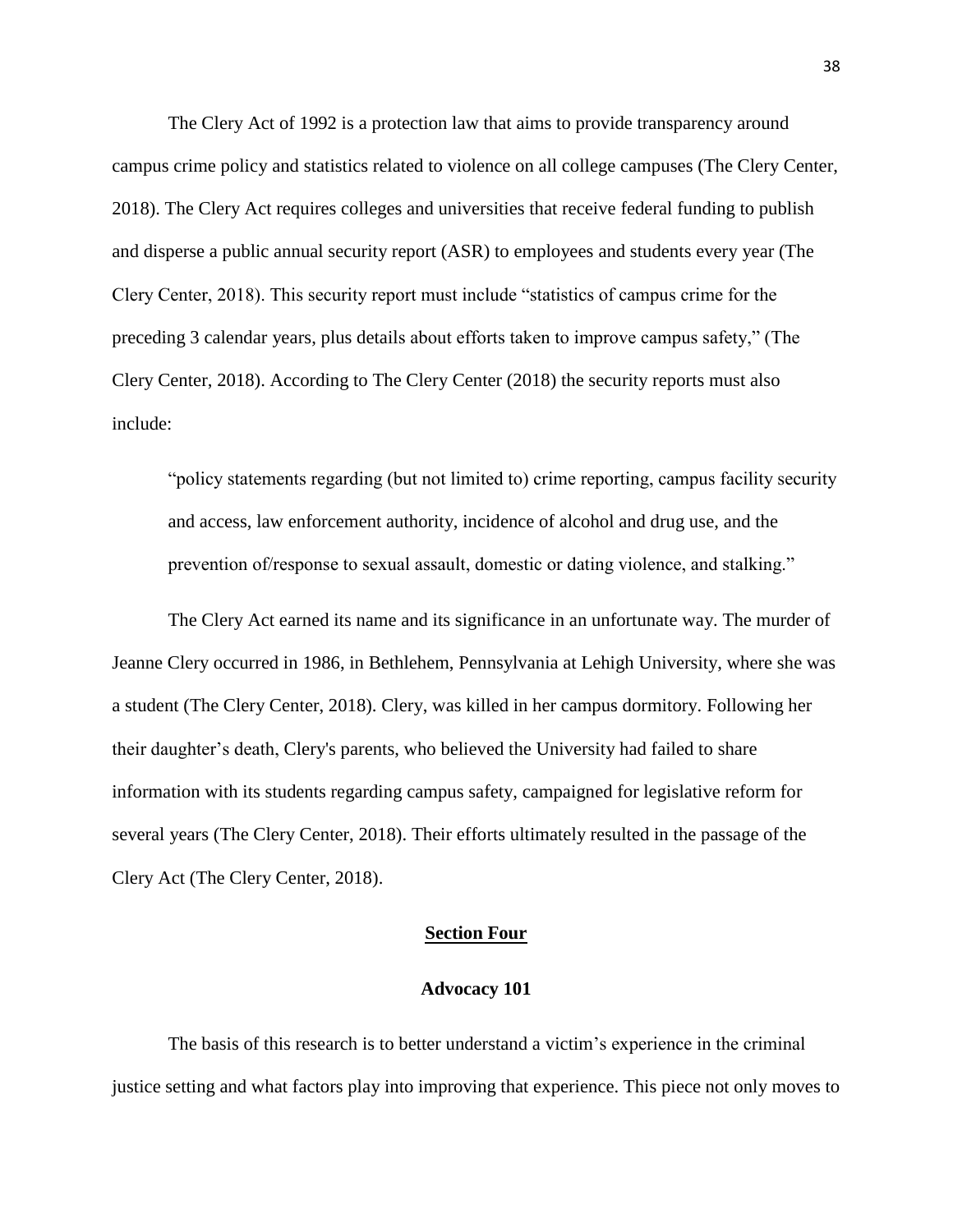improve that understand, but also understand the complex traumas that make extra attention and extra accommodation for these individuals so necessary. For years, victims, allies, and advocates have fought, tooth and nail, for a change in the way that our culture views victims of sexual assault. This research has outlined the various historical perspectives that have influenced the treatment of victims of sexual assault. In that outline, it has been mentioned that the feminist movement and the anti-rape movement has influenced much of what culture has come to know as rape crisis centers, more professionally referred to as sexual assault victim service centers. These victim service centers typically employ several different positions, all of which revolve around the role of advocating for and supporting victims of sexual violence, but in particular it is the victims' advocate role that this research is focusing on.

Victims' advocates are specially trained professionals who are trained to support victims of crime (Rape Victims Advocates, 2018). Advocates offer information regarding follow-up care that includes therapy services, medical treatment, and other social service assistance (Rape Victims Advocates, 2018). Advocates also offer emotional support for victims after they have experienced a sexual assault (Rape Victims Advocates, 2018). Typically, advocates provide emotional support over the phone if a victim were to call a hotline (Rape Victims Advocates, 2018). Advocates may also provide emotional support at the hospital if a victim is receiving a sexual assault examination and is also having evidence collection (Rape Victims Advocates, 2018). These professionals also provide in-person counseling or even facilitate support groups as well. Finally, and the focus of this study, advocates also provide information and support throughout each step of the criminal justice system, if the victim chooses to have them present.

The victims' advocate wears many hats. According to the National Center for Victims of Crime (2012), a typical role of an advocate may include: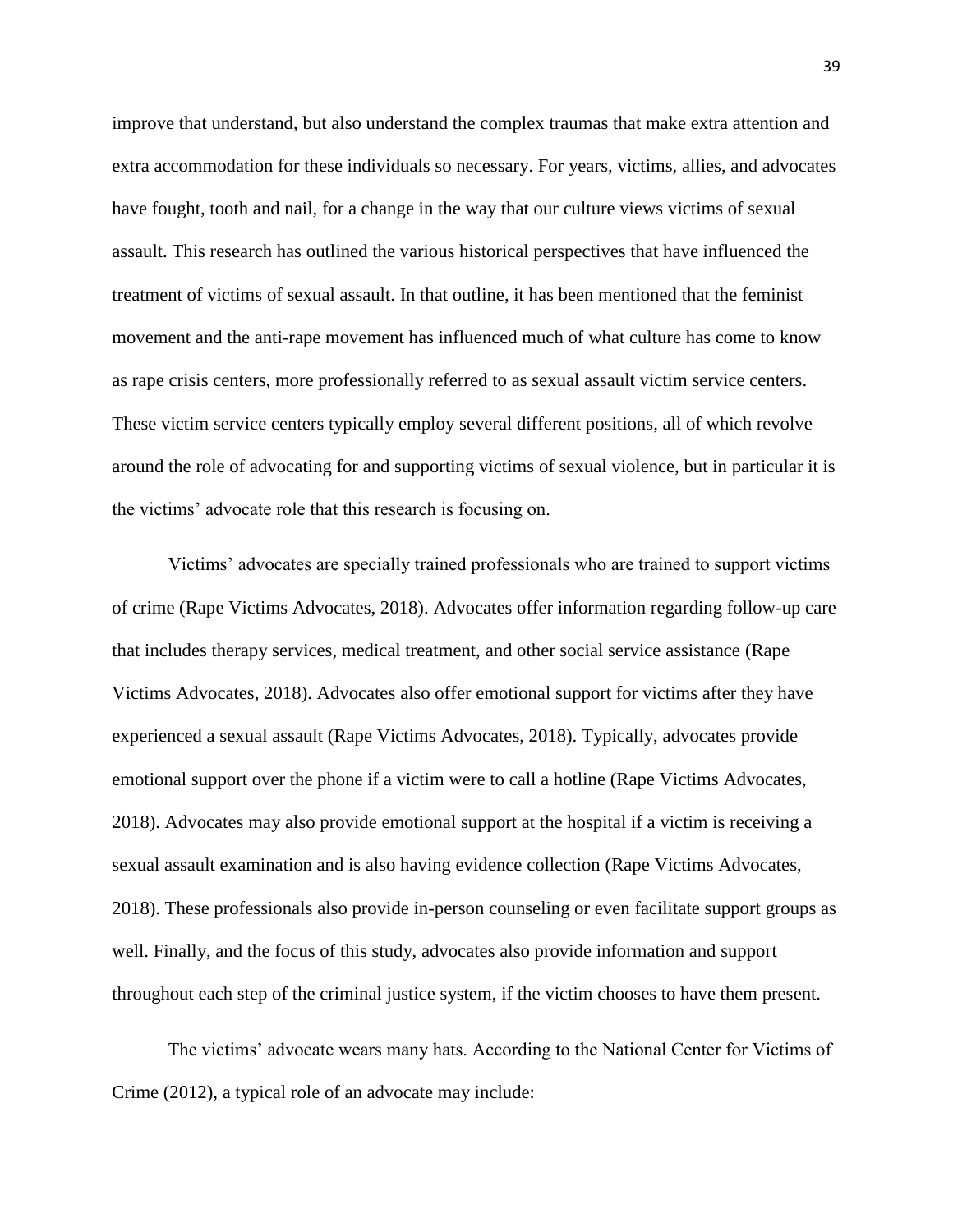"Providing information on victimization;"

From personal experience as an advocate, this information can include specification on the type of assault that occurred and the technical verbiage of that assault. This clarification can be important when working with medical professionals and when reporting the crime to law enforcement. This information may also include an explanation of the various reactions to any violent victimization, that being the fight, flight, or freeze responses. Typically, victims blame themselves for not fighting their perpetrators during their assault. The explanation of reactions can help ease their sense of self-blame.

"Providing information on crime prevention;"

This particular service could mean providing information on civil protective orders, which eliminate any potential contact between a perpetrator and a victim before a criminal no contact order is placed (The National Center for Victims of Crime, 2018). If this information is being provided in a victim service setting, typically this information would be provided in cases where the victim is a child and the child's perpetrator could still have potential access to them (IACASA, 2017). This would be better classified as "safety planning" to prevent implying that it is the care giver or the victim's responsibility to prevent a crime from occurring and therefore they are responsible that a crime had already occurred (IACASA, 2017). Otherwise, advocates can do community trainings on standard prevention tactics such as bystander intervention and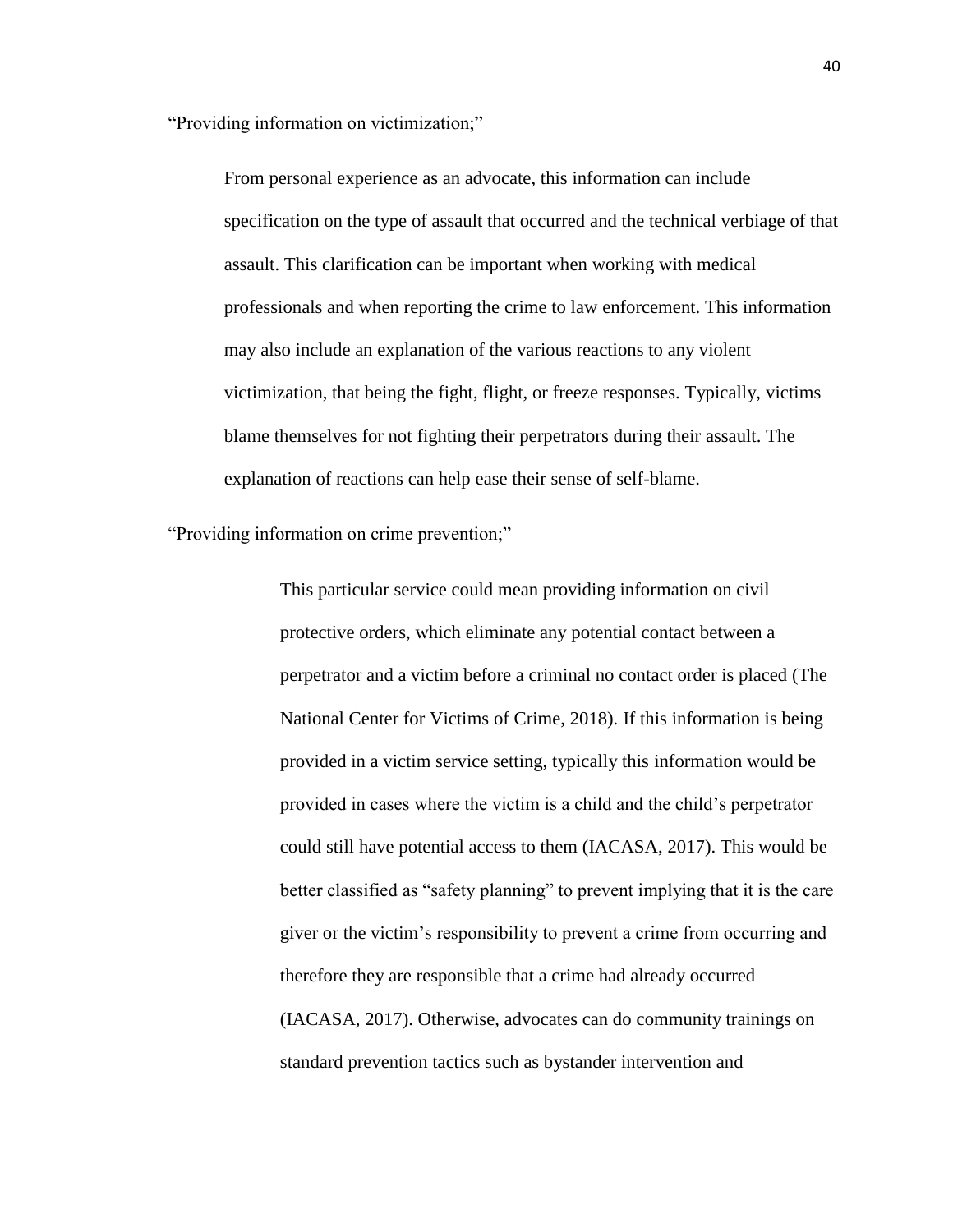understanding the dynamics of a healthy relationship and consent (IACASA, 2017).

"Providing information on victims' legal rights and protections;"

Depending on which portion of the process an advocate is assisting a client, this information may include rights to receive medical care, rights to report to law enforcement, rights to be notified when and if a victim's perpetrator is released from prison, rights to be reimbursed for an lost monetary benefits that may occurred as a result of this assault, such as confiscated evidence, lost wages because of court accompaniment, mileage reimbursement for traveling to counseling appointments, as well as counseling costs. The named above are just a few rights afforded to victims that an advocate may discuss with them.

Helping victims with victim compensation applications;

As stated above, once a victim has gathered what loses may have occurred as a result f the sexual assault, he or she may receive assistance from an advocate in applying for compensation from the state in order to be reimbursed for those costs.

"Providing information on the criminal justice process;"

This is also referred to as "legal advocacy." This is the process in which an advocate informs the victim of their reporting rights, what reporting to a law enforcement officer may look like, what the steps to an investigation are, the process for which charges are filed against someone, and the criminal court process that follows. This is also a time that advocates should maintain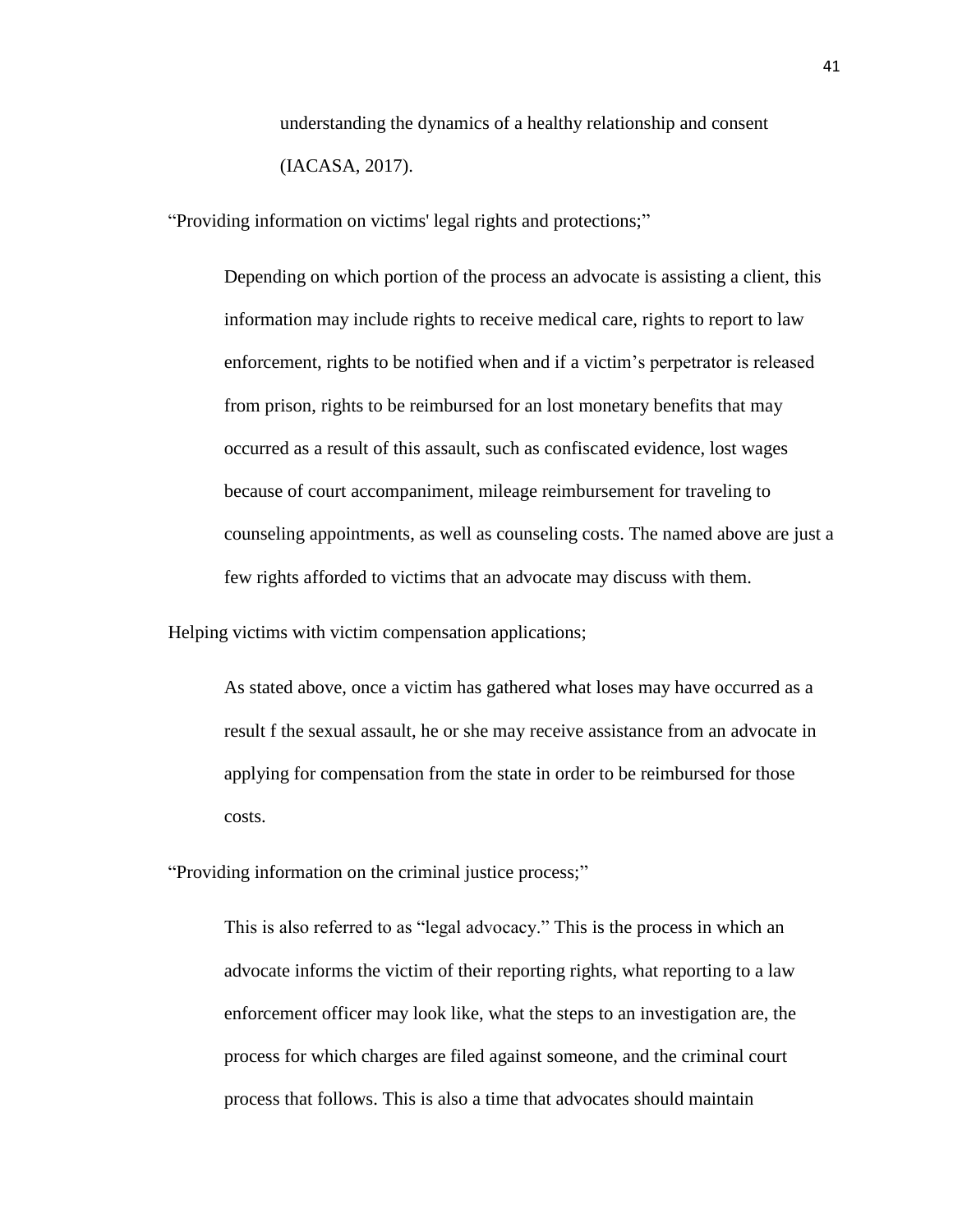transparency with their clients. This transparency may include that the court process may take over a year to bring their case to trial, should they file charges at all.

"Providing emotional support to victims;'

This is a continuous service that advocates provide throughout any and all processes that he or she is assisting a victim with. This ensures that the victim maintain emotional regularity by helping them identify coping mechanisms if they feel triggered or feel overwhelmed. These things can include taking deep breaths, counting inside your head, or simply just talking with the advocate when a victim feels a bit overwhelmed with anything.

"Helping victims with safety planning;"

As stated under "provide information on crime prevention," this tactic would be used to prevent the perpetrator from having further or continued access to the victim. Normally this would include setting up the victim to stay with a family member, changing the locks on their doors, moving out of the perpetrator's residence, staying in a hotel or a shelter, and being equipped with ways to protect him or herself, should the perpetrator gain access.

"Helping victims submit comments to courts and parole boards;"

Advocates may help victims with drafting their victim impact statements or even a parole resistance letter if their perpetrator is requesting release. Typically, advocates would provide a narrative that is more easily understood in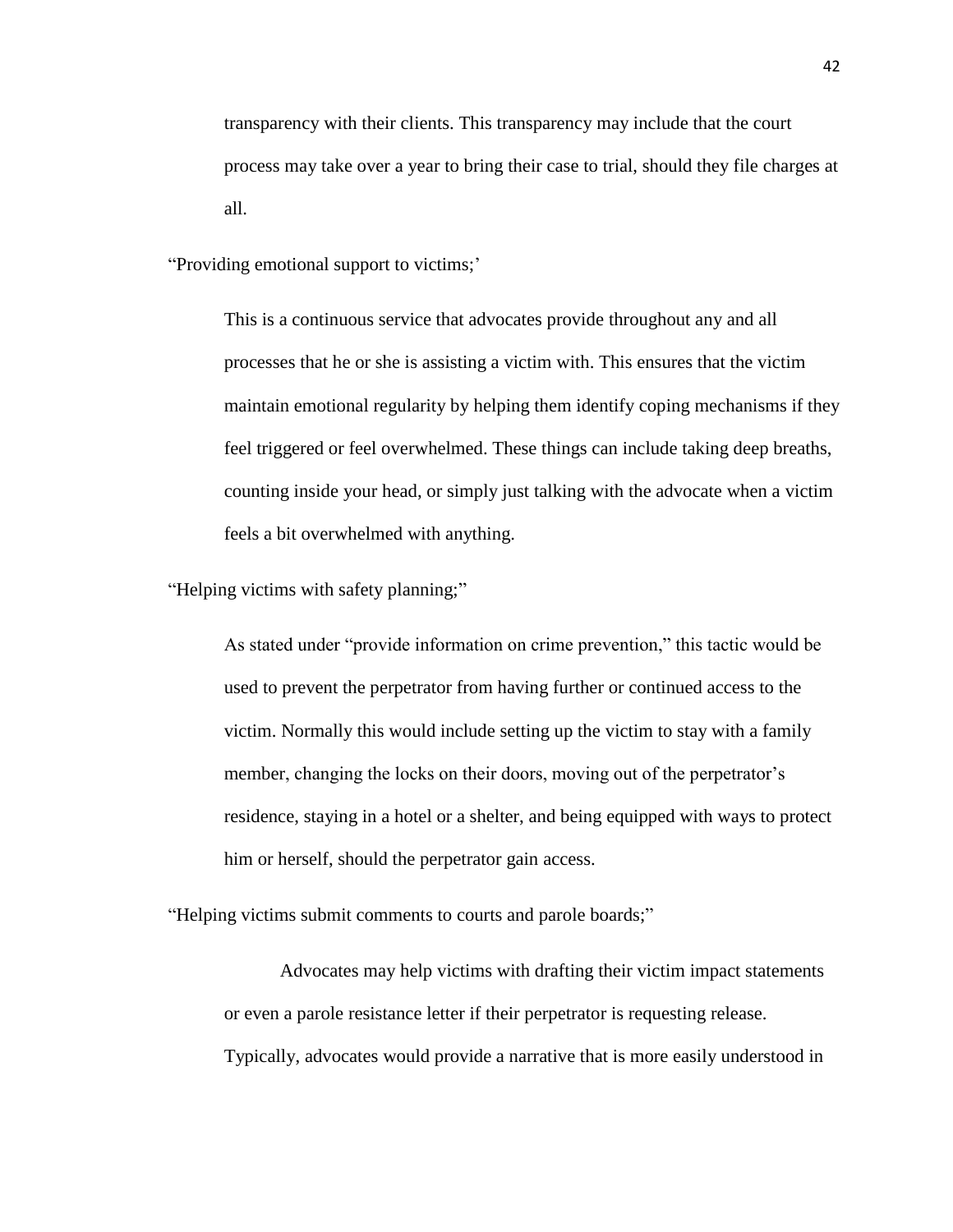terms of expectation. These narratives include helpful reminders for the victim to describe the ultimate effect of the crime and why a given punishment is necessary.

"Intervening with creditors, landlords, and employers on behalf of victims;"

This is a form of personal advocacy where advocates may assist the victim in confronting their landlord, employer, school, etc. when they are in need of an additional accommodation. Advocates may also find additional resources to assist the victim if he or she is in need of rental assistance, utility assistance, or other assistance in order to avoid a confrontation.

"Helping victims find shelter and transportation;"

This role is dependent on the funding that is provided to a given sexual assault victim service agency. Certain funding streams do not allow victim service agencies to overlap with a service provided by a different agency. If this is the case, advocates can request assistance on behalf of the victim to receive information and assistance with sheltering and transportation. Otherwise, if funding overlap is not an issue, advocates would arrange for the sheltering firsthand.

"Providing referrals for other services for victims;"

As stated above, if a given advocacy center is not able to provide a certain service that a victim requires, the advocate can provide a referral for that victim so that they may easily gain access to the appropriate resources that the require.

"Notifying victims of inmates' release or escape."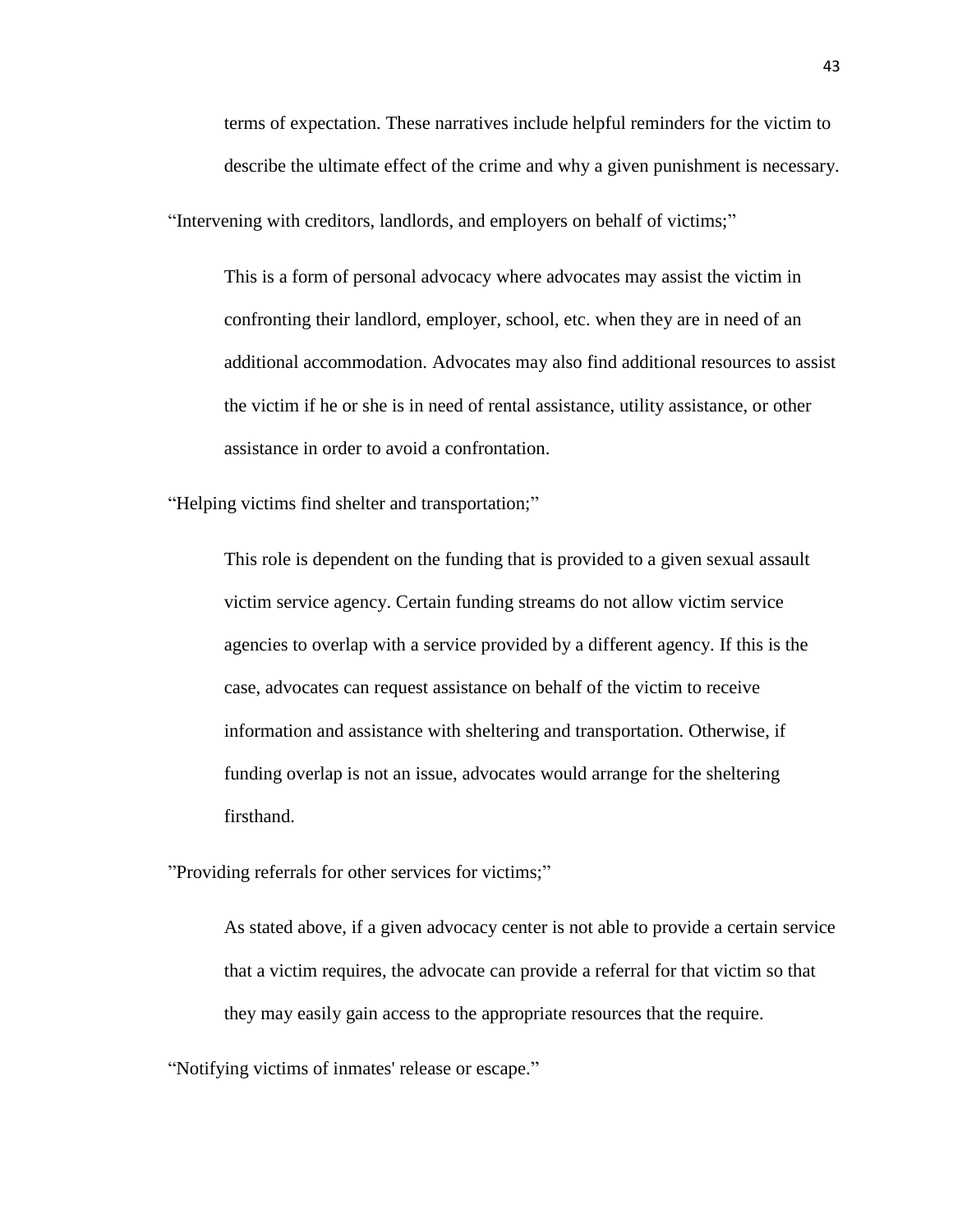This right maintains the victim's utmost safety and personal awareness. Notifying the victim of his or her perpetrator's release is a main component of legal advocacy. This notification keeps the victim in the loop of what is going on with the justice system as well as makes them aware of any potential safety risk. It is important, at this point, that advocates emphasize the importance of safety planning and reporting any contact from the perpetrator.

### *Advocate Certification*

Many of the laws and rights afforded to victims of sexual assault as it relates sexual assault victims' advocacy services and confidentiality have strict requirements. Consistently, this research references laws, codes, and procedures stemming from the State of Iowa. In order to fully understand the requirements related to the protection of victims' advocacy, this research will delve into the training requirements needed to be classified as a victims' advocate as well as what this training affords in order to be protected under the victims' counselor confidentiality. The Iowa Coalition Against Sexual Assault's Victim Advocate Certification Program establishes confidentiality for individuals providing sexual abuse services in the State of Iowa (IowaCASA, 2017). There are nearly 25 sexual assault advocacy programs in the State of Iowa (IowaCASA, 2017). Many advocacy programs enlist volunteers to assist them in their efforts of serving victims of sexual assault. This certification program, offered through the Iowa Coalition Against Sexual Assault, also known as IowaCASA, is only offered for paid employees or volunteers working in State advocacy programs.

According to the IowaCASA (2017) certification program, Iowa code 915.20A requires 20 hours of mandatory training to establish confidentiality for both paid advocates and volunteer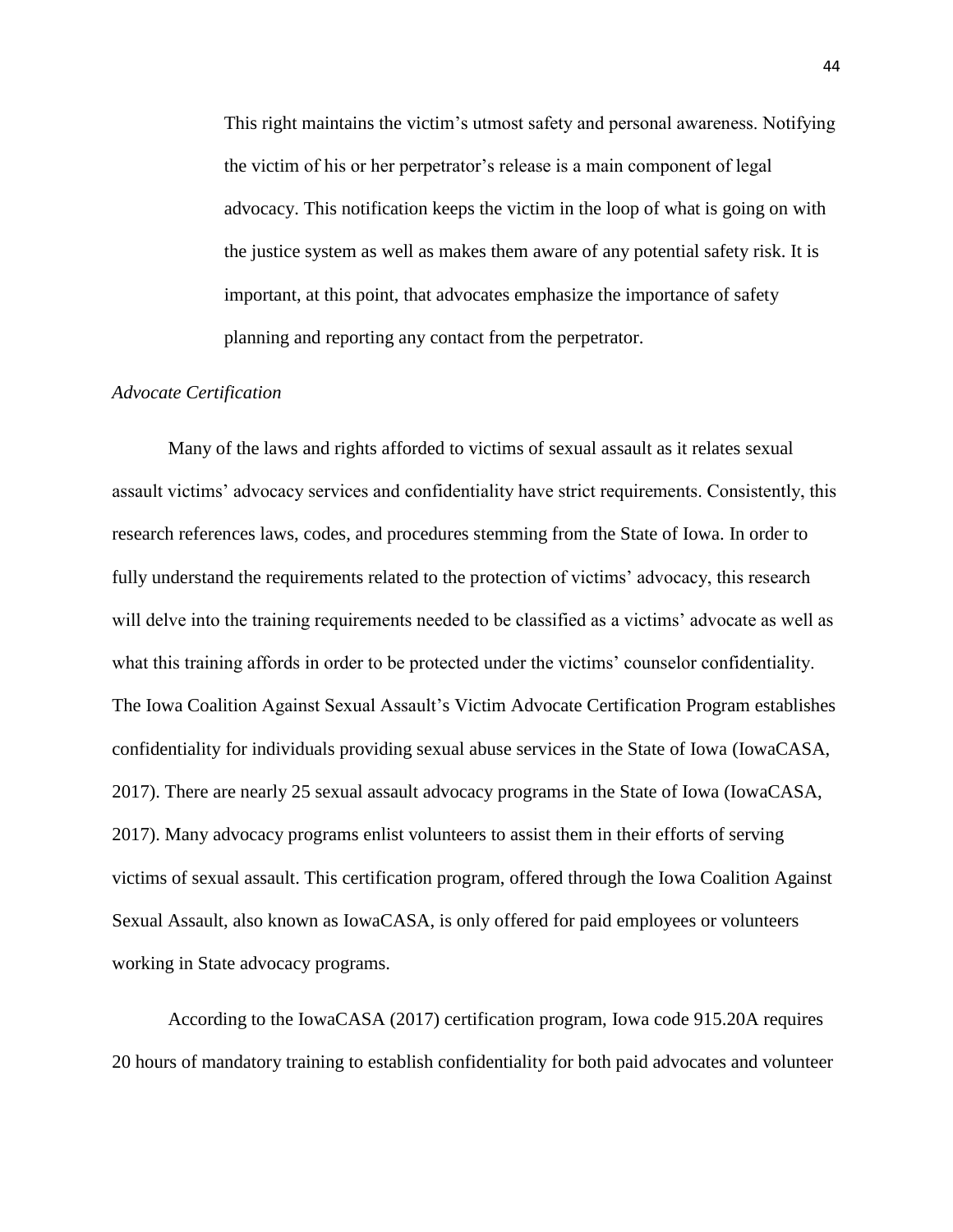advocates. "IowaCASA requires an additional 10 hours to prepare paid and volunteer staff to address the unique needs of sexual assault victims," (IowaCASA, 2017).

According to the IowaCASA (2017) certification requirements,

"In addition to the 30 hours of required training, Victim Counselors must also complete 15 hours of direct service experience. Victim Counselors will also need 6 consultations once a month with a certified sexual abuse advocate who has at least 1 year of certification."

Following this certification, it is required advocates renew their certification every 2 years (IowaCASA, 2017).

It is required by the State of Iowa and the Iowa Coalition Against Sexual Assault (IACASA, 2017),

"that all paid staff serving in a direct service or supervisory role must become a Certified Sexual Abuse Advocate within one year of their start date to meet membership standards. They must maintain their certification for the extent of their employment."

This training is not mandated for volunteers, although they are welcome by the coalition to attend and participate (IowaCASA, 2017).

# **Section 5**

#### **Victim Experience**

This section will focus on a victim's experience following a sexual assault. It will be in this section that the knowledge of advocacy and the different laws and rights surrounding sexual assault victimizations and advocacy will be applied. Each of these experiences will address the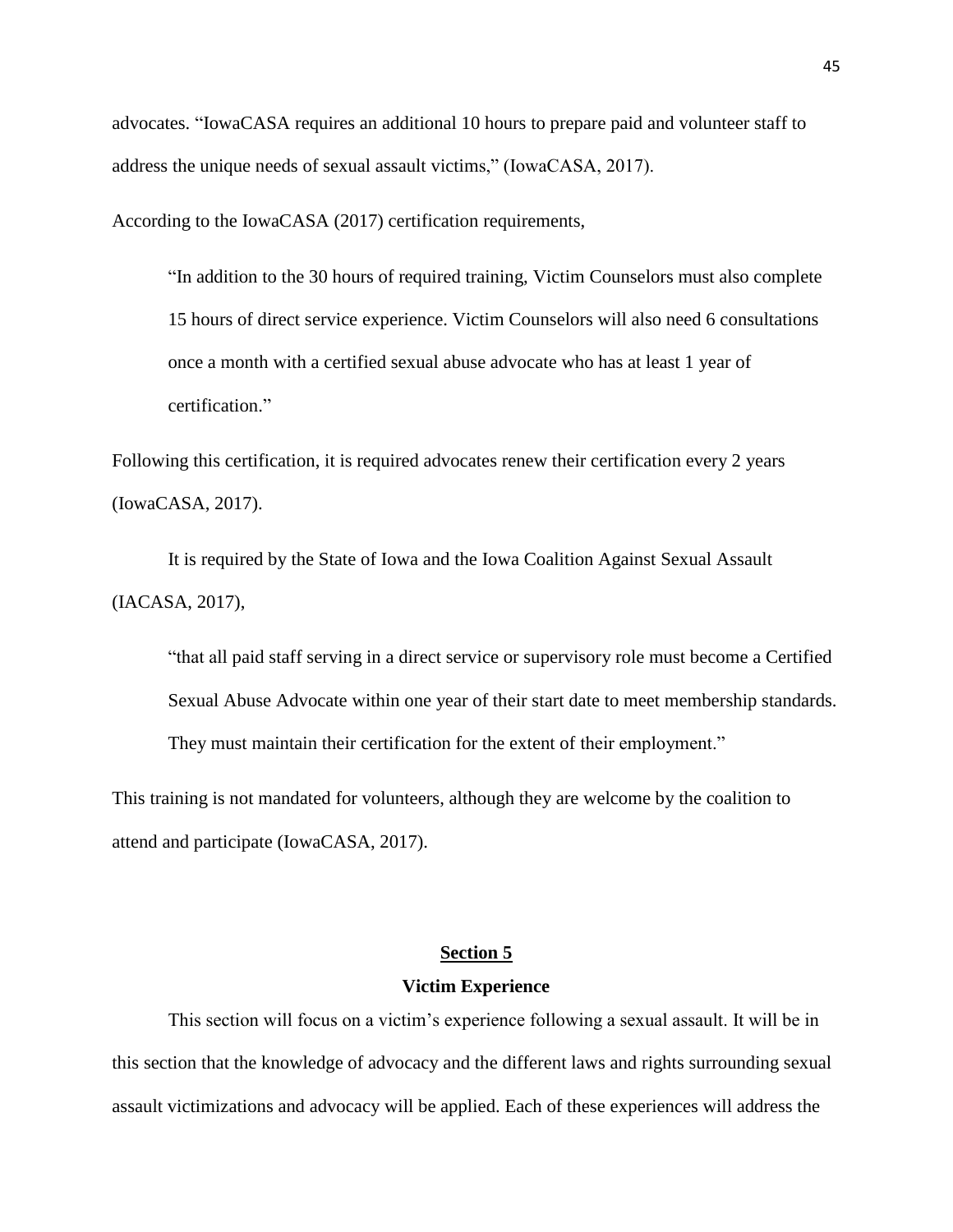multilevel functioning criminal justice system, the role that a victim plays in that system, and how an advocate assists a victim and members of the criminal justice system in order to maintain a smooth and cohesive relationship between the two. This section will apply the understanding of these two parties and how advocates increase the likelihood that a victim will be warm to the system and therefore participate more effectively. It is important to known that many of the systematic examples and scenarios will be from person experiences, knowledge, and training from a certified sexual assault victims' advocate.

## *Disclosure*

Thus far, this research has provided ample background knowledge on the subject of sexual assault, the prevalence of the crime, rights afforded to victims, and how victims' advocacy overall decreases the trauma related to sexual assault and the participation in the reporting and prosecution of sexual assault perpetrators. To digress, the original statement of purpose for this research included each of these items, as well as the evaluation of the role of a sexual assault victim in the reporting and prosecution of sexual assault cases. This evaluation includes the initial disclosure, hospital presentation, police reports, the criminal trial process, and after care and what assistance a sexual assault victim's advocate can offer.

As stated in the beginning, every 98 seconds, someone in the United States is sexually assaulted (RAINN<sup>c</sup>, 2018). It is reported that ages 12 to 34 are the highest risk years for rape and sexual assault (Department of Justice, 1997). 1 in 5 women and 1 in 10 males have fallen victim to sexual assault (RAINN<sup>c</sup>, 2018). These statistic is representative of the rates in which it is known that individuals are disclosing incidents of sexual assault and rape ( $\text{RAINN}^c$ , 2018). According to the Uniform Crime Report, only about 23% of sexual assault or rape cases were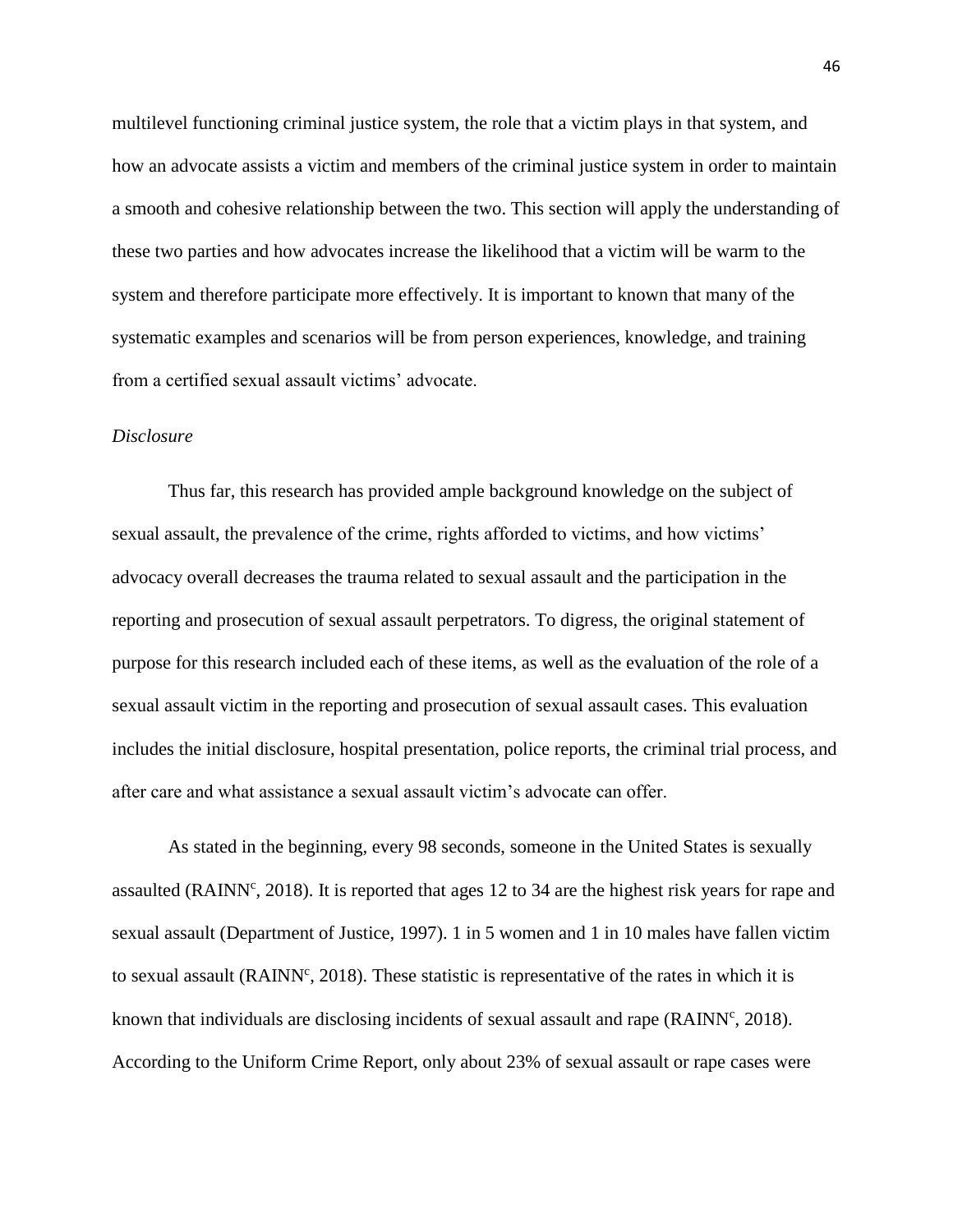reported to police (Morgan & Kena, 2017). As mentioned prior, according to the Morgan and Kena (2017) and Department of justice National Crime Victimization Survey, rape is defined as

"Coerced or forced sexual intercourse. Forced sexual intercourse means vaginal, anal, or oral penetration by the offender(s). This category could include incidents where the penetration was from a foreign object such as a bottle. Includes attempted rapes, male and female victims, and both heterosexual and same-sex rape. Attempted rape includes verbal threats of rape."

As well, the Morgan and Kena (2017) include in their report the National Crime Victimization Survey definition of sexual assault as:

A wide range of victimizations, separate from rape or attempted rape. These crimes include attacks or attempted attacks generally involving unwanted sexual contact between victim and offender. Sexual assaults may or may not involve force and include such things as grabbing or fondling. Sexual assault also includes verbal threats.

#### *Disclosure patterns*

In order to understand the rates of disclosure, it is important to understand how children, adolescents, and adults disclose their sexual abuse. It is reported that many incidents of child sexual abuse go unreported, and delayed disclosure is common (Allnock, 2010). Children have different patterns for which they do eventually disclose. These disclosures may occur by directly telling someone about it or over a period of time, through a variety of behaviors and actions, "including discussions and indirect nonverbal cues" (Allnock, 2010). When children do eventually disclose their abuse, it is typically to a friend or sibling (Allnock, 2010). Research shows that children and adolescents do not seek help from victim service agencies or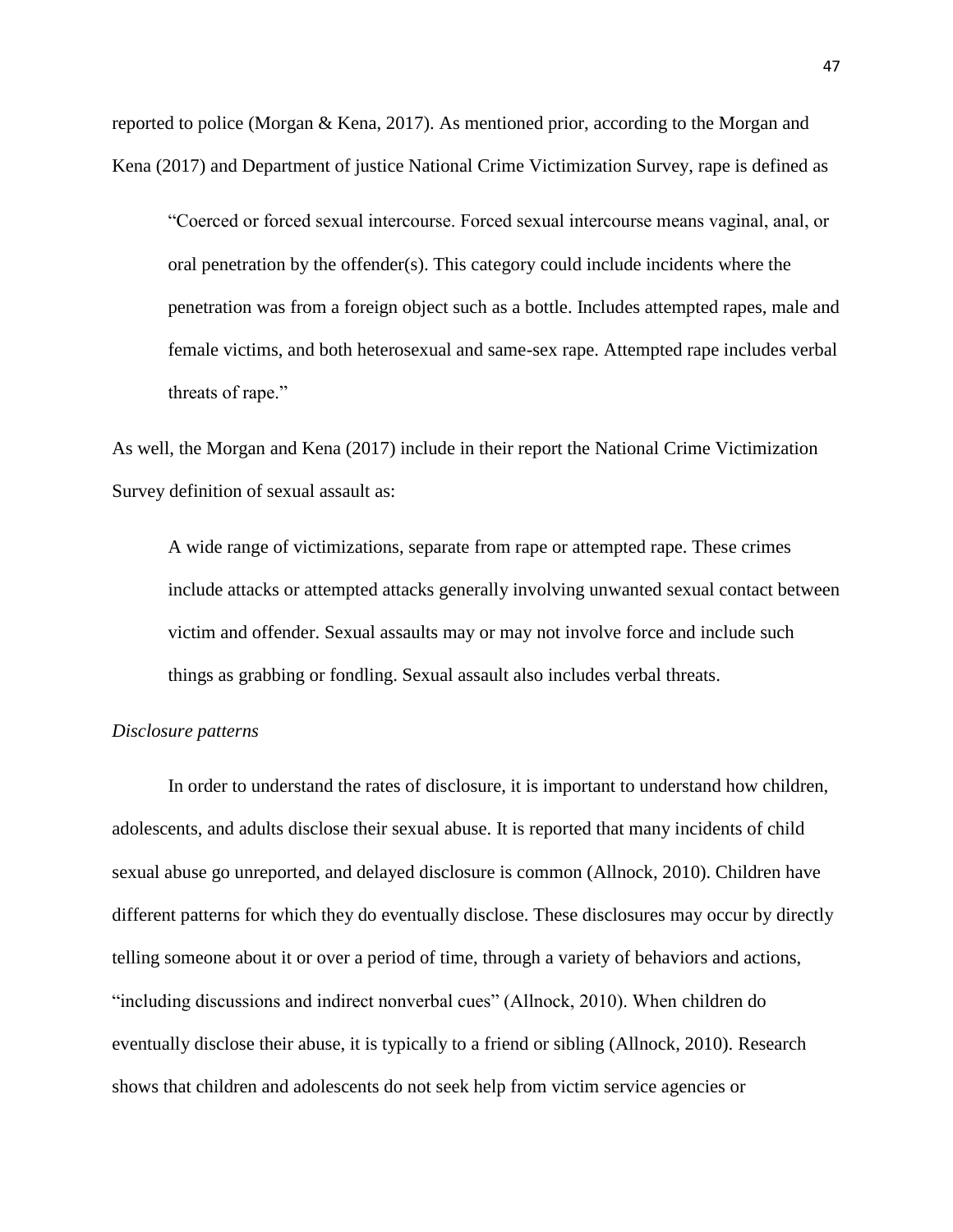professionals because they are not aware of their existence or they are unsure what these agencies can offer them (Allnock, 2010). Children and adolescents also do not seek these services because they fear their information would be shared with others without their permission (Allnock, 2010).

These points are incredibly important because they address many of the goals and missions of victim advocacy services. Many victim advocacy services strive to share their name and their services with their communities. These publications happen through community collaboration, health fairs, in-school presentations, summer camps, professional trainings, and so much more. The aspect for which young people fear for the safety of their information is also why many victims' advocacy services are bound by such a strict and lawful confidentiality, even for children, so that no person needs to fear the breach of this information and they can receive services to better themselves without that fear.

Studies related to adult disclosures suggest that, "factors such as the relationship to the perpetrator; age at first incident of abuse; use of physical force; severity of abuse and demographic variables such as gender and ethnicity impact on willingness to disclose abuse," (Allnock, 2017). Typically, adults disclose their sexual abuse to their partner or spouse (Allnock, 2017).

A huge factor that impacts disclosure of sexual assault is the concept of *rape culture* and *victim blaming.* According to Southern Connecticut State University (2018), rape culture is defined as:

Rape Culture is an environment in which rape is prevalent and in which sexual violence is normalized and excused in the media and popular culture. Rape culture is perpetuated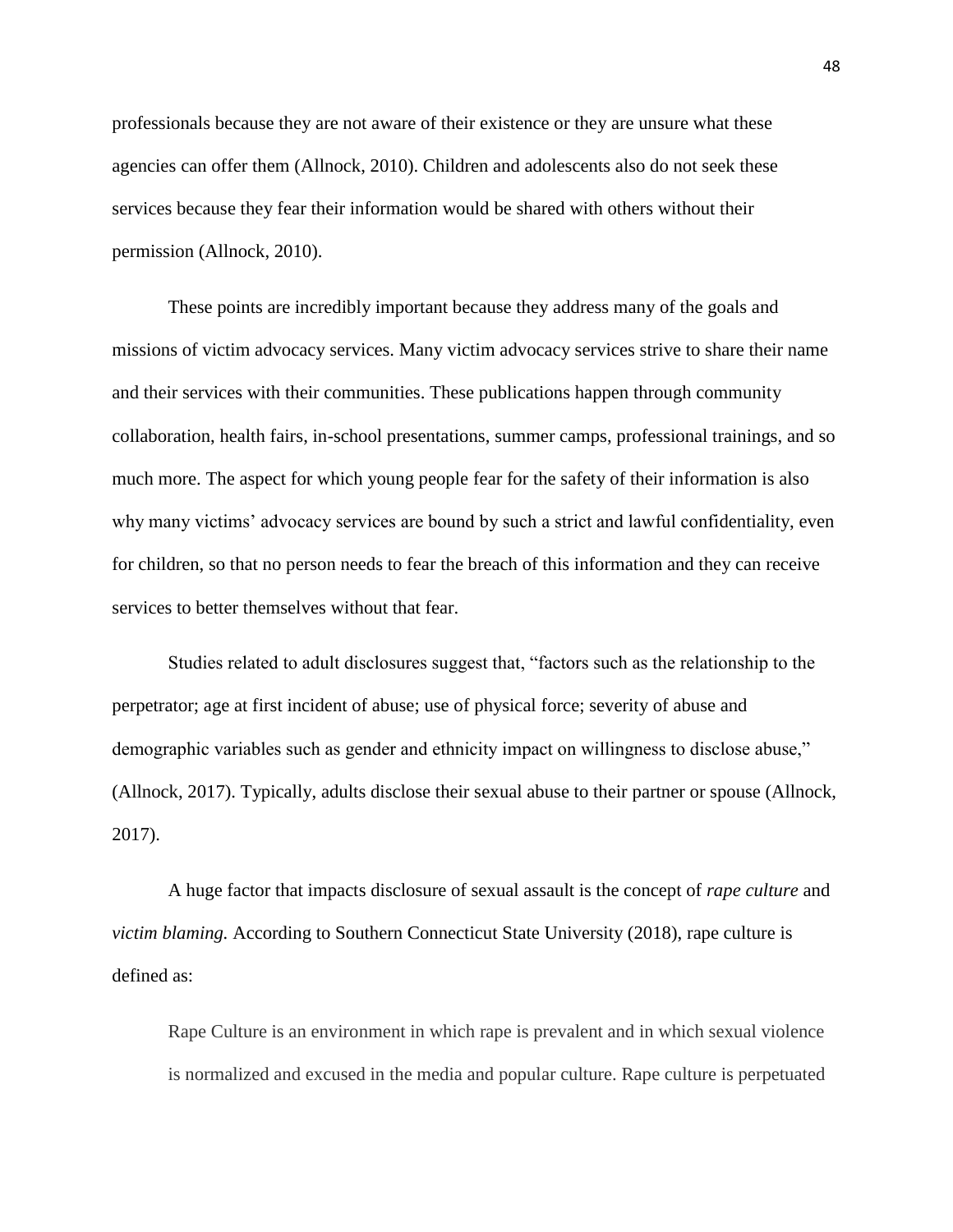through the use of misogynistic language, the objectification of women's bodies, and the glamorization of sexual violence, thereby creating a society that disregards women's rights and safety.

There are many specific examples of rape culture that include blaming the victim (why didn't you fight back), trivializing sexual assault (boys will be boys), inflating false reporting statistics, tolerance of sexual harassment, teaching women to avoid sexual assault, and many more (Southern Connecticut State University, 2018).

As stated above, *victim blaming* is an incredibly large impact of sexual violence reporting. According to Southern Connecticut State University (2018), victim blaming is defined as the reinforcement that sexual abuse is the victim's fault and that the victim either promoted the abuse, encouraged it, caused it, or did not prevent it (Southern Connecticut State University, 2018). Victim blaming can be expressed by prompting the victim for more information about "how" their abuse happened, rather than accepting their story and finding them help (Southern Connecticut State University, 2018). Victim blaming also typically involves a series of follow up questions, following a disclosure, in which the victim is asked things like "what were you wearing," "why did you go with him/her," "you need to carry pepper spray," "why didn't you scream for help?" These attitudes and questions can marginalize the victim's experience and make their disclosure traumatizing and difficult.

Victims, when disclosing, are typically doing so because they trust the person they are telling and are looking for help (Southern Connecticut State University, 2018). Statements like "thank you for telling me," "I believe you," or aiding with medical care, resources, or information on reporting are the validations that victims are typically seeking when disclosing sexual abuse.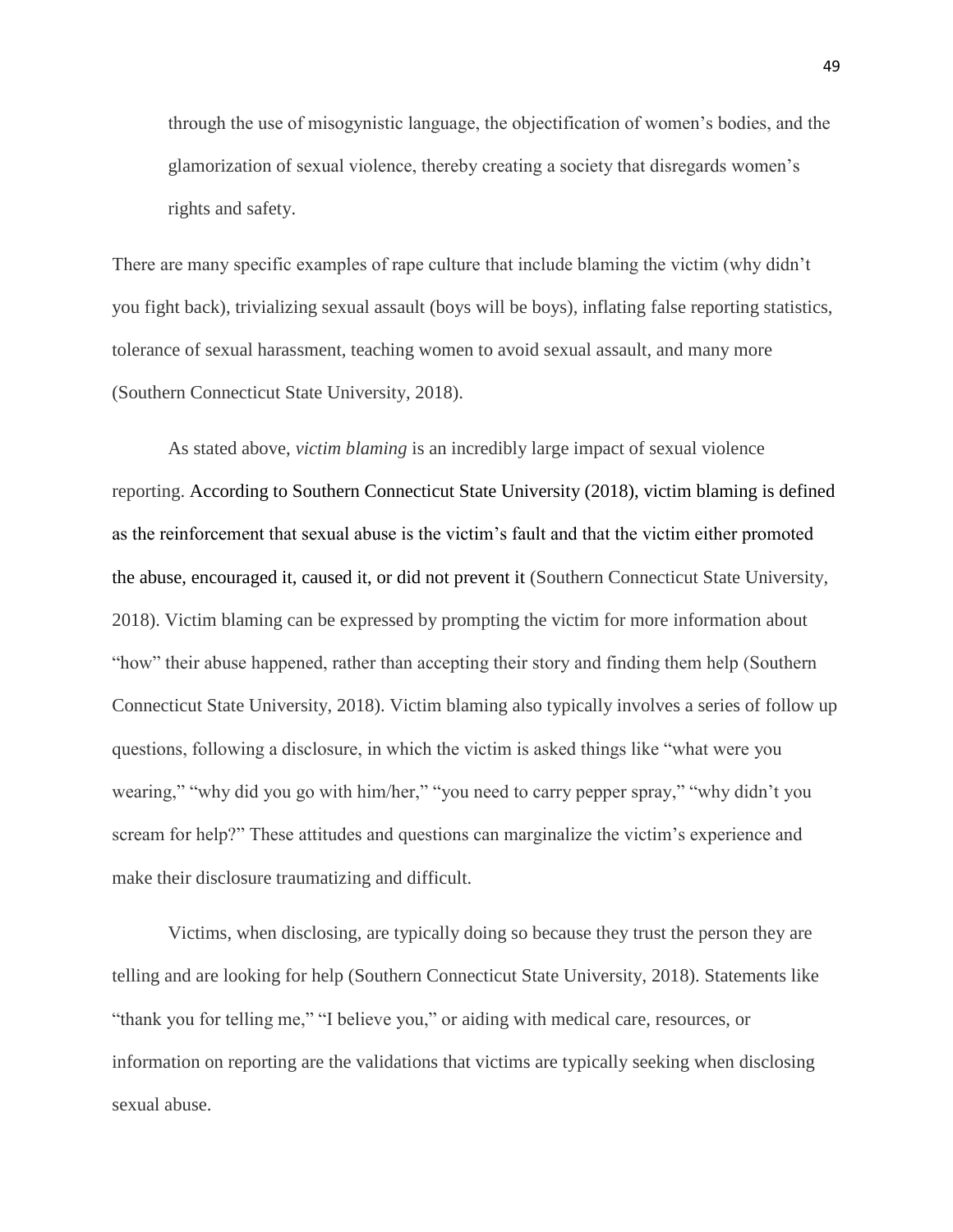## *Medical Care*

After being sexually assaulted, it is recommended that survivors seek medical attention in order to ensure medical safety, receive STD treatment or prophylaxis, have physical evidence collected, and to receive pregnancy prevention medication if needed (RAINN<sup>d</sup>, 2018). This can be a daunting task for many victims, especially considering that there is typically little information on what this process looks like. Nearly all sexual assault victim service agencies have advocates and volunteers available for 24-hour emergency crisis response to hospitals when someone presents disclosing that they have been sexually abused (Rape Victim Advocates, 2018). This advocacy is perhaps one of the most important moments in a victim's experience. Advocate knowledge, care, and calmness all facilitate a smoother and less traumatic experience for a survivor.

While at the hospital, it is an advocate's duty to ensure that a victim is provided with all of the options and care afforded to them under the law (Rape Victim Advocates, 2018). These options include, as stated above, treatment and prophylaxis for any sexually transmitted diseases, emergency contraceptives, standard procedure inspection for any wounds or injuries, a forensic collection of evidence by a trained professional, to speak to law enforcement if they choose, and most importantly, to not be charged for any of the medical care that they receive as a result of a sexual assault (Rape Victim Advocates, 2018). It is during this time where an advocate would discuss with the victim what after care services, like counseling, therapy, and other forms of advocacy are available to them, typically free of cost (Rape Victim Advocates, 2018). Advocates also provide emotional support and assurance throughout this time, another crucial step to prevent further trauma (Rape Victim Advocates, 2018). Advocates typically will build rapport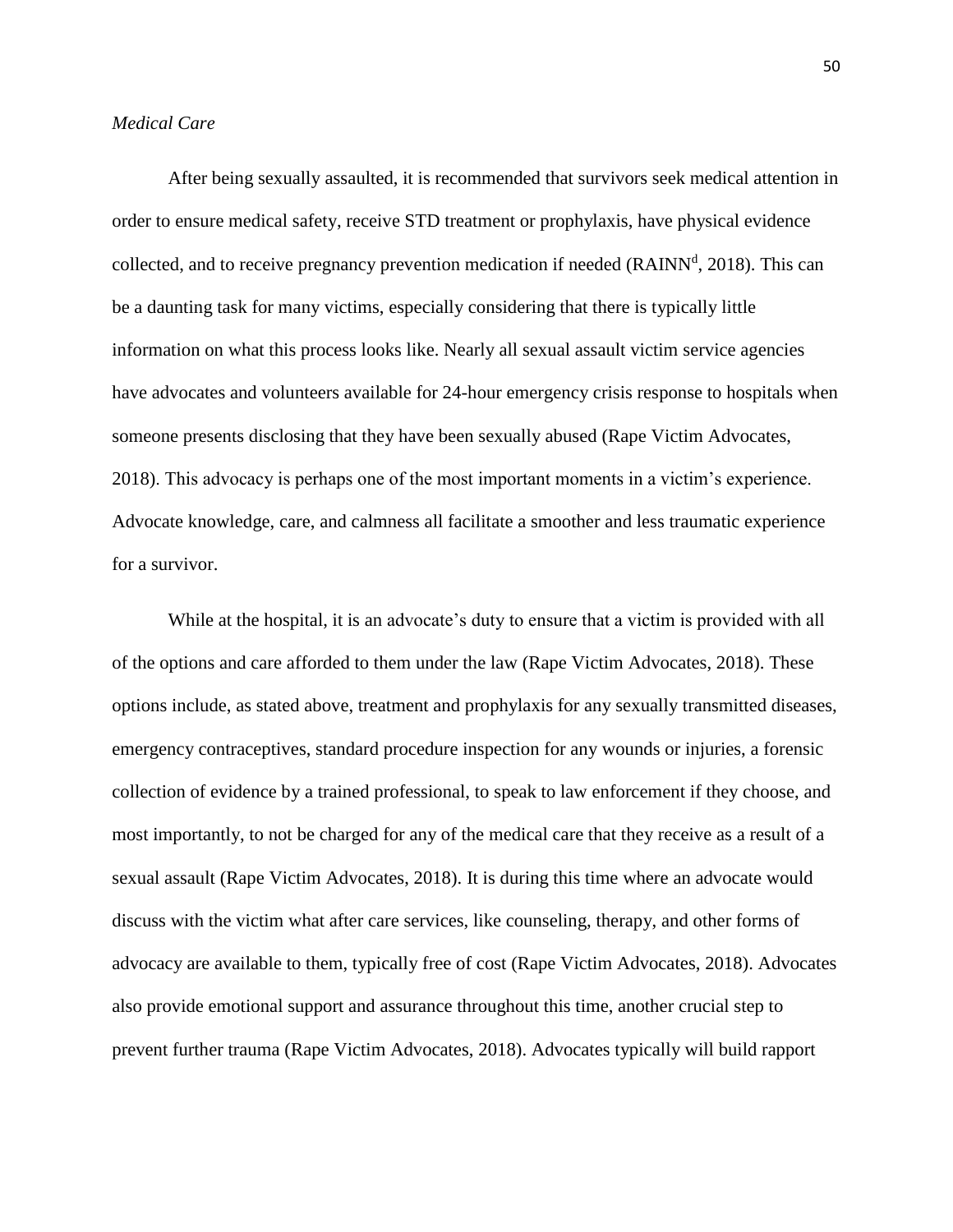with the victim that they are serving so that the victim is comfortable with the advocate and can lean on them for questions, comfort, resource, and support (Rape Victim Advocates, 2018).

Another key player in the medical treatment of a victim of sexual assault is the Sexual Assault Nurse Examiners (SANE). SANES are registered nurses (RN) with highly specialized training to provide a forensic evidentiary examination and medical support. (NEIOWASART, 2017). SANEs are also specialized to understand the traumatic effects of sexual assault and to assist the victim accordingly. SANEs, too, are similar to advocates in their roles, as they are specialized to ensure the safety and care of the victim during their hospital visit. This care has also had impact on prosecutorial success. According to Rebecca Campbell (2012), "post-SANE cases had significantly higher case progression."

## *Law Enforcement*

As stated throughout this research, rape and sexual assault is a highly underreported crime. There are several reasons for that. According to the Department of Justice (2013) of those sexual assault crimes that were not reported to police from 2005 to 2010, the victim gave the following reasons for not doing so:

- 20% feared retaliation
- 13% believed the police would not do anything to help
- 13% believed it was a personal matter
- 8% reported to a different official
- 8% believed it was not important enough to report
- 7% did not want to get the perpetrator in trouble
- 2% believed the police could not do anything to help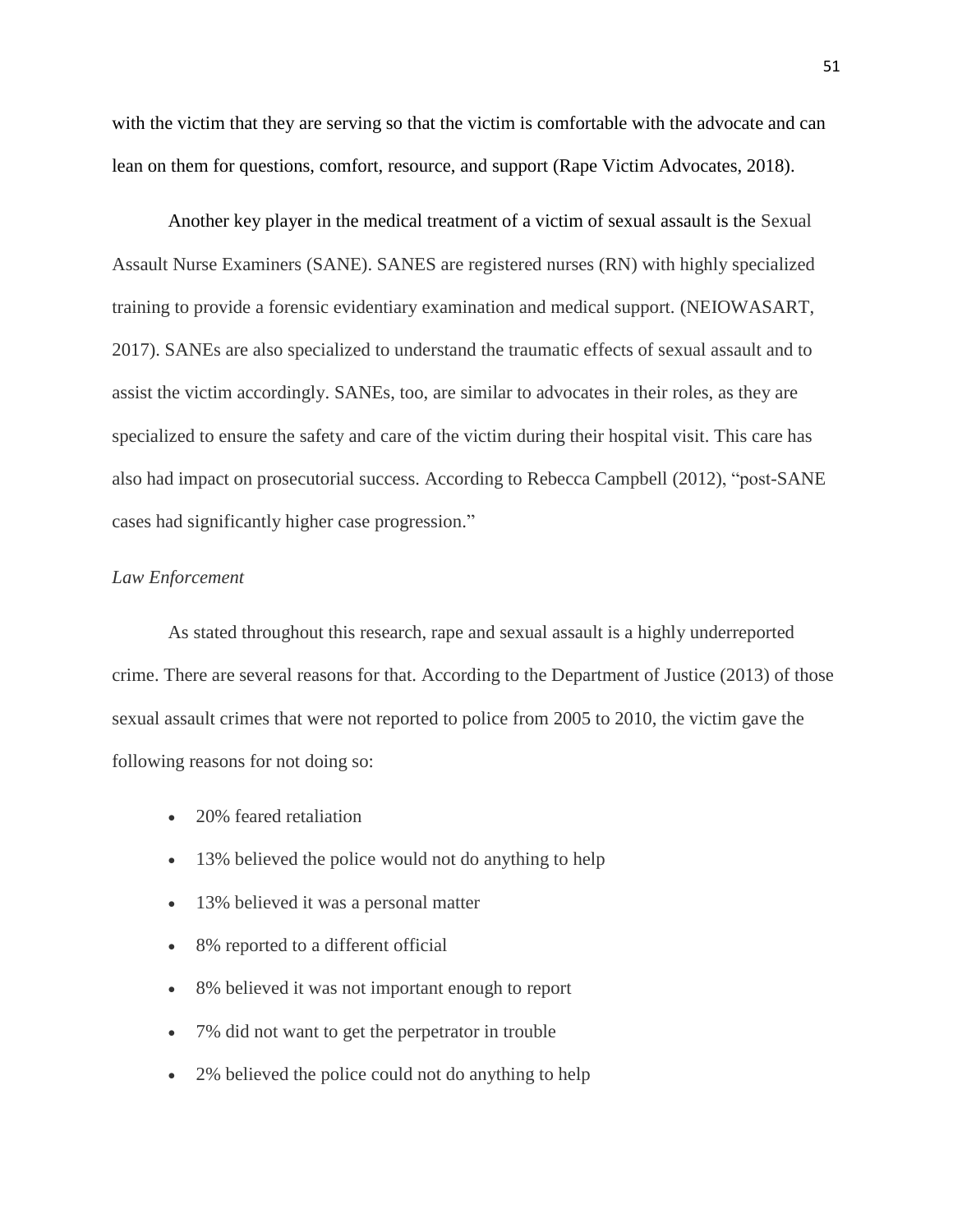30% gave another reason, or did not cite one reason

These statistics are important because they speak to the misconceptions that victims of sexual assault, as well as parts of the general population, have about law enforcement. Typically, advocates have a very close working relationship with law enforcement (Rape Victim Advocates, 2018). This working relationship means that advocates are spending a lot of time with patrol officers and investigators, both responding to victims and teaching them appropriate and thoughtful ways to approach victims who have experienced sexual violence (Rape Victim Advocates, 2018).

This working relationship with law enforcement and advocates can create an easier reporting process for a victim. First, it is important to note that when and if a victim does report to law enforcement, they are guaranteed the right to have an advocate accompany them to that interview (Rape Victim Advocates, 2018). This accompaniment creates a sense of comfort and ease for the victim, because they know that they will be protected from all the things they think an officer may do wrong. It also can give them a small sense of security that the officer will listen and will act on the report, because an advocate is present (Rape Victim Advocates, 2018).

Advocates can also help with facilitating follow up interviews with law enforcement and the victim (Rape Victim Advocates, 2018). Typically, law enforcement speaks to a victim for the first time while they are at the hospital and within the week following the assault, they will schedule a follow up interview with the victim (Rape Victim Advocates, 2018). This follow up interview is necessary in order to give the victim time to process their trauma, recall memories from the night of the assault, and to follow up with more detail they may have forgotten to provide with the initial interview (Campbell, 2006). Following this interview, law enforcement will collect information from other witnesses, the perpetrator, as well as collect any other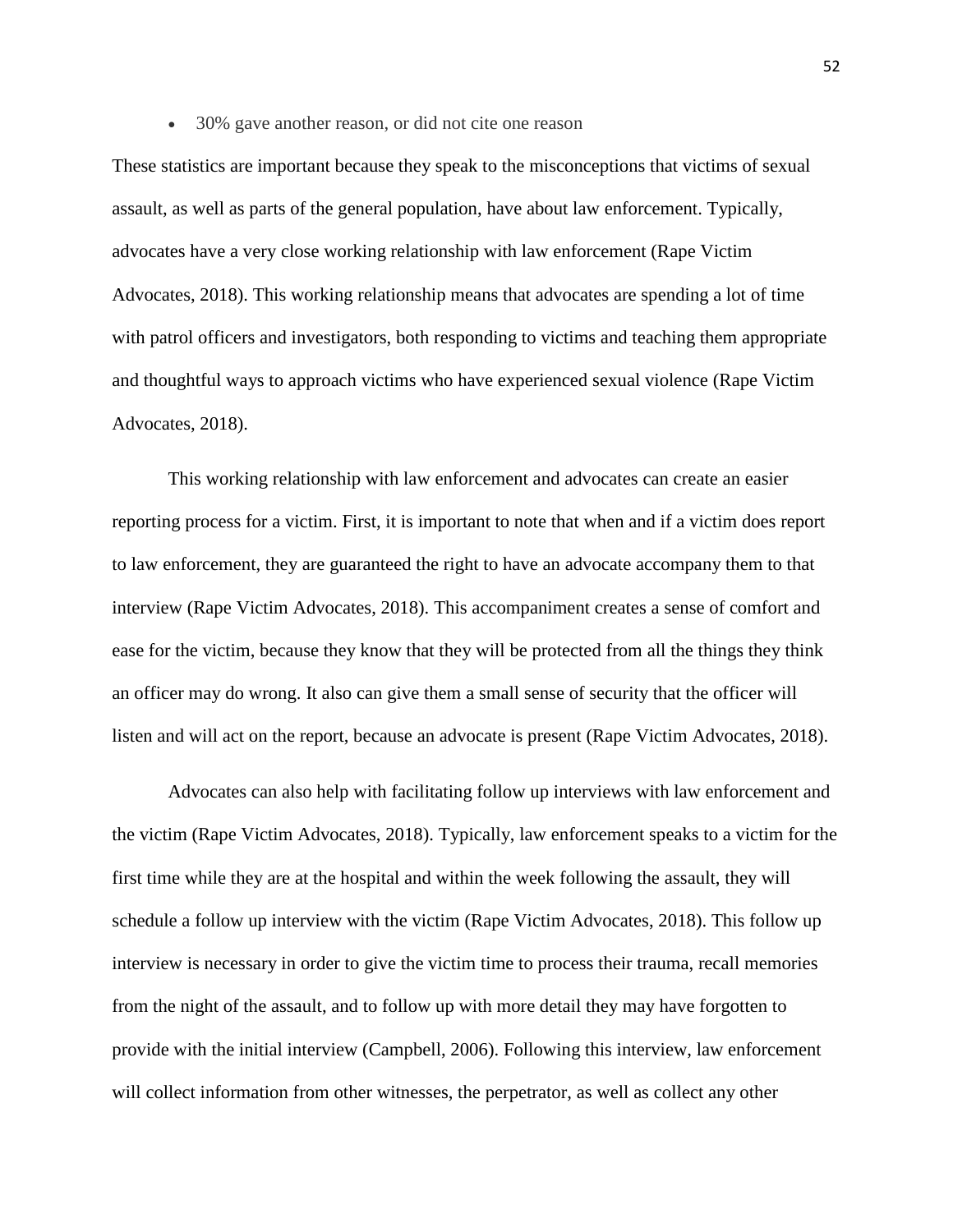physical evidence associated with the case, such as bed sheets, blankets, clothing, etc.

(Osterburg, 1968). Advocates assist victims by checking in with law enforcement throughout this evidence collection process and change over from the police and prosecuting attorney's office (Rape Victim Advocates, 2018). This creates and maintains an open stream of communication between the victim and the police, which can facilitate a relationship of trust and patience for the victim.

## *Criminal Trial*

Following an investigation, once all evidence and testimony has been collected, law enforcement transfers the case to the prosecuting attorney's office, which is typically referred to as a County Attorney or a District Attorney (Osterburg, 1968). This research will refer to this position as the County Attorney. After receiving the case, the County Attorney decides whether or not there is enough evidence to prove that the crime is prosecutable (Osterburg, 1968). This can typically be a very tense time for the victim because, up until this point, they could have waited a long time for their case to be transferred to the County Attorney (Campbell, 2006). It is the advocate's responsibility to stay in tune with the case throughout this transference (Rape Victim Advocates, 2018). If the case is declined for prosecution, typically an advocate would call the County Attorney to ask for a simple reason as to why the County Attorney felt that the case was not prosecutable, should the victim ask. If the case is prosecutable and charges are filed, the advocate begins trial preparation if a plea deal is not possible (Rape Victim Advocates, 2018).

Some County Attorney's offices have positions called victim-witness coordinators (The National Center for Victims of Crime, 2012). This role assists the office with coordinating victims of crime to participate with the prosecution of criminal cases (The National Center for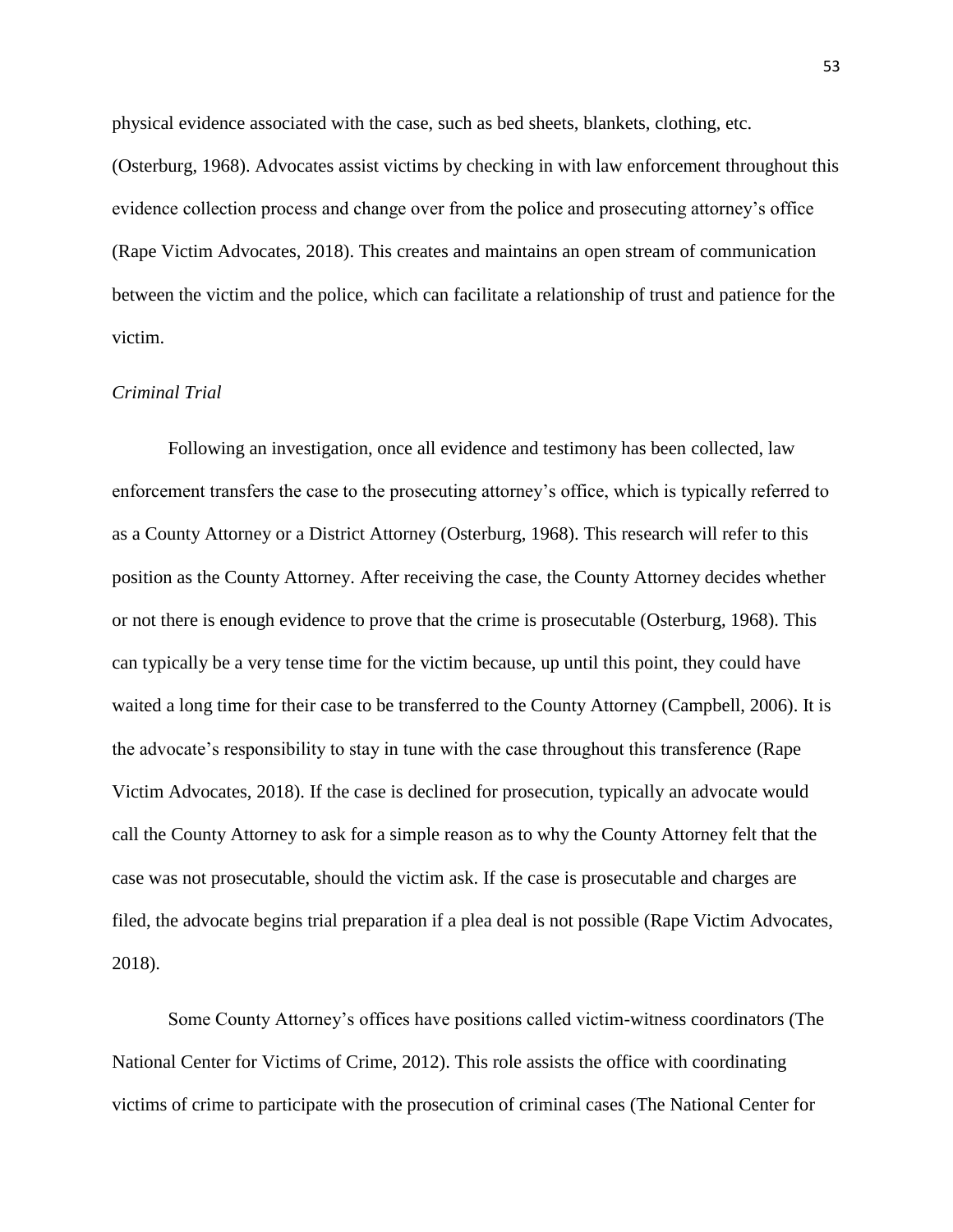Victims of Crime, 2012). However, while this role is instructed to provide all necessary documentation and information to the victim to assist with their cooperation, they are not mandated to prepare the victim to testify in front of the person that has abused them (Campbell, 2006). Throughout the criminal trial process, victims typically face their abuser twice: during depositions and during the trial (Rape Victim Advocates, 2018). During both the deposition and the trial times, the victim is guaranteed the right to have a victim's counselor present, under Iowa law (IA Code § 915.20A).

The preparation for criminal prosecution is a multi-layer process. As an advocate in Dubuque, Iowa, my process may look different from others. First, advocates are to be transparent with a victim about what they may expect during depositions and during a criminal trial. Expectations during depositions must ALWAYS include the disclaimer that the victim's perpetrator has a constitutional right to be present in the room when depositions are given. It is also important to inform the victim that, although this individual has the right to be present, they do not have the right to question the victim or speak to them, even to say hello. This preparation also includes the structure of a deposition and what kind of questions the defense attorney may ask during. Expectations for a criminal trial can include the overall structure of the process, the number of people in the courtroom during testimony, questions that either the prosecution or defense may ask, who is and is not allowed in the courtroom at certain times, what the victim may have at the stand with them when they testify, and breathing exercises that encourage calmness. This preparation also includes the advocate keeping the victim up to date on case changes, date changes, and other just general updates that come from the County Attorney's office. This, again, creates an open stream of understanding and communication between these two individuals: the County Attorney and the victim.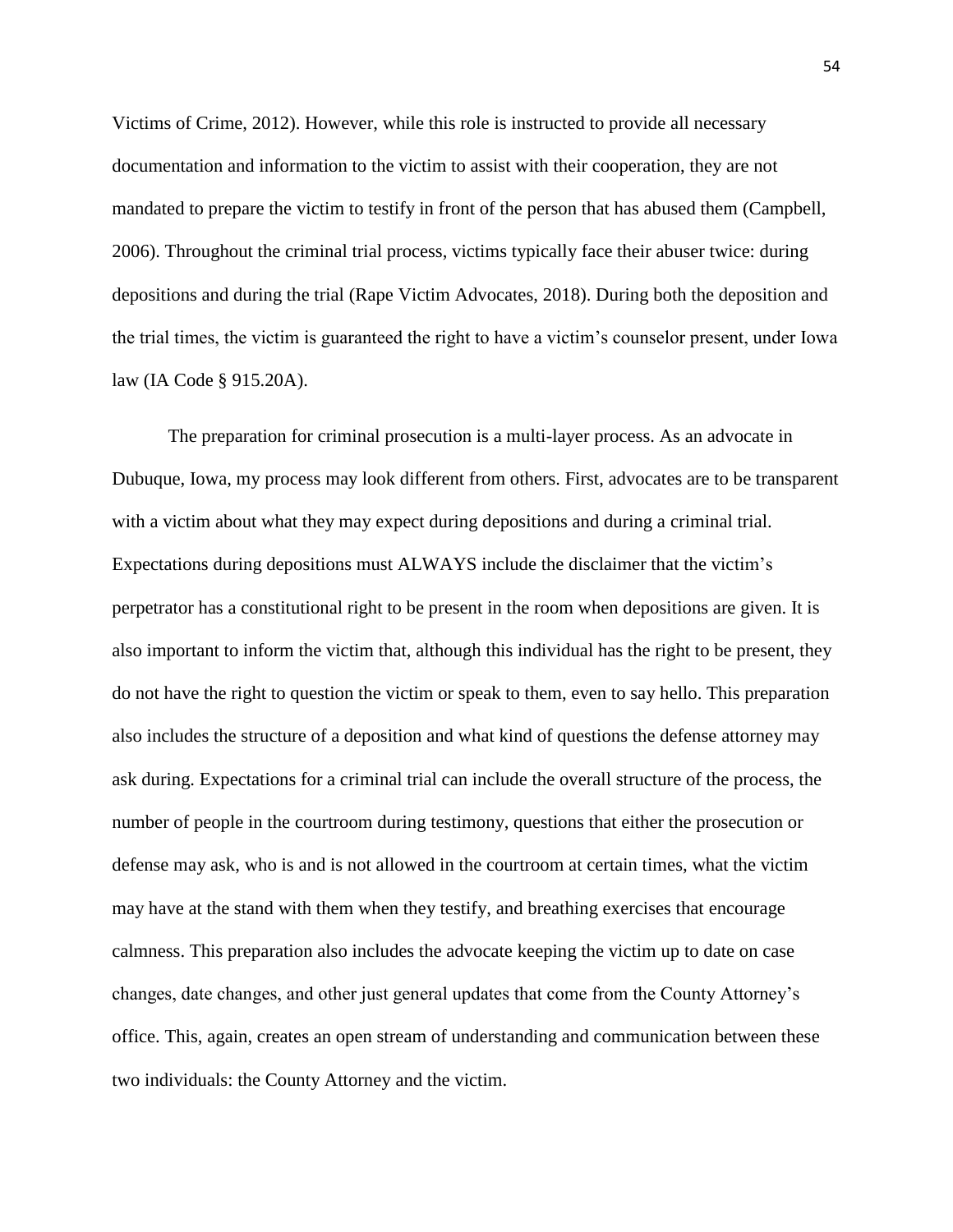This preparation is important because it addresses all of the "unknowns" that arise with the criminal justice process for someone who has never participated in it. It allows the victim to ask the questions that they want to know before it is too late. It allows them to be fully prepared for what they can come to expect, that way they are not taken off guard. This preparation can also decrease a lot of the anxiety and fear involved with testifying in a criminal trial or giving a deposition because it takes away the sting of the unknown. This knowledge can create a sense of calm and confidence for a victim, which is needed when facing the person that has so viciously harmed another.

During depositions and a criminal trial, advocates can be a creator of calm and ease for the victim, because typically at this point, the two have been working together for several months (IACASA, 2017). Advocates can assist the victim in the moments before and after their testimonial experience (IACASA, 2017). This assistance can be with emotional support, breathing exercises, distracting conversation, or just general peer comfort (IACASA, 2017). During their testimonial experiences, advocates are limited to what they can say or do (IACASA, 2017). During depositions, advocates can prompt breaks if they feel as though their client is struggling and may need a moment, but during trial, this is not the case (IACASA, 2017). They can be present in the room and can be a totem of calm and reassurance in the crowd, but can't generally assist the victim directly (IACASA, 2017). However, with ample preparation and trust, this assistance isn't typically necessary.

Overall, advocates tend to play a more involved victim-witness coordinator role, however this role is one that has only two interests in mind: keeping the rights of the survivor protected and ensure that the victim is calm and taken care of (IACASA, 2018). Advocates are only working on behalf of the victim, while maintaining collaborative efforts with all other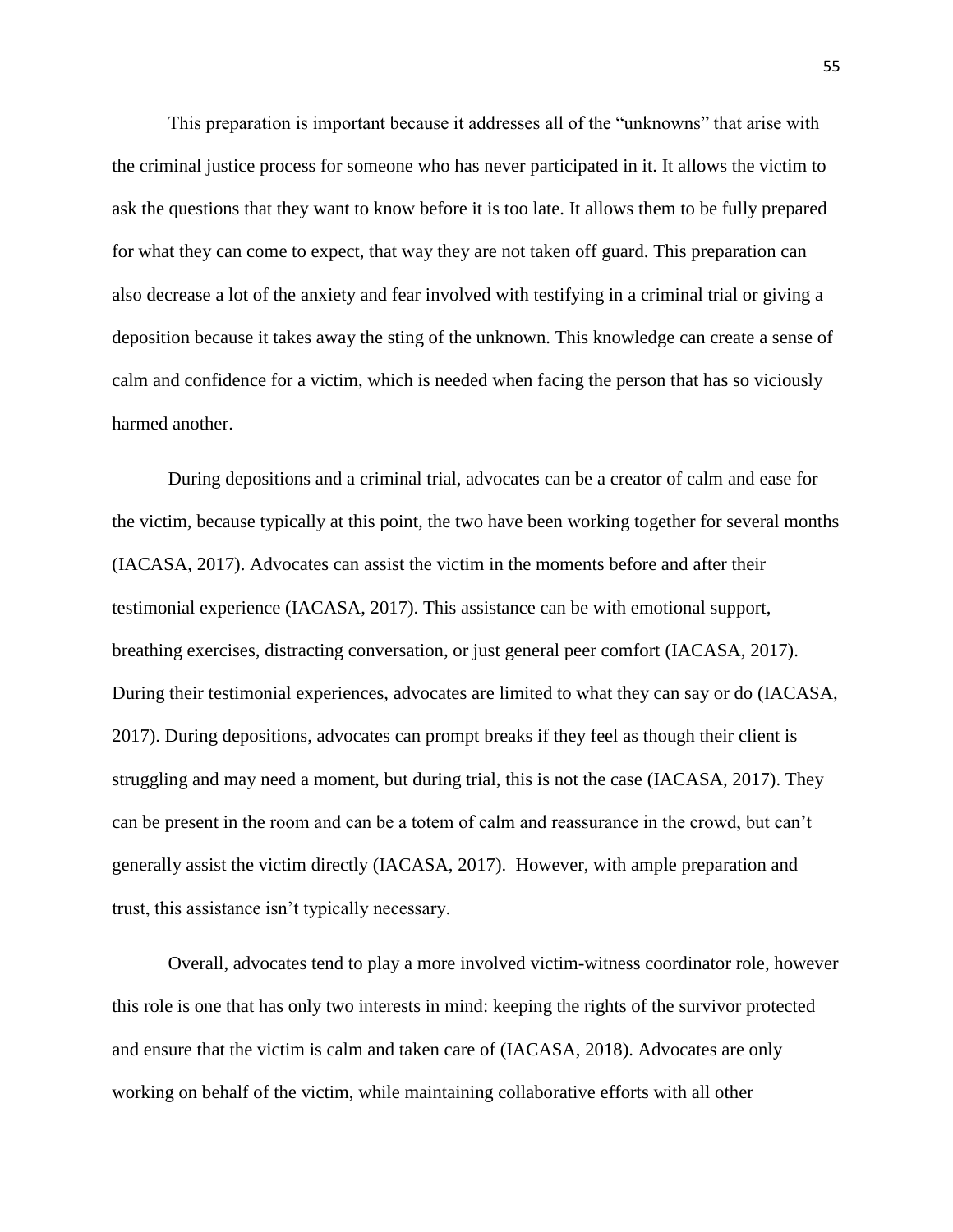participants (NEIOWA SART, 2018). Advocates represent and protect the well-being of the victim throughout the entire criminal trial process. It is before the actual trial that an advocate has the ability to make the most impact on a victim's experience and how they may perceive the criminal justice system.

## **Section 6**

## **Conclusion**

The creation and implementation of victim's advocacy services, although considerably still in its infancy as an overall movement and right, has broadly made an impact on victim experience, prosecution of perpetrators, and an overall safer environment for victims throughout their decades of existence (Camacho & Alarid, 2008). In their research, Camacho and Alarid (2008) found that a coordinated community response, like SARTs, and a diverse set service providers, such as sexual assault victims' advocates, serve as effective tools toward achieving a safer environment for individuals who live in an atmosphere plagued with fear and threat of sexual violence.

According to a study done by Camacho and Alarid (2008), victims who actively received support and services from a victim's advocate consistently were involved in cases where the defendant was more likely to be found guilty. In fact, this study credits that the case outcomes were 14.4 times better when advocacy services were offered, utilized, and maintained (Camacho & Alarid, 2008). Similarly, if advocates offered information on or assisted with civil no contact orders, or protective orders, in the early stages of services, perpetrators were 3.5 times more likely to be sentenced to a term of incarceration (Camacho & Alarid, 2008).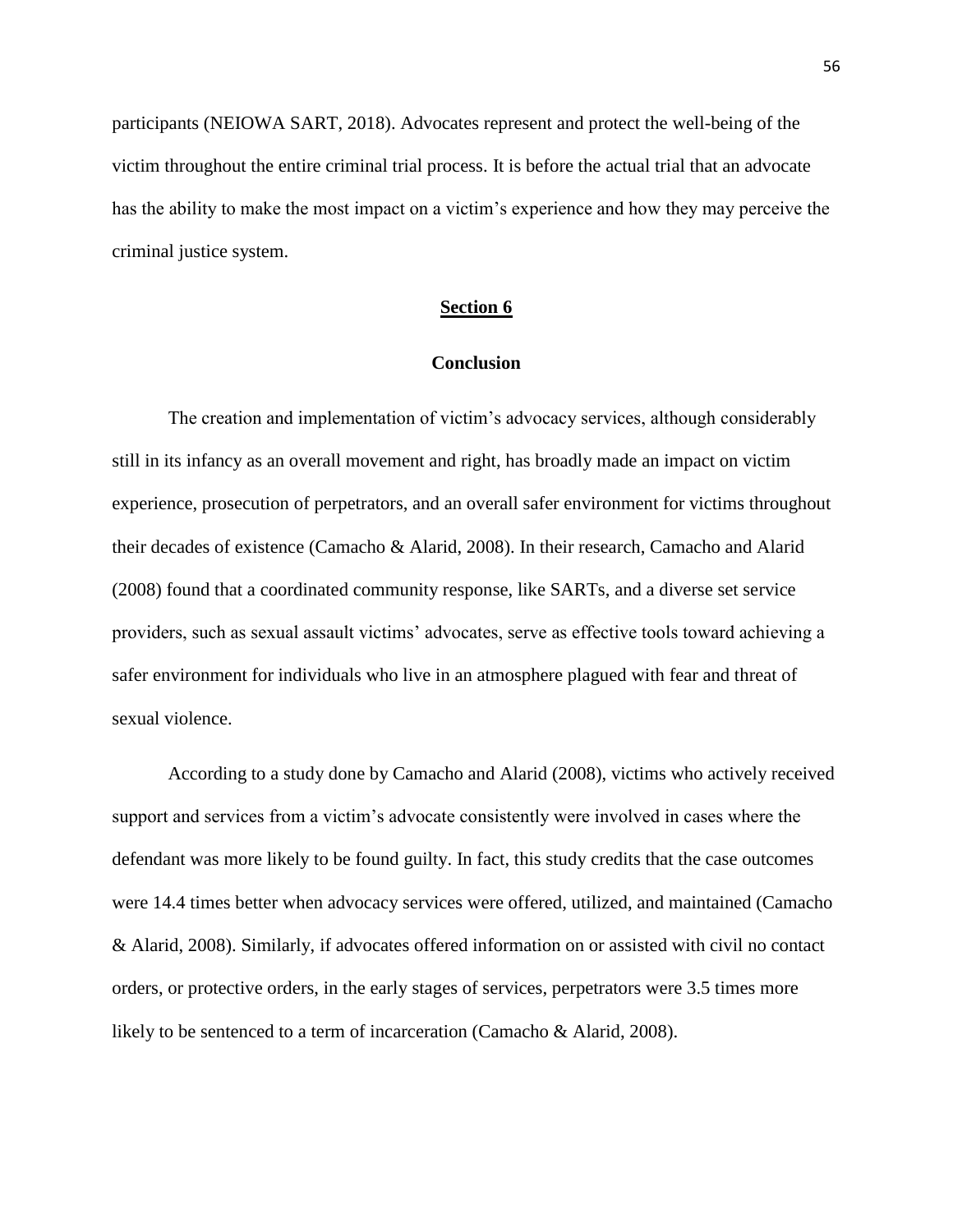Research from the Journal of Aggression, Maltreatment, and Trauma (Murphy et al., 2011) shows that "many challenges sexual assault survivors face in the criminal justice system stem from the perspective of the crisis center advocate." This research also emphasizes the importance of "coordinated community response" in order to help a victim effectively and successfully navigate the criminal justice system (Murphy et al., 2011). This coordinated community response is reflected in the implementation of sexual assault response teams. These teams utilize each participant's role and, to the best of their abilities, advance the mission of each participants' organization. This successful navigation also has the likelihood in improve the overall response to gender-based violence in the criminal justice system, which can improve victim perception of the system, their ability to participate in it, and overall case outcomes (Murphy et al., 2011).

Advocate participation in multidisciplinary teams like Sexual Assault Response Teams as well as their maintenance of a victim-centered approach when working with victims of sexual assault, no matter the capacity, also has significant impact on the response that a victim has to the criminal justice system (Murphy et al., 2011). The role of an advocate and their early involvement with victims also speaks to this collaborative effort to improve prosecutorial cooperation. Research conducted by Christina Camacho and Leanne Alarid (2008) examined the significance of victims' advocates for victim cooperation during the criminal prosecution process.

This research has provided many examples that prove the efficacy of advocacy on victim experience, victim witness cooperation, and prosecutorial success. These examples range from an advocates influential participation in the multidisciplinary teams that craft a coordinated community response, the positive influence that proficient advocacy training has in order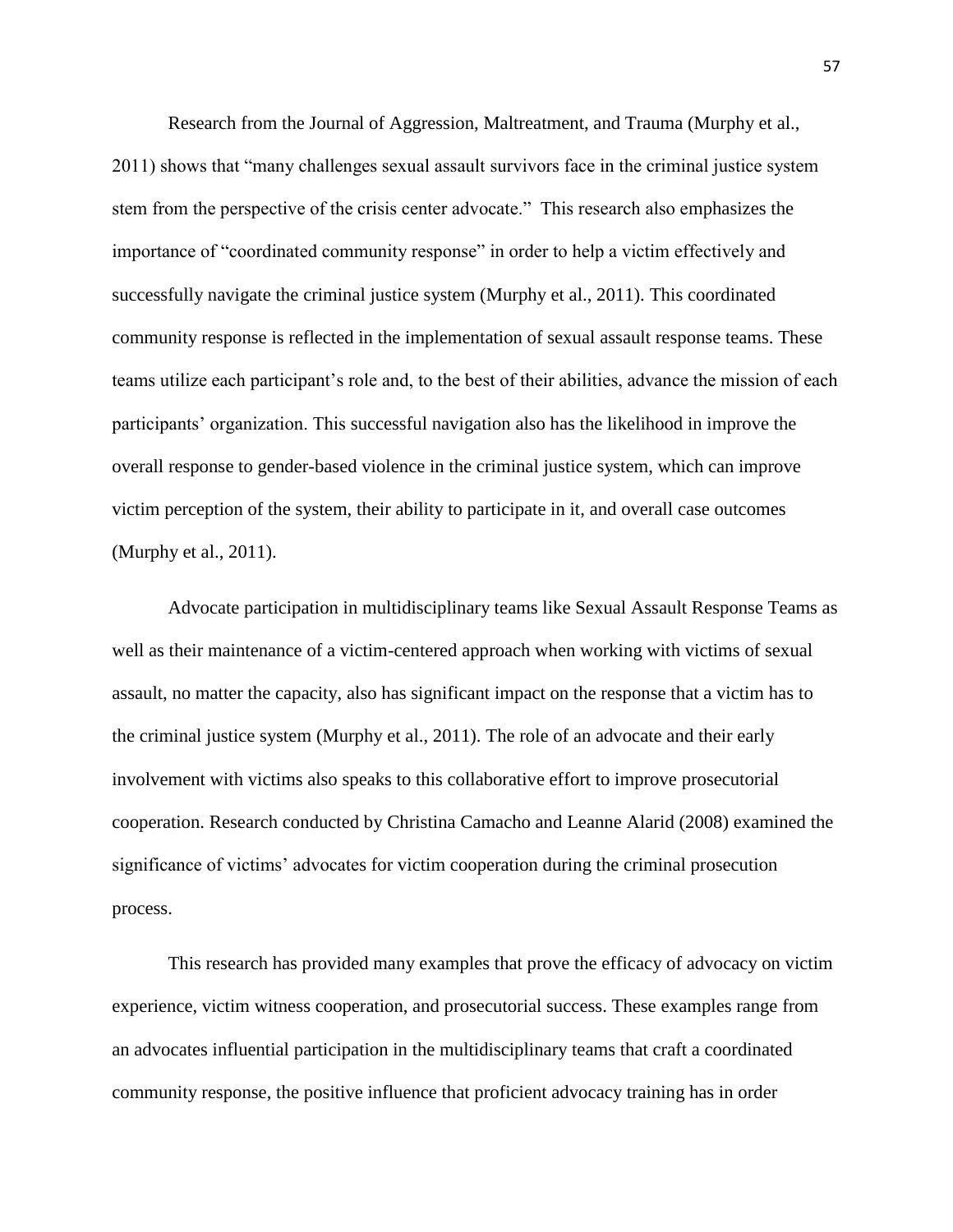positively effect a victim's perception on the criminal justice system, and how early emotional and support based intervention resources overall proving a be a substantial prediction to victim cooperation and successful case outcome (Camacho & Alarid, 2008).

This advocacy, as referenced in the research, encompasses providing information on victimization, providing emotional support to victims, providing information on their legal rights and protections, providing information on the criminal justice system, and providing safety planning help (National Center for Victims of Crime (2012). All of these resources advance the idea that emotional support, early intervention, adequate information, and well trained advocacy groups can predict victim cooperation and successful case outcomes in criminal sexual assault cases. Providing information on victimization allows the advocate to, not only become aware of the victim's trauma history, but to validate that with information and resource so that the victim may address their traumas (Rape Victim Advocates, 2018).

Providing emotional support couples the providing of information on victimizations. After providing the different resources associated with the explanation of trauma, it is important to facilitate the different modalities associated with the specific trauma needs of a victim (Rape National Center for Victims of Crime, 2012). Facilitating these modalities, whether that be breathing exercises, journaling, or meditation can assist the victim in their own search for emotional soothing, but also build rapport between the victim and the advocate (National Center for Victims of Crime, 2012). Providing these modalities and facilitating them is just one form of emotional intervention and support that facilitates positive case outcome and prosecutorial success (Camacho & Alarid, 2008).

Providing information on rights of the victim and the criminal justice system creates an open and transparent relationship between the client, advocate, and system (National Center for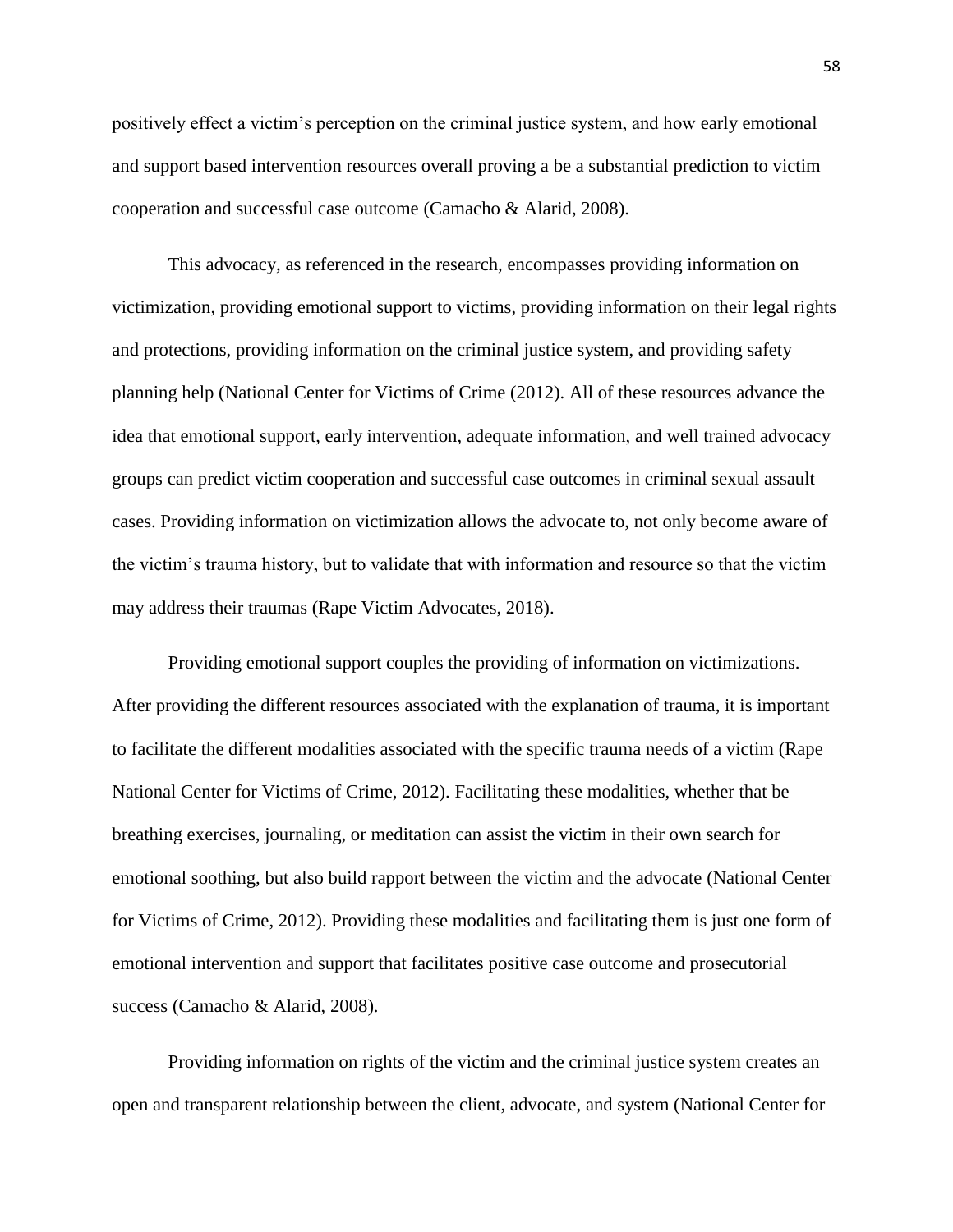Victims of Crime, 2012). As stated, a victim's criminal justice experience is largely based on the service providers' biases and feelings toward the system (Murphy et al., 2011). When a service provider accurately and knowledgeably shares information with a victim about the criminal justice system and the process for which a criminal trial takes place, the victim feels more comfort with the system and is therefore more likely to participate in it (Rape Victim Advocates, 2018). By sharing with the victim what their rights are in this system, provides a sense of safety and comfort for the victim, which encourages them to trust the system, cooperate as a witness, and in turn, have a more successful case outcome (Camacho & Alarid, 2008). Finally, in their research, Camacho and Alarid (2008) discovered that victim cooperation, after the arrest of their perpetrator coupled with the services provided by an advocate, were strong predictors of victim cooperation at disposition, an overall improved case outcome , and prosecutorial success. These services, provided early on, were even more influential on these outcomes of success (Camacho & Alarid, 2008).

Again, advocates that provide information on safety planning also combat the fear, trauma, and victimization associated with environmental and atmospheric control, fear, and terror related to sexual violence (Camacho & Alarid, 2008) (National Center for Victims of Crime, 2012). This safety planning can take place in the form of applying and obtaining a civil no contact order, facilitating emergency rehoming for the victim, requesting extra police surveillance around the victim's home, or even changing the locks on the victims door (Camach & Alarid, 2008) (IACASA, 2017). This form of emotional relief, support, comfort, and service provides a safe path for a victim to participate in a trial against their perpetrator without fear of retaliation and reprimand by their abuser (Camacho & Alarid, 2008). By creating this sense of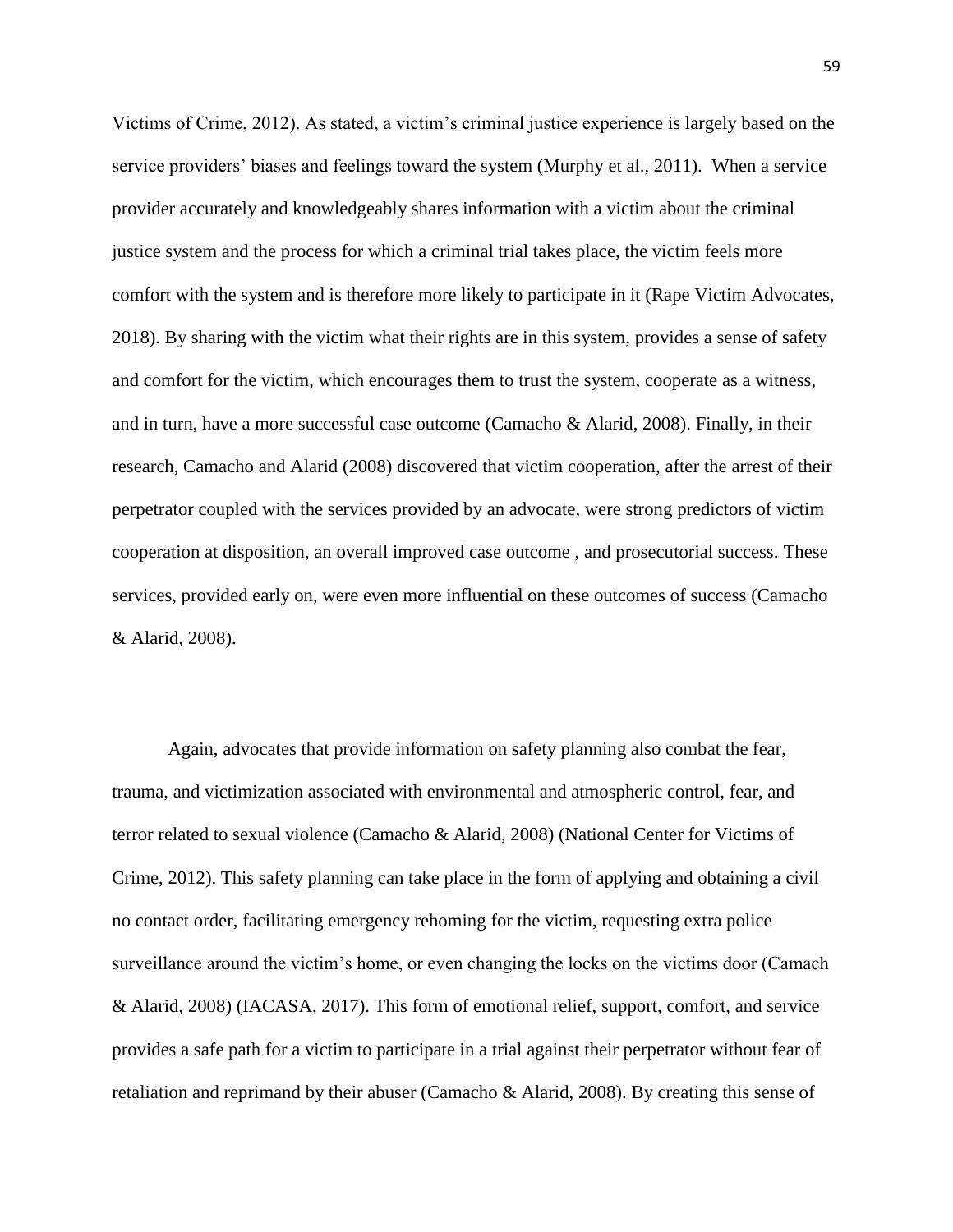comfort, support, and relief, advocates are increasing the likelihood that a victim will actively cooperate with a criminal trial which would lead to a higher likelihood of prosecution and incarceration for that perpetrator (Camacho & Alarid, 2008).

This research, time and time again, has evaluated the elements of sexual assault as a violent and manipulative crime. Due to the nature of this crime, the elements associated with the way in which perpetrators gain access to their victims and convince them to hold their secrets only perpetuates the importance of early emotional intervention by victim service providers, like advocates, as well as a coordinated community response to react appropriately and maintain safety for the community and the victim (Camacho & Alarid, 2008). As proven by Camacho & Alarid (2008) in conjunction with this research, the combination of strong advocacy services as well as organized multidisciplinary teams that create a coordinated community response have significant positive impact on a victim's emotional experience following a sexual assault, their perception of the criminal justice system when reporting their assault, their likelihood in cooperating as a witness against their perpetrator, and finally, overall impact of case outcome leading to incarceration.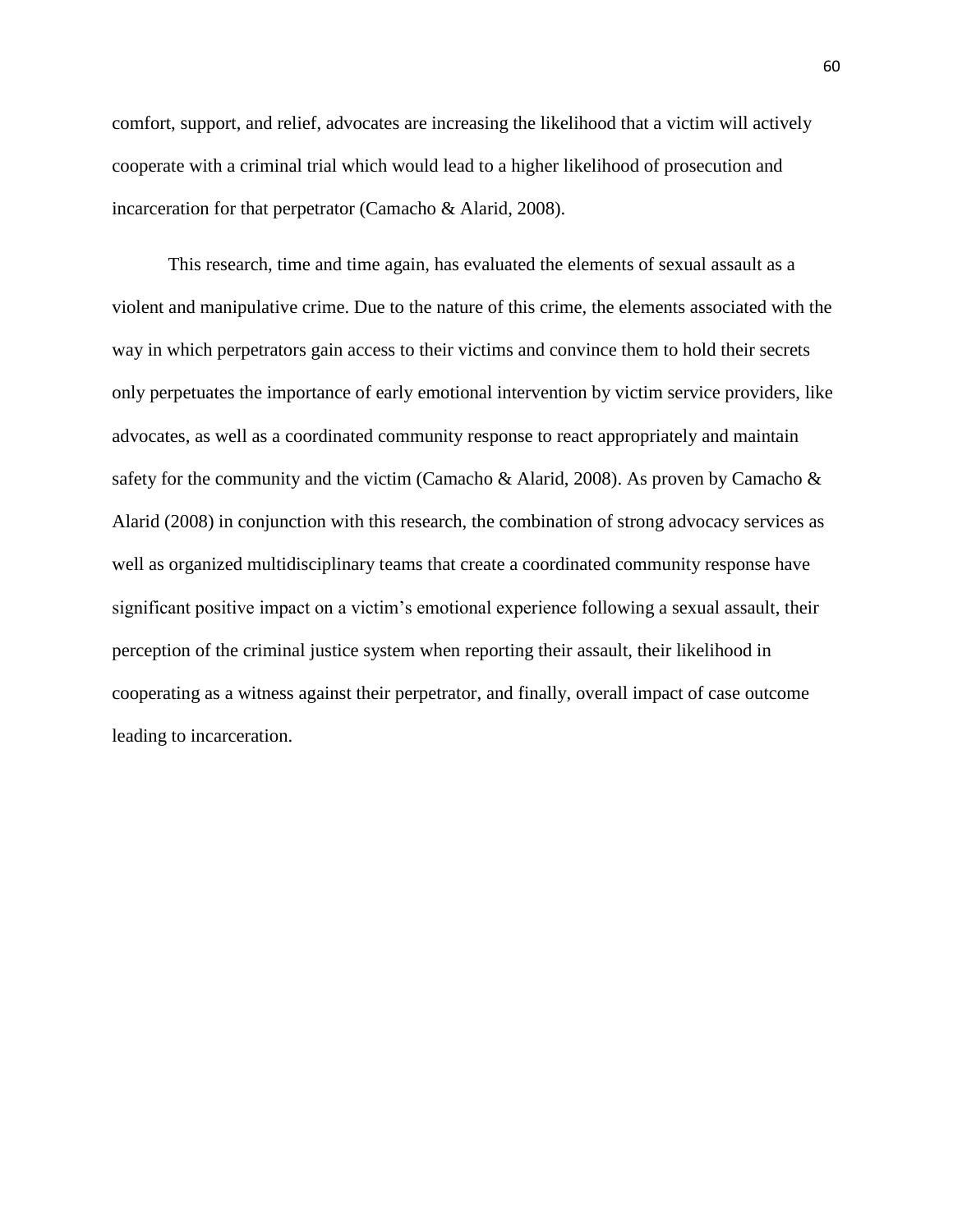## **Resources Cited**

- Allnock, D. (2010, April). Children and young people disclosing sexual abuse: An introduction to the research. Retrieved from [http://www.childmatters.org.nz/file/Diploma-](http://www.childmatters.org.nz/file/Diploma-Readings/Block-2/Sexual-Abuse/3.4-children-and-young-people-disclosing-sexual-abuse-updated.pdf)[Readings/Block-2/Sexual-Abuse/3.4-children-and-young-people-disclosing-sexual](http://www.childmatters.org.nz/file/Diploma-Readings/Block-2/Sexual-Abuse/3.4-children-and-young-people-disclosing-sexual-abuse-updated.pdf)[abuse-updated.pdf](http://www.childmatters.org.nz/file/Diploma-Readings/Block-2/Sexual-Abuse/3.4-children-and-young-people-disclosing-sexual-abuse-updated.pdf)
- Anderson, M. J. (2002). From Chastity Requirement to Sexuality License: Sexual Consent and a New Rape Shield Law. George Washington Law Review, 70, 51-162.
- Arabian, A. (2009). The Sexual Assault Counselor-Victim Privilege: Jurisdictional Delay into an Unclaimed Sanctuary. Pepperdine Law Review, 37(89), 1-15. Retrieved from [https://law.pepperdine.edu/law-review/content/the-sexual-assault-counselor-victim](https://law.pepperdine.edu/law-review/content/the-sexual-assault-counselor-victim-privilege.pdf)[privilege.pdf.](https://law.pepperdine.edu/law-review/content/the-sexual-assault-counselor-victim-privilege.pdf)
- Bennett, L., L. Goodman, & M.A. Dutton. (1999). Systematic obstacles to the criminal prosecution of a battering partner: a victim perspective. *Journal of Interpersonal Violence* 14:761-72.
- Brownmiller, S. (1975) Against Our Will. Simon and Schuster. pp. 17-18.
- Burgess, A. W., Lewis-Oconnor, A., Nugent-Borakove, M. E., & Fanflik, P. (2006). SANE/SART Services for Sexual Assault Victims: Policy Implications. Victims & Offenders, 1(3), 205-212. doi:10.1080/15564880600767363
- Burke, T. (2018). Me Too. Retrieved April 02, 2018, from<https://metoomvmt.org/> Camacho, C. M., & Alarid, L. F. (2008). The Significance of the Victim Advocate for Domestic Violence Victims in Municipal Court. Violence and Victims, 23(3), 288-300. doi:10.1891/0886-6708.23.3.288
- Campbell, R. (2006). Rape Victims Experiences With the Legal and Medical Systems. Violence Against Women, 12(1), 30-45. doi:10.1177/1077801205277539
- Campbell, R. (2012). The Neurobiology of Sexual Assault. Retrieved October 05, 2017, from [https://www.nij.gov/multimedia/presenter/presenter-campbell/Pages/presenter-campbell](https://www.nij.gov/multimedia/presenter/presenter-campbell/Pages/presenter-campbell-transcript.aspx)[transcript.aspx](https://www.nij.gov/multimedia/presenter/presenter-campbell/Pages/presenter-campbell-transcript.aspx)
- Capers, B. (2013). Real Women, Real Rape. UCLA Law Review, 60, 826-80.
- Conti, A. (2016). A brief and depressing history of rape laws. Retrieved from [https://www.vice.com/en\\_us/article/9bkje5/for-context-heres-how-various-societies](https://www.vice.com/en_us/article/9bkje5/for-context-heres-how-various-societies-punished-rapists)[punished-rapists](https://www.vice.com/en_us/article/9bkje5/for-context-heres-how-various-societies-punished-rapists)
- Dawson, M., & Dinovitzer, R. (2001). Victim cooperation and the prosecution of domestic violence in a specialized court. Justice Quarterly, 18(3), 593-622.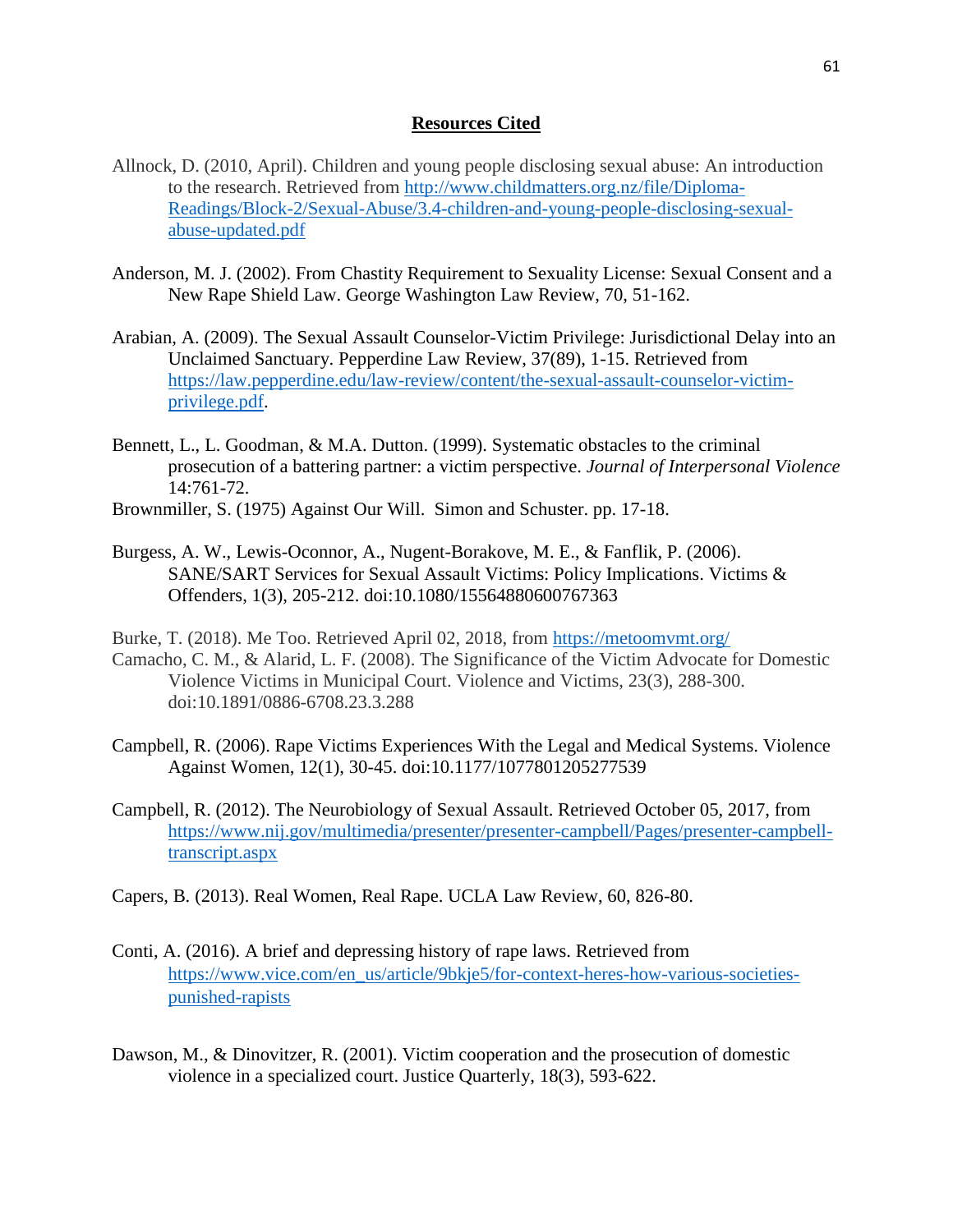doi:10.1080/07418820100095031

- Department of Justice. (1997) Office of Justice Programs, Bureau of Justice Statistics, Sex Offenses and Offenders.
- Department of Justice. (2013). Office of Justice Programs, Bureau of Justice Statistics, Female Victims of Sexual Violence, 1994-2010.
- Department of Justice. (2014). Office of Justice Programs, Bureau of Justice Statistics, Rape and Sexual Victimization Among College-Aged Females, 1995-2013.
- Department of Justice. (2015). Office of Justice Programs, Bureau of Justice Statistics, National Crime Victimization Survey, 2010-2014.
- Ensler, E. (1996). *The Vagina Monologues*.
- Federal Bureau of Investigations. (2014). Frequently Asked Questions about the Change in the UCR Definition of Rape. Retrieved from https://ucr.fbi.gov/recent-program-updates/newrape-definition-frequently-asked-questions
- Gibson, M. (2011). Take Back the Night. Time.
- Greeson, M. R., & Campbell, R. (2012). Sexual Assault Response Teams (SARTs). Trauma, Violence, & Assault, 14(2), 83-95. doi:10.1177/1524838012470035
- IA Code § 915.20. Victim's Rights: Presence of victim counselors. From <http://law.justia.com/codes/iowa/2011/titlexvi/subtitle3/chapter915/915-20>
- IA Code § 709. Sexual Abuse. From<https://www.legis.iowa.gov/docs/ico/chapter/709.pdf>
- IA Code § 709.1. Sexual Abuse defined. From <https://www.legis.iowa.gov/docs/ico/chapter/709.pdf>
- IA Code § 709.1A. Incapacitation. From<https://www.legis.iowa.gov/docs/ico/chapter/709.pdf>
- IA Code § 709.2. Sexual Abuse in the first degree. From <https://www.legis.iowa.gov/docs/ico/chapter/709.pdf>
- IA Code § 709.3. Sexual Abuse in the second degree. From <https://www.legis.iowa.gov/docs/ico/chapter/709.pdf>
- IA Code § 709.4. Sexual Abuse in the third degree. From <https://www.legis.iowa.gov/docs/ico/chapter/709.pdf>
- IA Code § 709.8. Lascivious acts with a child. From <https://www.legis.iowa.gov/docs/ico/chapter/709.pdf>

IA Code § 709.9. Indecent exposure. From<https://www.legis.iowa.gov/docs/ico/chapter/709.pdf>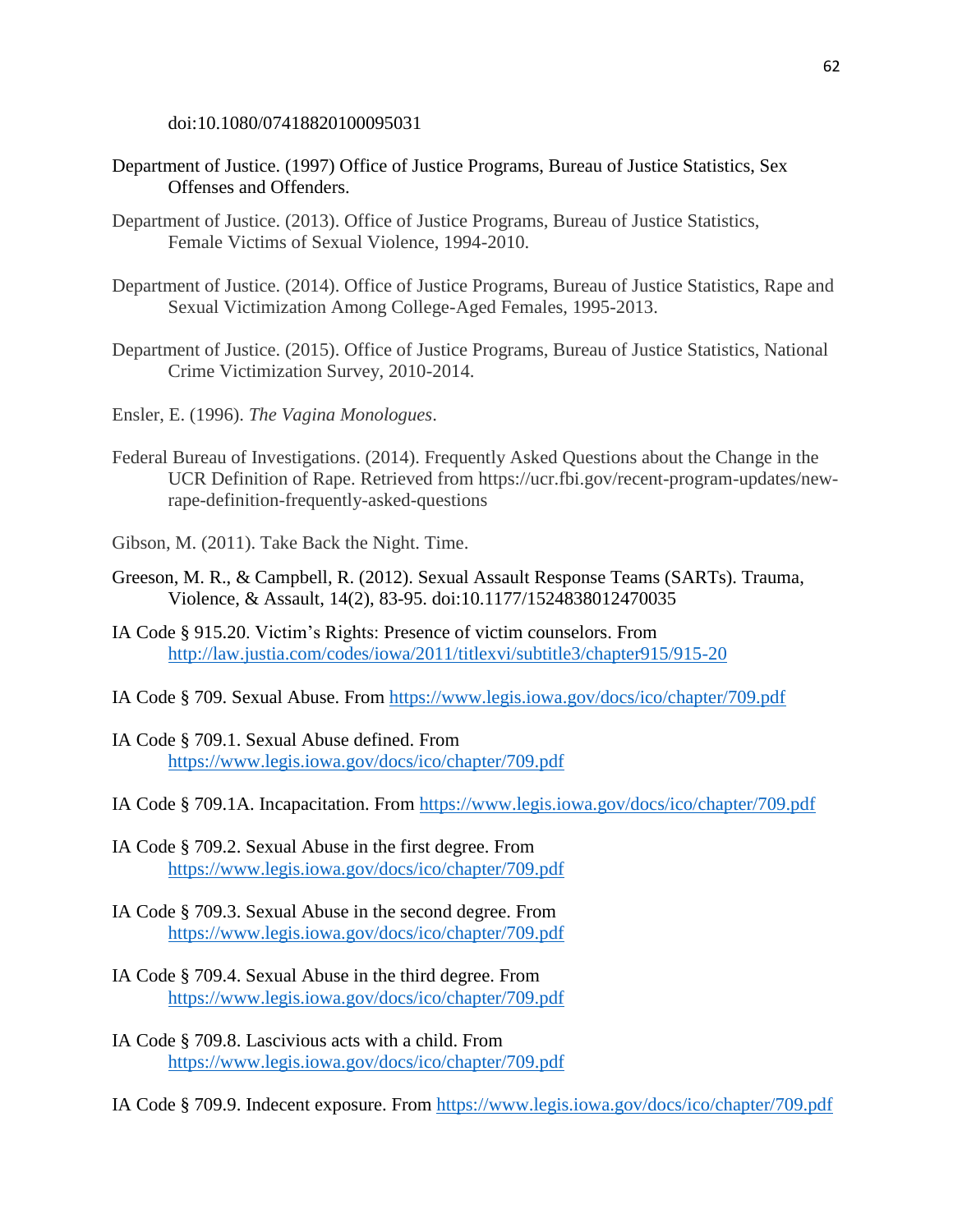- IA Code § 915.20A. Victim counselor privilege. From <https://www.legis.iowa.gov/docs/code/915.20A.pdf>
- IowaCASA. (2017). IowaCASA's Victim Advocate Certification Program. Retrieved April 15, 2018, from<https://www.iowacasa.org/members>
- MNCASA. (2018). Definitions Minnesota Coalition Against Sexual Assault. Retrieved from http://www.mncasa.org/glossary-of-terms
- Morgan, R. E., & Kena, G. (2017). Criminal Victimization. U.S. Department of Justice: Bureau of Justice Statistics. Retrieved from [https://www.bjs.gov/content/pub/pdf/cv16.pdf.](https://www.bjs.gov/content/pub/pdf/cv16.pdf)
- Murphy, S. B., Banyard, V. L., Maynard, S. P., & Dufresne, R. (2011). Advocates Speak Out on Adult Sexual Assault: A Unique Crime Demands a Unique Response. Journal of Aggression, Maltreatment & Trauma, 20(6), 690-710. doi:10.1080/10926771.2011.595381
- NEIOWASART. (2018). What is SART? Retrieved March 15, 2018, from <https://www.neiowasart.org/what-is-sart>
- NOLO. (2013). Rape Shield Laws: Protecting Sex-Crime Victims. Retrieved from [https://www.nolo.com/legal-encyclopedia/rape-shield-laws-protecting-sex-crime](https://www.nolo.com/legal-encyclopedia/rape-shield-laws-protecting-sex-crime-victims.html)[victims.html](https://www.nolo.com/legal-encyclopedia/rape-shield-laws-protecting-sex-crime-victims.html)
- Osterburg, J. (1968). The investigative process. The journal of criminal law, criminology and police science, 59(1).
- Peace Over Violence. (2018). Denim Day. Retrieved from http://denimdayinfo.org/about/
- Poskin, P. (2006). A Brief History of the Anti-Rape Movement. Retrieved from http://www.resourcesharingproject.org/brief-history-anti-rape-movement
- RAINN. (a) (2018). The Criminal Justice System: Statistics. Retrieved from <https://www.rainn.org/statistics/criminal-justice-system>
- RAINN. (b) (2018). Key terms and phrases. Retrieved from [https://www.rainn.org/articles/key](https://www.rainn.org/articles/key-terms-and-phrases)[terms-and-phrases](https://www.rainn.org/articles/key-terms-and-phrases)
- RAINN. (c) (2018). Victims of sexual violence: Statistics. Retrieved from <https://www.rainn.org/statistics/victims-sexual-violence>
- RAINN. (d) (2018). After sexual assault. Retrieved from [https://www.rainn.org/after-sexual](https://www.rainn.org/after-sexual-assault)[assault](https://www.rainn.org/after-sexual-assault)